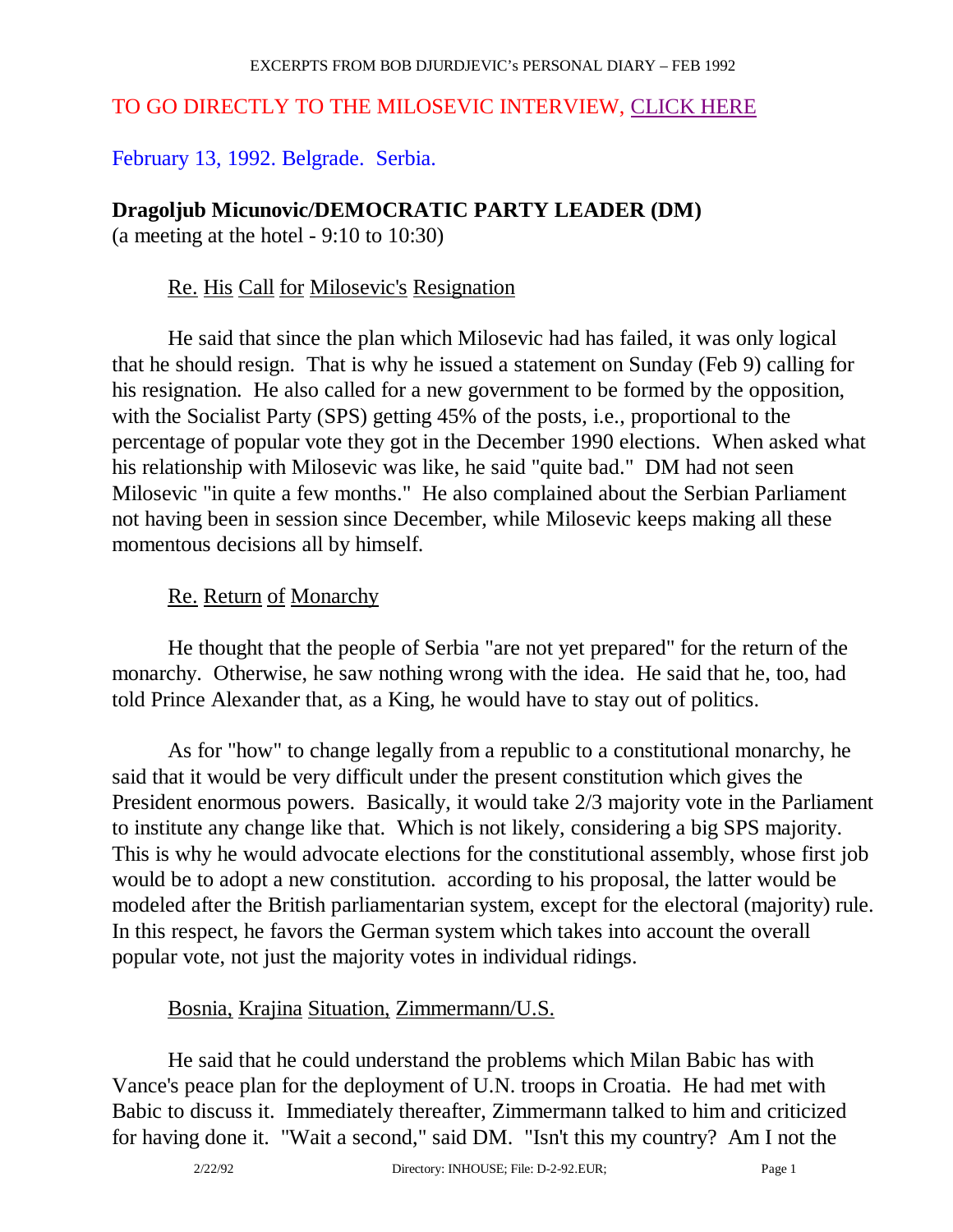leader of the Democratic Party and a lawfully- elected member of Parliament? Why shouldn't I be able to meet whomever I want, wherever I want, and discuss whatever subject I want?" He said that Zimmermann softened his stance after that.

## Re. Michael Djordjevich

 He asked how Michael Djordjevich and his Congress were doing. I said that I was not a member and did know the details.

## Re. Personal

 He said that he was sorry my stay was so short, because he wanted to continue our conversation at another time. He said he had an exam to conduct at the university. As we were walking through the hotel lobby, I asked him what subject he was teaching. He said the history of political economy. "I see," I said with a smile. "So in politics, you're on your own turf."

## **Peter Hall, British Ambassador (PH)**

(A meeting at the British Embassy - from 14:45 to 15:30)

## Re. Prince Alexander

 I told PH that I was bringing him greetings from Prince Alexander. I said that the Prince was "grateful for your assistance during his October visit, when you helped secure better police protection for the crowd." "Oh, that was nothing," he said. He added that Princess Katherine had also asked him to join her during a visit to a hospital, "which is something which I will be happy to do." But, when asked what he thought of the Serbian monarchy's return, he said that his personal opinion was that it would not be appropriate.

## Re. U.N. Peacekeeping Force

 He said "I've just heard that the U.N. secretary has recommended deployment of the U.N. troops." I asked who worked out the military logistics of such action. He said that Goulding (a British diplomat with experience in peacekeeping forces) and a retired YU general Miroslav Jovic (who has also had such experience) did it jointly.

## Re. British Recognition of Croatia, Slovenia

 I asked him why Britain decided to recognize Croatia, considering how opposed to it he was the last time we talked (in September). PH sighed. "We had no choice," he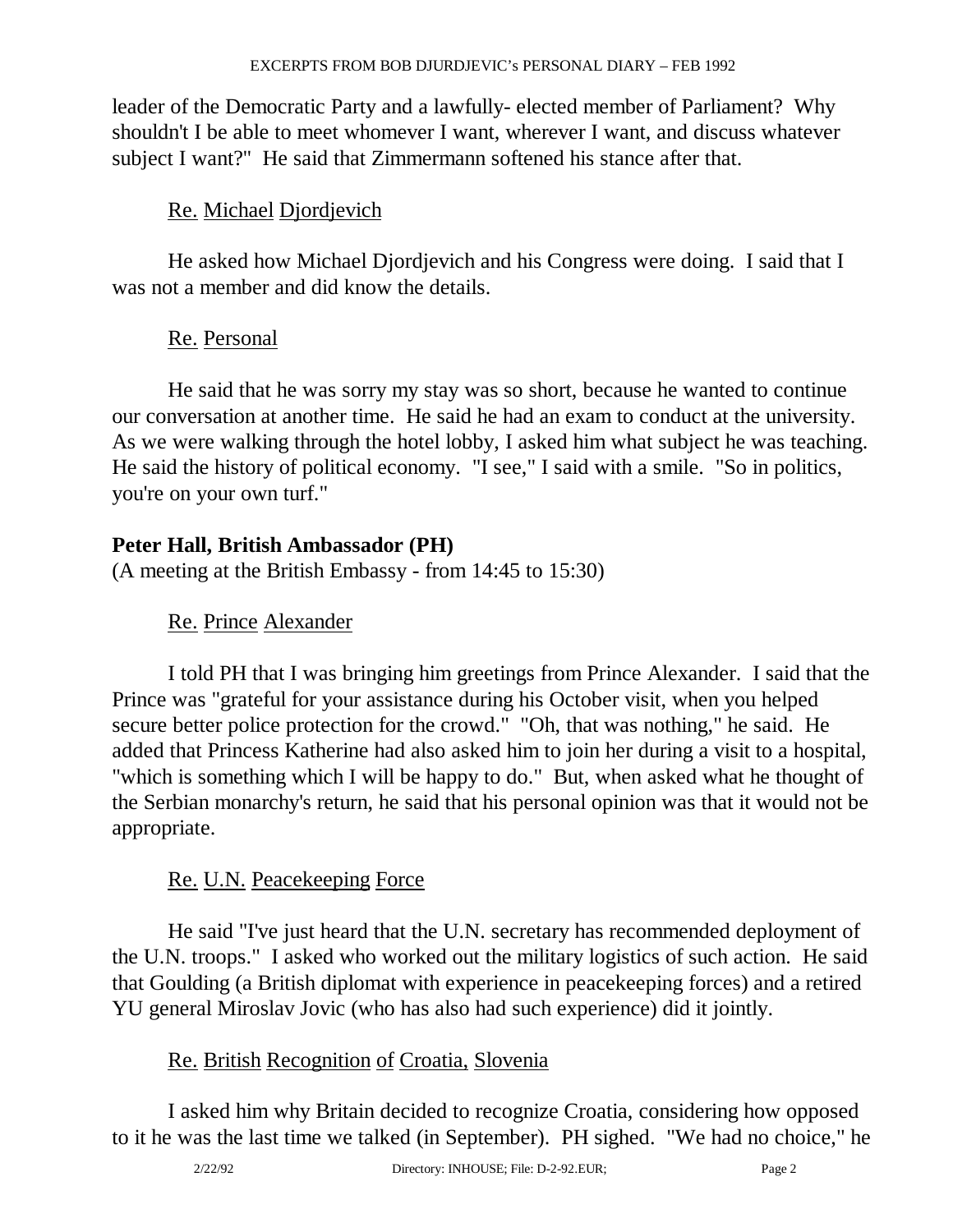said. I asked him if a report in the Economist were true which alleged an economic deal between Britain and Germany within the EC politics. He said that "there is no question that at Maastricht (the site of an important EC conference in early December 1991) Kohl supported Major." "So this was something which Major 'owed' Kohl?" I proclaimed more than asked. PH just nodded. "But we did do it very reluctantly," he added.

## Re. Political Solutions

 He said that the ultimate political solution ("Tudjman's end game" is how he put it, using a chess term) may be a swap of Western Hercegovina for Krajina. In other words, the Western Hercegovina (today a part of Bosnia) would go to Croatia in exchange for Krajina. Of course, it is far from certain that Bosnia would agree to it, he said.

 Meanwhile, there are new land claims happening all the time. PH said that he'd just received a cable from their embassy in Sofia, which reported that a Bulgarian opposition party is laying territorial claims against Serbia. "You don't mean Macedonia?" I asked in amazement. "No," he said. "Serbia." He added that the subject territory was in the southeastern Serbia, around Nis.

## Re. Vuk Draskovic

 He said that Vuk Draskovic has now got the backing of the U.S. government. He asked me if I had seen Warren (Zimmermann). I said that I had not, but was supposed to later on in the day. "I saw him this morning," he said. "He is in fine form." I asked him if he had read Warren's interview in Zagreb's magazine DANAS. He said he had not. I said that the things Warren had said would not win him many friends in Belgrade. "I know that Warren likes to give these interviews," PH said. "I don't. That's not my style. What I have to say, I'd rather say it one-on-one."

## Re. Babic v. Milosevic

 He said that he was in to see Milosevic with Lord Carrington when the latter was here the last time. This was after Milosevic and Babic had exchanged written barbs in the second half of January. "'I'll bring Babic into line in two days,' Milosevic told us," he said. "Ha! It's been more than two weeks already."

## Re. Personal, My Article in AZ REPUBLIC (Nov 15/91)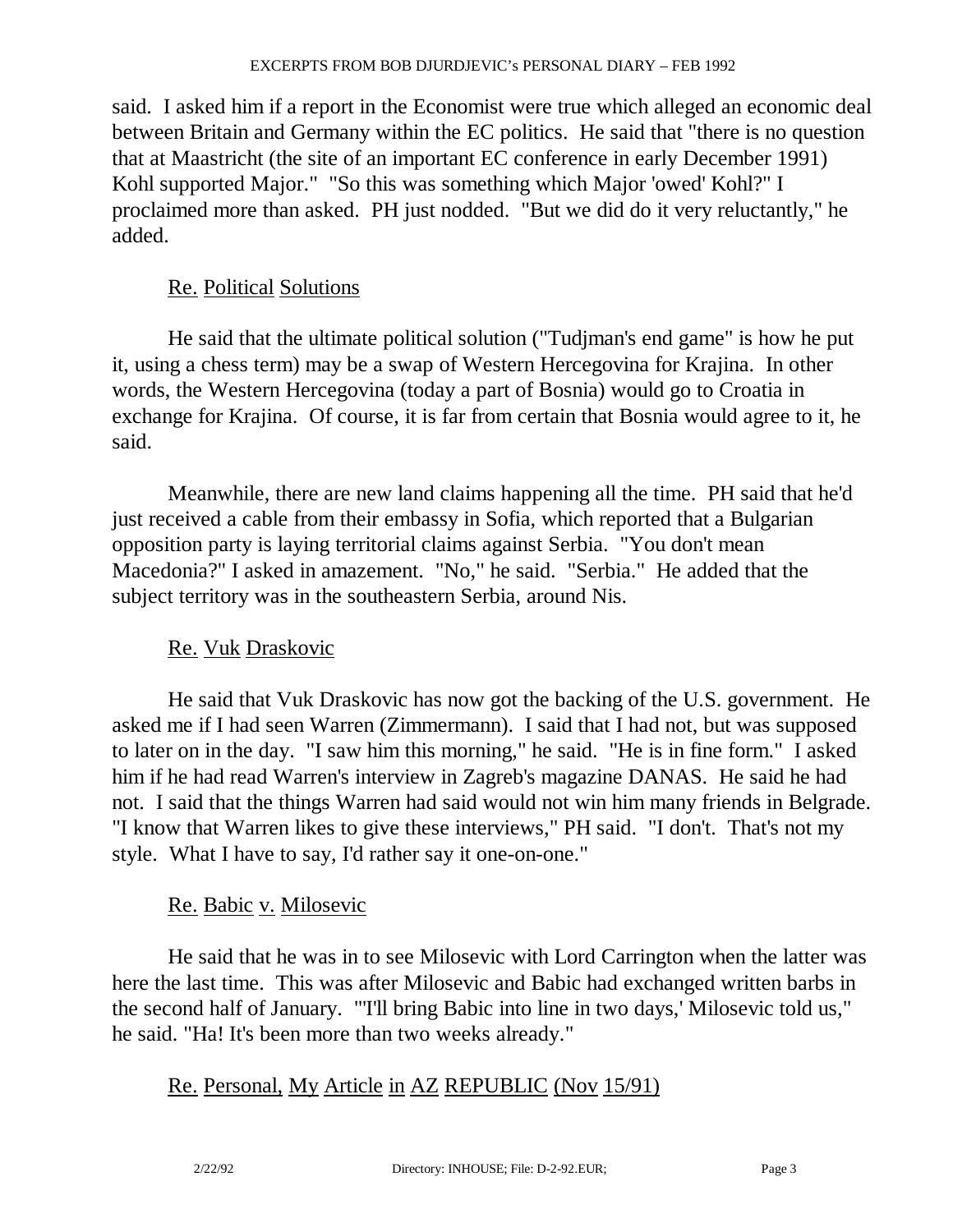*(During our telephone conversation about my article and his protesting letter Bob Rackmales, the No. 2 at the U.S. embassy, said that Peter Hall was equally upset with my alleged misinterpretation of his words. At the time, I decided to "let the sleeping dog lie," and never called Peter to verify it. I figured that, if Peter were really upset, he'd either call me, or write, as Rackmales did. Otherwise, my call may only alarm him. This meeting was a perfect opportunity for him to bring the subject up if what Rackmales had said were really true. PH never said anything. Furthermore, his attitude toward me was very friendly and jovial. He also showed a certain amount of trust which surprised me. For example, as an American citizen, I did not expect to hear what one British embassy wires to another [e.g., the Sofia message])*.

## **Warren Zimmermann (WZ)**

(A meeting at the U.S. Embassy -- 16:00 to 17:15)

## Re. His U.S. Visit, U.N. Peacekeeping Forces

 He said he'd just come back from a visit to Washington (for a State Dept. briefing) and New York (for a meeting with Vance and the U.N. staff). He had not heard of today's Boutros decision to recommend deployment of the U.N. forces before I mentioned it today. He did know, however, that Vance had recommended that move. Asked why this was recommended now when the Babic objection is still outstanding. "Everybody is getting nervous. The parties have agreed to keep things quiet," he said. "But, there is fighting going on every day."

## Re. Bulgaria, Greece

 I told him what I had just learned from Peter Hall about the Bulgarian group's claims against Serbia. He said he had not heard it before. He also thought that Greece's attitude toward Macedonia was "quite unreasonable."

## Re. Milosevic, Babic

 He said that he saw Milosevic on Tuesday (2/11), right after his return from the U.S. "I got the appointment on only one day's notice!?" he said with a certain amount of bewilderment. He said Milosevic promised "to take care of Babic." I said that I had noticed how everybody is trying to railroad Babic into submission. "I think that he has some very legitimate concerns," I said. But, WZ said that the Serbian people in Krajina will be well protected by the U.N. troops standing between them and the Croatian soldiers. I said that I was skeptical about that, not only because I'd rather make sure myself, but because the Croatian could acquire their own air force which would make the ground protection useless.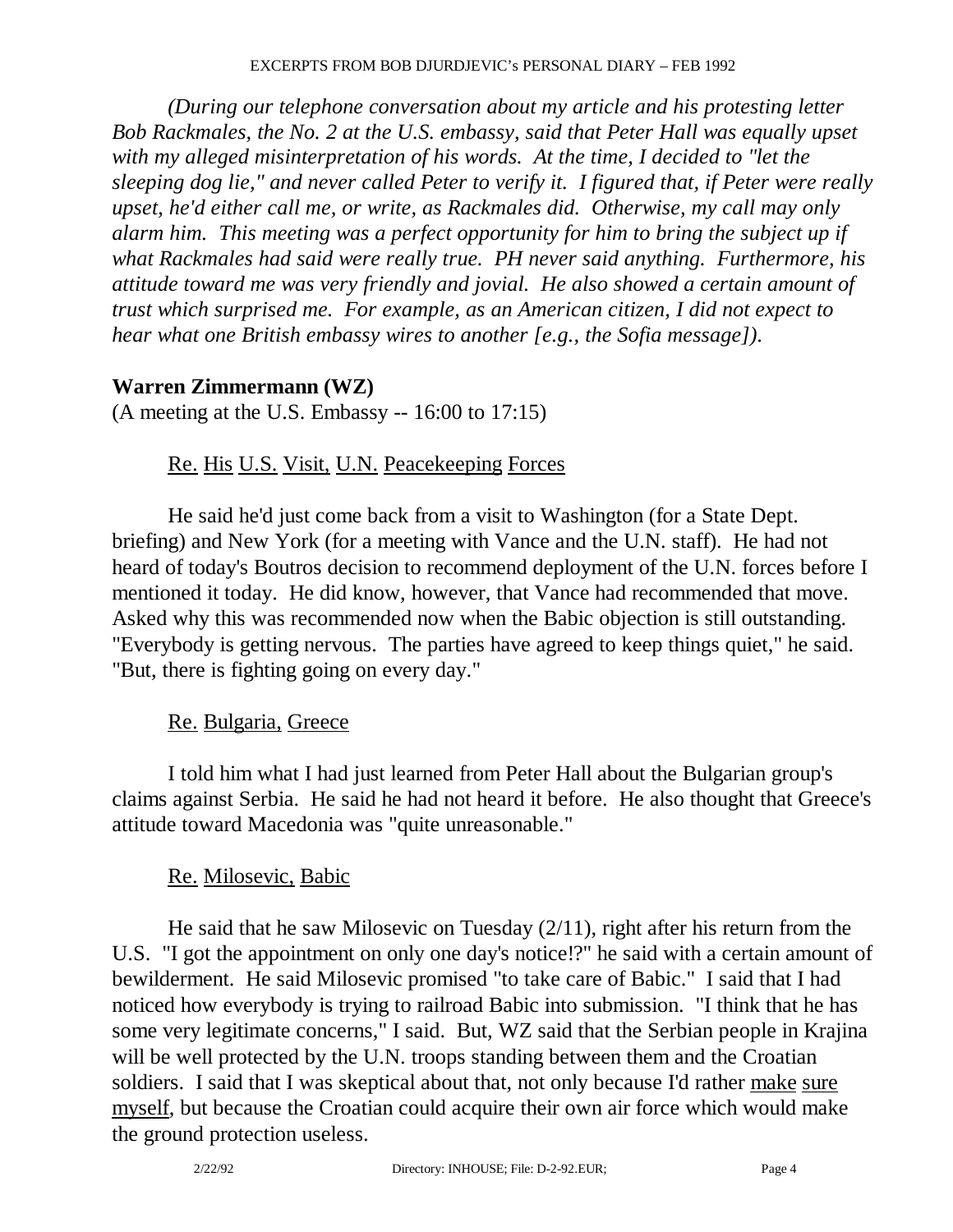WZ replied that the reports of the Croatian pilots being trained in East Germany *(which I had not heard before*) were false, but he did not rule out a possibility of the above "worst-case" scenario. Yet, when I asked him later on what the most important issue would be, in his opinion, which I should bring up with Milosevic, he said "silencing Babic." But, he quickly added, "of course, I understand that you would not want to do it." "You're right," I said. "I would not."

#### Re. Croatian Funding, Tudjman

 I then told him that I'd also heard from the IBM people in Vienna that Croatia is using the lull in the fighting to rearm herself, and that all their funds are blocked for use for such purposes. I asked him if he knew where all their money was coming from with which to finance the war. He said probably from their emigres. Once again *(as I did to Prince Alexander)* I expressed my skepticism about that, because of the size of the amount.

 I told him that Prince Alexander had a luncheon meeting with Lord Carrington on Tuesday, and what Carrington had said about Tudjman. WZ agreed. "Tudjman is a nice guy who is in over his head, and is trying to do the best he can," WZ summed it up.

#### Re. Princess Jelisaveta, Prince Alexander, Monarchy

 WZ said that he frequently meets with Princess Jelisaveta when she is in Belgrade, and that she is the main source of his information about the Royal Family. As for Prince Alexander, WZ said that he had never met him, and wanted to know what I thought of him. "Can I speak freely, but privately?" I asked. "In other words, this is to stay between us?" "Of course," he said. "He is not very smart," I said. "That would be my 'bottom line'."

 I asked him if a referendum was the to decide whether or not to bring the monarchy back. "James Madison once said that referendums are a bad thing, as is all this direct democracy," WZ said. I outlined to him the idea of new elections for a Constitutional Assembly, which would then decide if it wanted the monarchy in Serbia's Constitution. I pointed out that the current Constitution dates back to the one-party Parliament. He listened carefully, as if he had forgotten that fact.

#### Re. Vuk Draskovic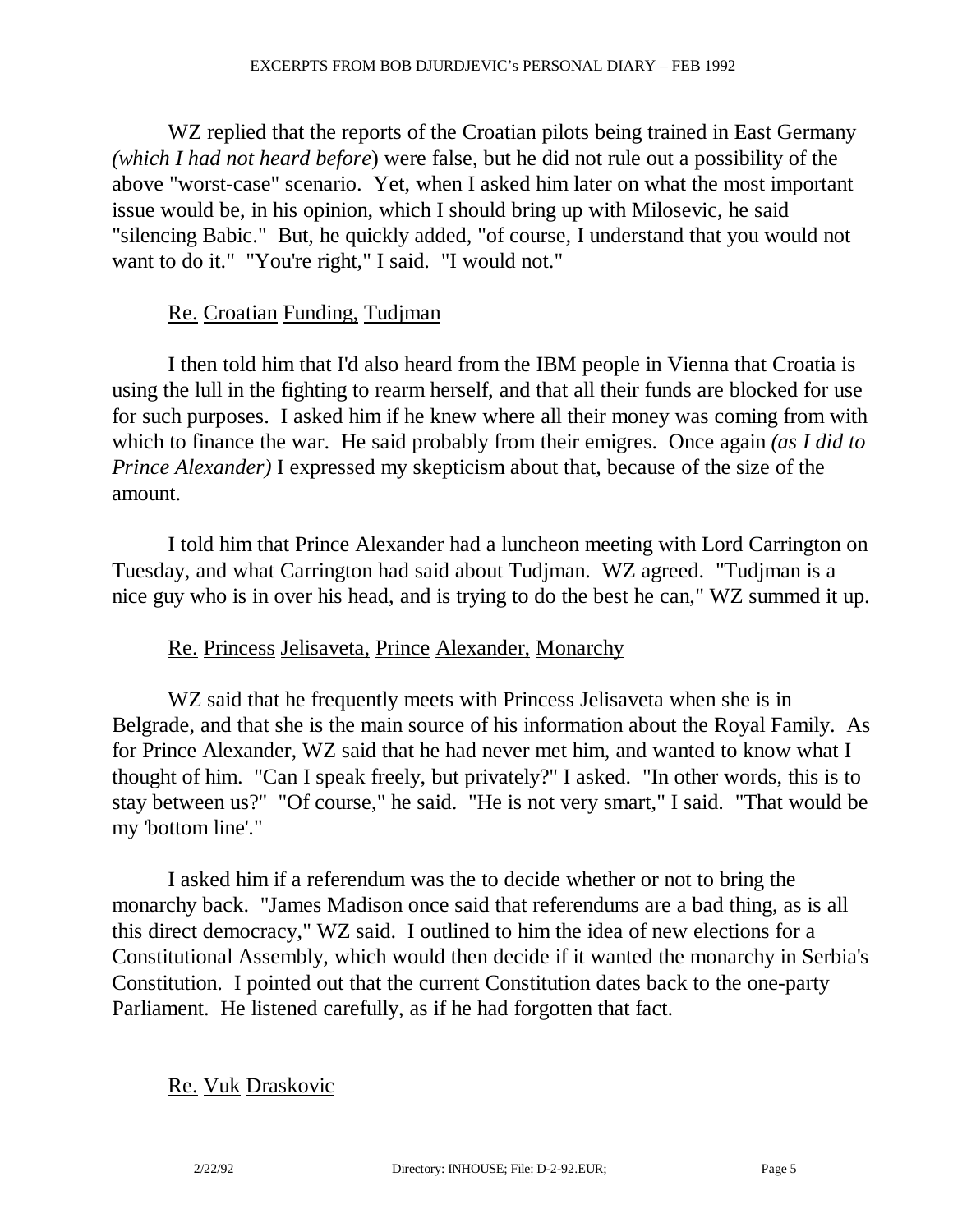I told WZ that I'd heard of Vuk's visit to Washington, and his meeting with Eagleburger, among others. "I hear that he left a positive impression on Eagleburger," I said. WZ confirmed it. "But, can you see Vuk Draskovic as the head of a government?" I asked him. WZ smiled. "I know what you mean. But, the first job will be actually dismantling of government."

## Re. DANAS Interview

 I was critical of his remarks in the DANAS interview. I told him that, if one read the entire piece very carefully, his comments were fairly balanced. "But, how many people read magazines that way?" I asked. "Overall, your remarks lacked tact." I told him that I knew how important human rights were to him, but the interview made it seem as if the Croatian humans were more worthy of sympathy. I said that his praising the alleged Croatian bravery was also tactless, especially in view of the atrocities against the innocent Serbian civilians the Croatians had committed. Finally, I pointed out that in the past I had defended him from the unwarranted attacks by the Belgrade press, but that his latest comments would make that very difficult.

 He was squirming in his chair the entire time I spoke. From the start of our meeting, he had been holding some papers in his hand. He handed them to me at this moment. They were a copy of the DANAS story, plus a copy of his earlier interview to VREME. "I was very critical of Milosevic in the VREME piece," he said. I thought he was trying to change the subject, so I switched back to DANAS. I asked him if all these quotes were accurate. He said that they were. He tried to explain them by saying that he was trying to butter up and chastise the Croatians at the same time. And that the conversation took place on Tuesday (1/14), one day before the recognition of Croatia by the EC was due. Finally, he said quite reluctantly, "I must admit that, if I had to do it all over again, I probably would not have done it the same way." I figured that this was as close as I would come to an apology, so I got up to leave.

## **Patriarch Pavle**

(A private meeting at the Patriarchate, 18:00 to 19:00)

## Re. Vuk Draskovic, the Prince

 I said that I'd heard that Vuk has been criticizing him, and was wondering why that was. Pavle started talking about the Prince Alexander's visit in October, and the letter he had written. He said that he never intended that letter to be made public, but that it ended up on the front page of the POLITIKA anyway. "Only four people knew about it," he said. "Myself, Prince Alexander, another person at the Patriarchate, and another person in England." He said that they had conducted an internal investigation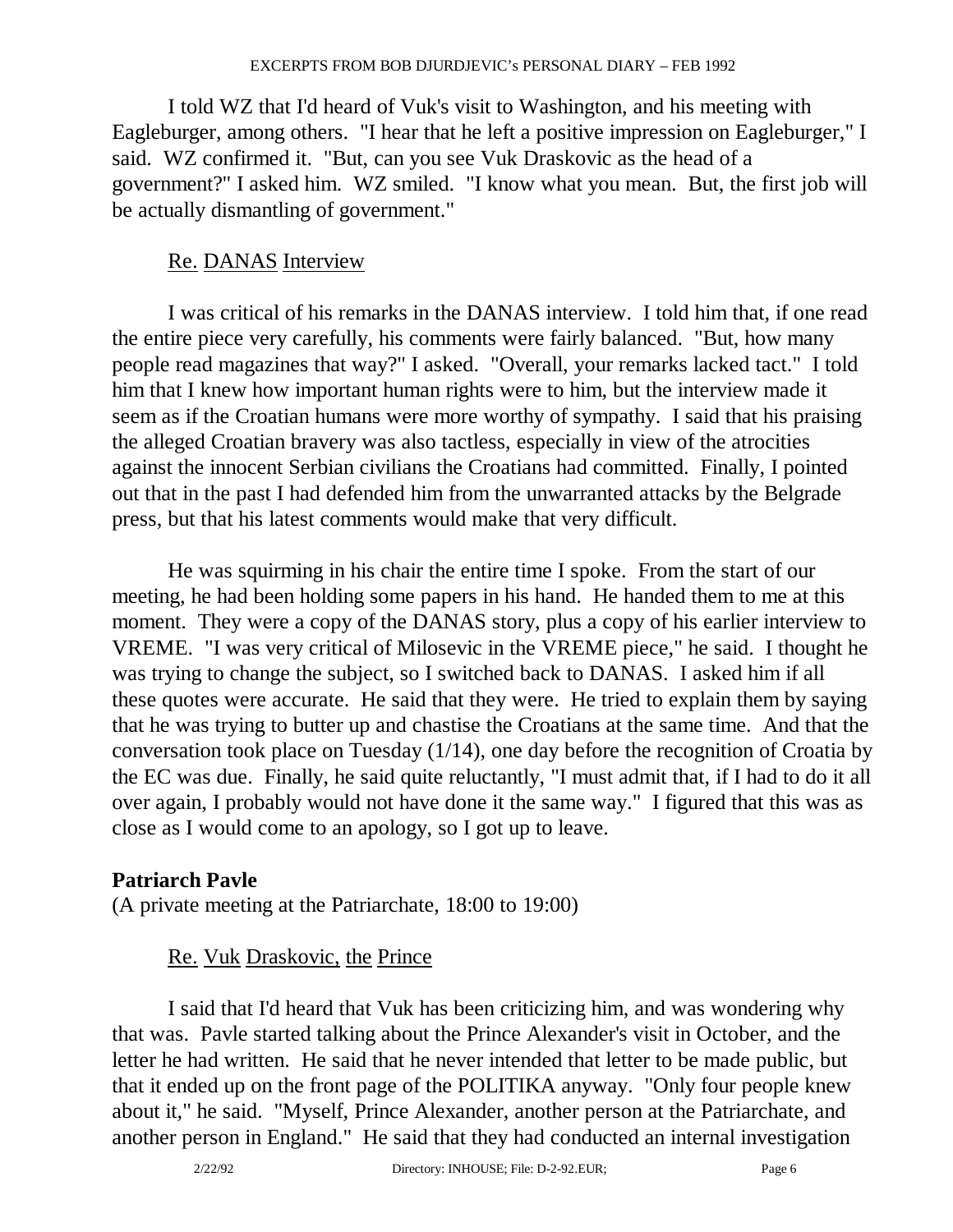and found out that the leak could not have occurred within the Patriarchate. "Which leaves that person in England as the probable culprit?" I asked. "But, we can't prove it," he said.

 Then, without any further prodding, he continued to talk about some other problems he had also had with Vuk Draskovic. "He also criticized me for telling our young people at Terazije to go home last March," he said. "But, I only did what the Synod had decided was best." He explained that he neither watches any TV, nor listens to the radio. He'd heard some noises and commotion from the direction of the city center, but had no idea about what was going on $^{14}$ .

 On March 10, Milan Komnenic *(an SPO official, i.e., one of Draskovic's disciples)* and a couple of other people came to the Patriarch. "They begged me to go to Terazije, and tell the people to go home (so as to avoid more bloodshed). They also told me to ask for Draskovic and some other people to be released from prison," he said. The Patriarch sought counsel of the other members of the Synod, and they decided that he should do as suggested. So, he first went to see Milosevic<sup>15</sup>, who agreed to release some prisoners, but not Draskovic. "But, they even let him go the next day," he said.

 Then, he went to Terazije, and gave his now infamous speech. It was greeted with jeers and whistles. "Just imagine," he said, still deeply upset over it. "The Serbian Patriarch being jeered!" He said that the people at Terazije shouted, 'why don't you go to Usce<sup>16</sup> and tell them to go home?" "And so I shall," he replied. "I will go there straight away." But, by the time they made it to Usce, he said, that demonstration had already broken up, and most of the people had gone home. And so ended the day they jeered the Serbian Patriarch!

## Re. Latest Meeting with Milosevic

 He said that not too long ago, the Synod was confused about what the issues were regarding the Serbian Krajina politics. So, they asked Milosevic, Babic and Karadzic to come in and explain their positions. I asked him what Milosevic had said. He replied that the Synod promised him confidentiality when they invited him, and that he could not talk about it now.

Re. God v. Humans

14"Isn't it sad?" he asked.

 2/22/92 Directory: INHOUSE; File: D-2-92.EUR; Page 7 march on Terazije, and physically attack the young people encamped there.

without having all the facts first-hand. He agreed.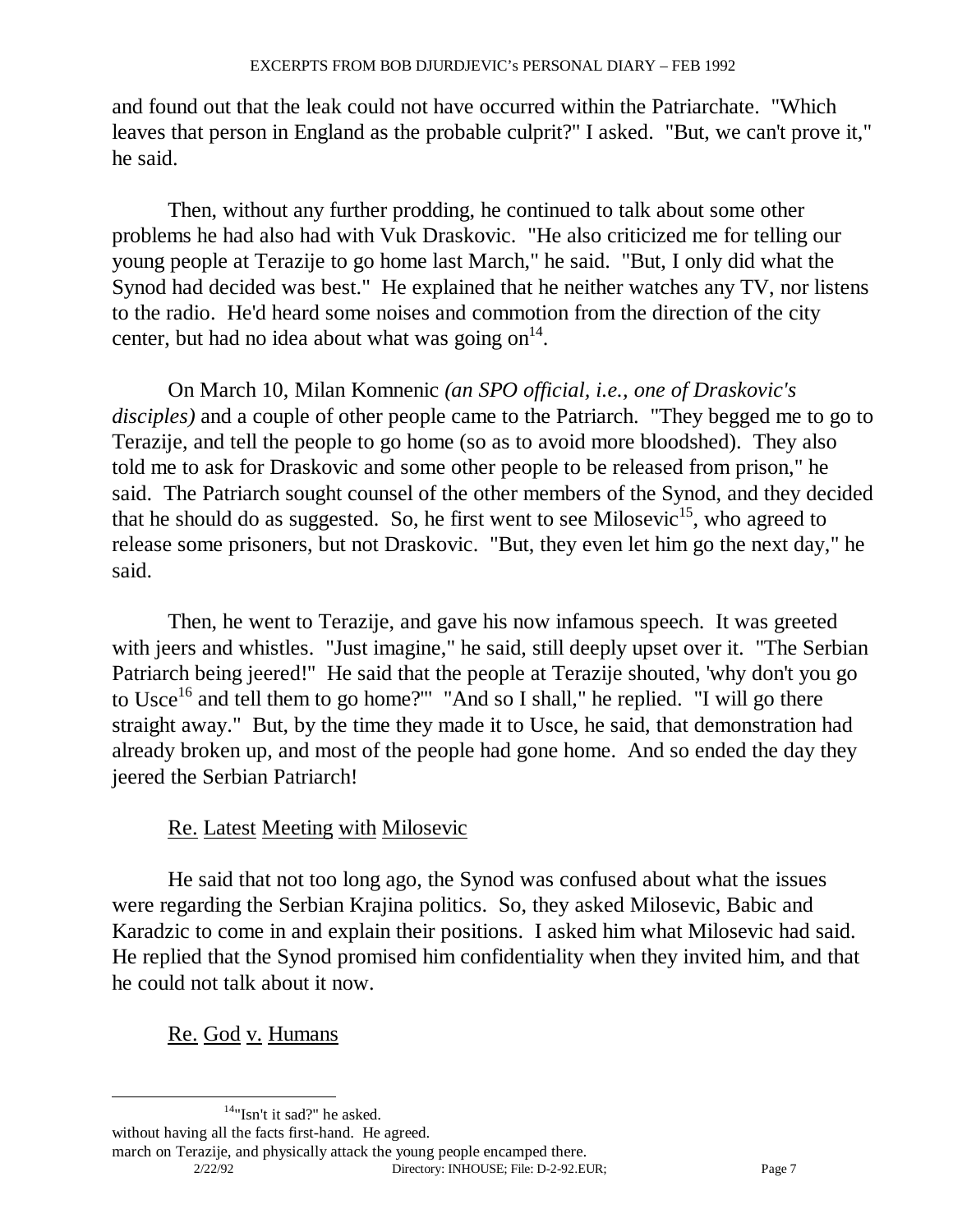Pavle said repeatedly that it was not up to us to judge, that that's something that God will do. "We should do our best, and he will weigh everything very precisely and fairly," Pavle said.

### Re. Kosovo

 He talked at length about his service while he was a priest on Kosovo. There was nothing there that the historians would object violently if I did not record it.

### ---- END OF FEBRUARY 13 ----

February 14, 1992. Belgrade. Serbia.

#### **Michel Chatelais, French Ambassador (MC)**

(A meeting at his office, 10:20 to 11:15)

Re. New Security, Consul

 Since my last visit (Sep/91), the embassy has had a new security system installed. This one is so advanced that I did not even know how to let myself out of the building (\_) after my meeting was over.

 The ambassador was allegedly at an off-site meeting, and Michelle (his secretary, who was also about 5 minutes late) asked if I would mind talking to his Consul until he returned. I replied that I would not, provided, of course, the ambassador were back in reasonable time. When the ambassador showed up about 10 minutes later, his shirt fairly disheveled, I realized that he was probably not at some outside meeting, but must have simply slept in. My suspicion was reinforced later on, when at the end of our meeting he pointed to the windows above his second story-office, and said, "this is where I live."

#### Re. Political Assessment

 I asked him what his assessment of the current political situation was. "I don't know," he replied (he must have said that at least a dozen times during our conversation). He said that he was asked the same question yesterday by the French Foreign Ministry. They demanded a comprehensive report. "A comprehensive report!" he repeated sarcastically. "So, last night, I sent them a report. Do you want to know what I said?" "Yes," I replied. "The headline of my first chapter was 'One Certainty: Yugoslavia Is No More.' The headline of my second chapter was: 'Many Uncertainties.' The headline of my third chapter was: 'Other Uncertainties.'"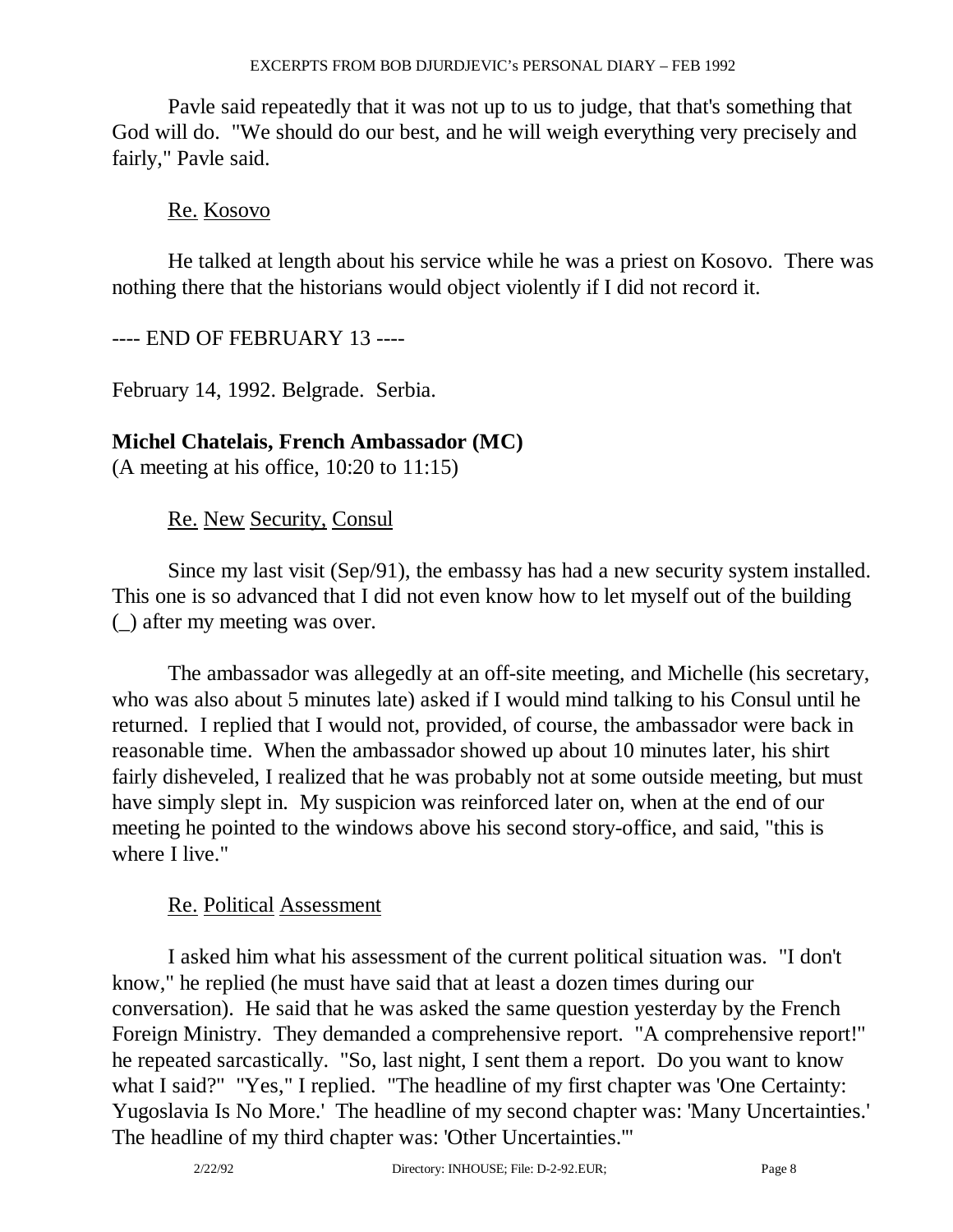He leaned back in his chair and snickered self-contentedly at his own satire. "So now they have their 'comprehensive report' in Paris."

## Re. U.N. Peacekeeping Force, Milosevic

 MC said that 2,000 French soldiers were committed as a part of the U.N. peacekeeping force. But, he had grave personal misgivings about that. "I don't want my people to die," he said.

 He that he was also appalled by the atrocities committed by both sides during the war. "Mr. Milosevic may end up in jail," he said. How so? *(off the record):* MC said that he wanted to propose to his government that the Yugoslav leaders who caused the bloodshed be put on trial for crimes against humanity (just like the Nazi trials). But, his staffers at the embassy balked at the idea. "And I don't like to do anything without their full support," he said, as an explaination why he has not done it yet.

## Re. Serbian Civil War, March 9

 "But, what about the situation in Belgrade?" I asked. Rubbing his fingers in front of his nose, MC said "I can smell blood." He was talking about a possibility of a civil war in Serbia. When I asked him what he thought of the planned March 9 demonstrations much later in our conversation, he giggled and said. "You're quite clever, aren't you? You heard me say that I could smell blood, and now you've put it all together."

## Re. Monarchy, Draskovic

 I asked him what he thought of the idea of bringing the monarchy back. "I don't know," he answered for the n-th time. I then asked him if he could imagine Vuk Draskovic as the head of state. "Anything is possible," he replied. He said he had seen people do well in governments who had absolutely no qualifications for the job. So, he would not want to prejudge anybody.

#### Re. Milosevic

 I told him that I had an appointment with Milosevic later in the day. I also told him of my discussion with Milosevic in January 1990 when he said that he wanted "a real democracy" in Serbia. MC started snickering again. "What's funny?" I asked. "In January 1990, you said?" "Yes." "I saw him in November 1989. I suggested that he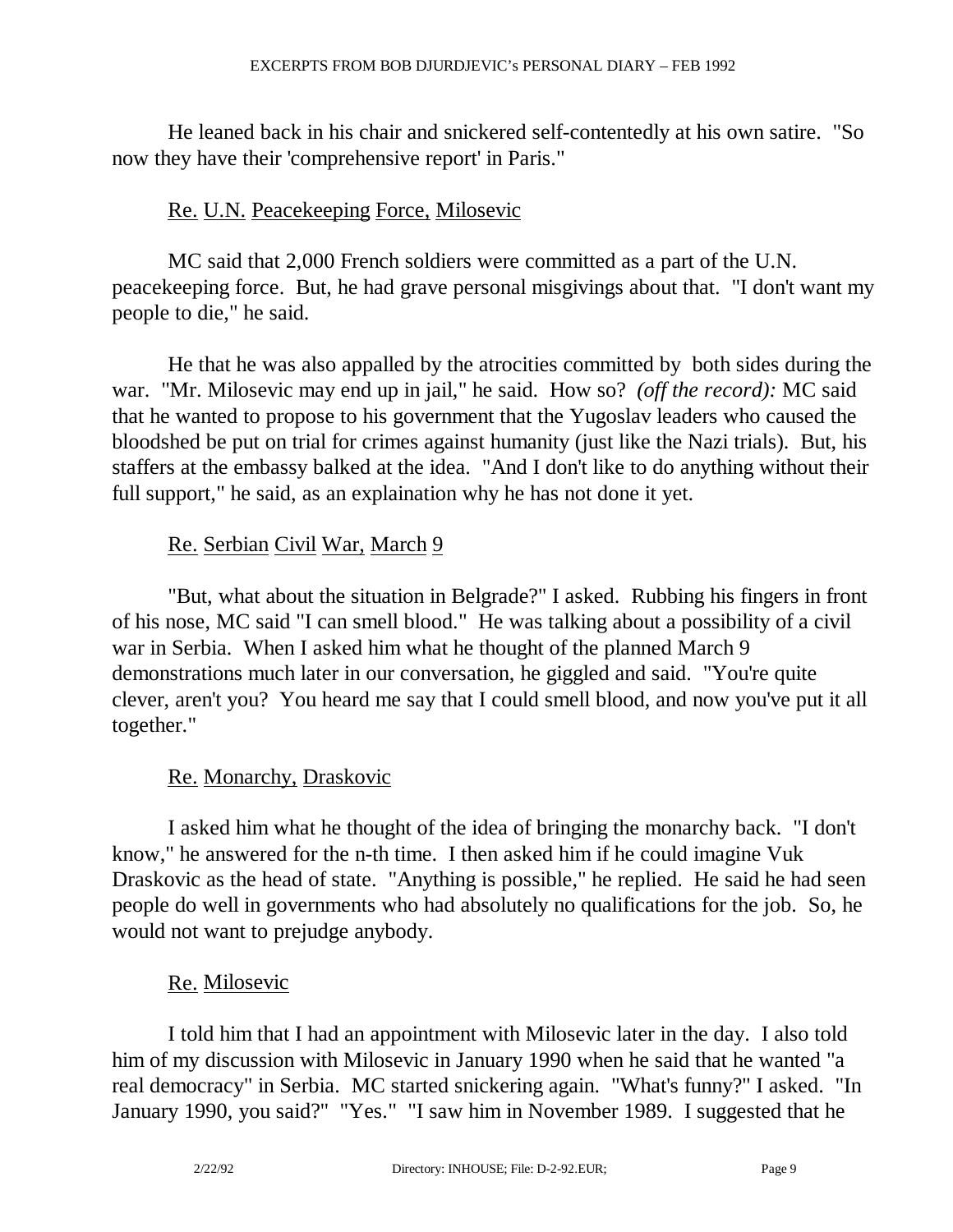should call for free elections. He replied that this was not necessary as Serbia was already democratic!!?"

 He then explained that it was he who arranged separate meetings between Milosevic and Miterrand, and Tudjman and Miterrand respectively in Paris last summer. This was early on in the war with Croatia. Miterrand was trying to act as a mediator, but it was all to no avail. "It was a very frustrating experience," MC said.

#### Re. Croatia's Recognition

 Asked about why France recognized Croatia considering that he was opposed to that last Fall, he said that France simply did not want to be drawn into a conflict with Germany. "We had too much at stake to let that happen."

*(This sounded familiar. Peter Hall said basically the same thing. In other words, it seemed as if Milosevic had miscalculated how much he could manipulate modern Europe. As a student of history, he must have thought that the Balkans could once again inflate the old European rivalries. He was wrong. Serbia was an easy prize to give up for the sake of the European unity)."* 

#### Re. The Sword, the Cross and the Crown

 As I got up to leave, I repeated how much I liked the "art deco" architecture of the French Embassy, and the interior decoration of his paneled office with a high, ornate ceiling. He seemed pleased, and invited me to also enjoy the view from his balcony. He opened the window (yes, the window!) and we literally walked through it onto the second-story balcony. From there, one could see the Kalemegdan fortress, and Sava's confluence into Danube, and the outlines of New Belgrade and Zemun.

 Pointing in the direction of the Kalemegdan monument to the French General Lafayette, which could be seen to our right, he exclaimed, "the sword..." Then turning to our left, he pointed quite theatrically to the Serbian Patriarchate Building right next door, he continued, "... and the cross." I joined his act, and mimicking his motions pointed to a tall building across the river Sava which used to be Tito's Communist Central Committee Headquarters. "And..." I started to say when he interrupted me almost triumphantly, "...the crown!" "The sword, the cross, and the crown," he repeated relishing the wit and the symbolism of the moment. I nodded. "You have a great view," I said.

#### **Slobodan Lazarevic/Deputy Publisher, POLITIKA**

(A meeting at his office, 11:30 to 11:45)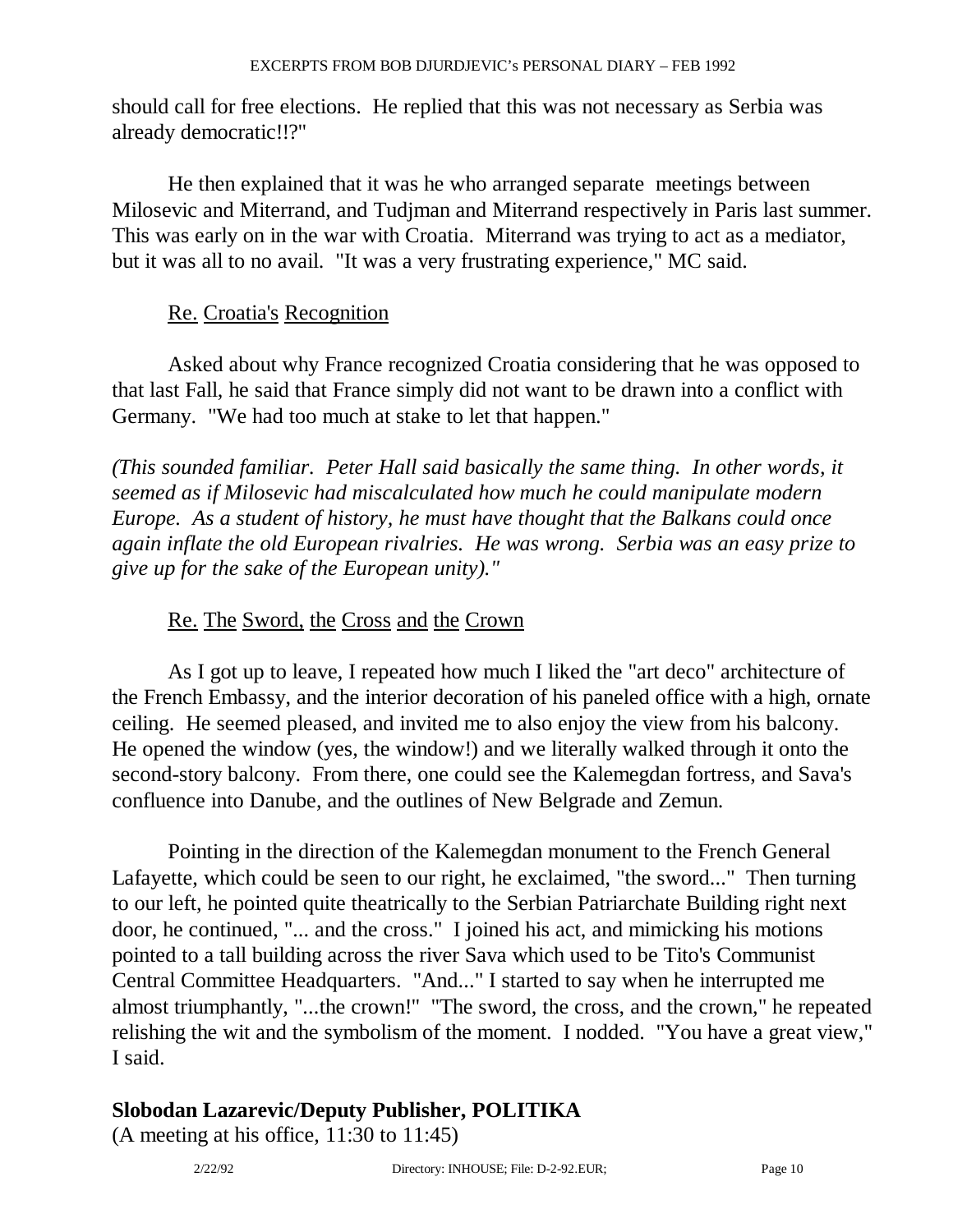I has called him earlier this morning at home to let him know about a possibility that I may drop in between two meetings. I told him that I had an appointment with Milosevic at 12:00 (noon), and that we only had a few minutes for a quick chat. We talked about a variety of media-related issues, such as the Croatian propaganda. His TV set was on. He said that he practically no longer watched Belgrade TV, only Zagreb or Ljubljana. "That way, I get to stay on top of all the lies," he said. He said that he had just heard the Croatian minister Sheks call Brana Crncevic "a well-known Belgrade drunk."

 As we talked about Serbia's poor image, I reminded him of my discussion with Milosevic in January 1990 about the importance of media relations -- an advice which obviously fell on deaf ears.

### **President Slobodan Milosevic's Chief of Cabinet - Goran Milinovic (GM)**

 Milosevic's secretary, Mira, apologized that SM's schedule was running a little late, and asked if I would like to talk to Goran Milinovic, his chief of cabinet, while I waited. I replied that I would. I had spoken to GM before by phone, but have not met him yet face-to-face.

#### Re. Personal

 GM has been Milosevic's Chief of Cabinet since October 1990. He is a bearded man in his early- to mid-thirties.

#### Re. Media Campaign

 GM said that they had underestimated the importance of the Western media, but are now trying to remedy that. "And the first results are already starting to show up," he said. *("How naive," I thought. "In Communism, everything happens overnight")*. I told him that I found it interesting to hear that they had "underestimated" the importance of the media, considering that that's exactly what I told his President in our January 1990 meeting. I said that I had told him that Serbia must INVEST in government-tomedia relations; in government-to-government relations, and in government-to-business relations. I said that "image" isn't something that just happens; that one must INVEST in it just like any other business investment.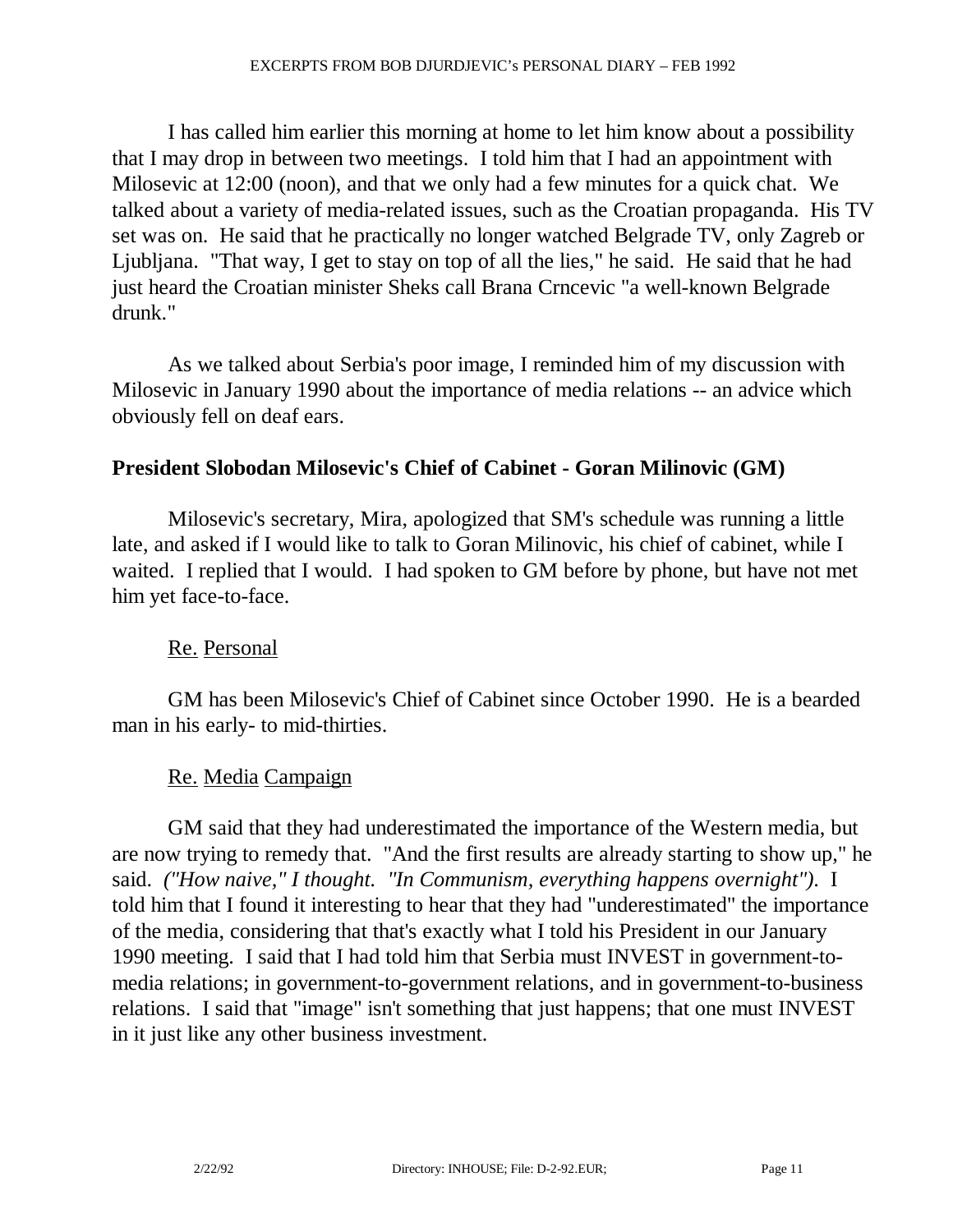# **President Slobodan Milosevic (SM)**

(a meeting at his office 12:15 to 13:05)

## Re. Personal

 He greeted me very jovially, as had his staff (Mira and Goran before), and apologized for keeping me waiting for 15 minutes. "We are running late, like the trains," he joked. "Not all trains," I replied. I then told him the story of my telling the children a few years ago before a family vacation in Switzerland that they "could set their watches by the Swiss trains." "While we were waiting to leave the Zurich station, my girls were looking intently at the big clock outside the train window. At about 30 seconds past the scheduled departure time, they started to give me significant looks. When the train finally left one minute late, they turned to me and said -- 'see you were wrong, Dad!' And my authority as a father was gone forever," I joked. He slapped his knee and started laughing heartily. "They really took you literally, ha?"

*(I was surprised by his apology and by this warm opening to our discussion. First, because in all my previous dealings with him or his office I have never seen much regard for punctuality, or concern about others. Second, because I also remembered what Zimmermann had told me last September -- that he never saw Milosevic smile. And here he was, beaming ear-to-ear and swapping jokes with me. 'It could have been Zimmermann,' I thought to myself).* 

 I asked about his family and he said that they were all well. His son is now 17, his daughter 26. The son is in high school. The daughter is divorced, having gotten married before the age of 18 -- against her parents' wishes. She works for POLITIKA EKSPRES under the name Milosevic, which she never changed even when she got married. "She is a very good journalist," SM said, showing obvious fatherly pride.

We sat in identical chairs as two+ years ago. His office looked the same, except that above his desk, there was now a wooden hand-carved crest of Serbia. The last time, a large "head and shoulder" sketch of Tito hung in its place.

 At one stage of the conversation, as he was playing with something in his right hand, he said "don't worry, I am not taping this conversation." He held out a small microphone, about three inches long, and explained that this was actually a cigarette lighter which he got as a gift from a journalist. "As if the microphones couldn't be hidden, right?" he said smilingly. Nevertheless, to prove it was a lighter, he tried to light it, but nothing happened. "Let me try it," I said. I tried a few times, too, but only the sparks shot out instead of the flame. "I guess it's out of gas," he concluded.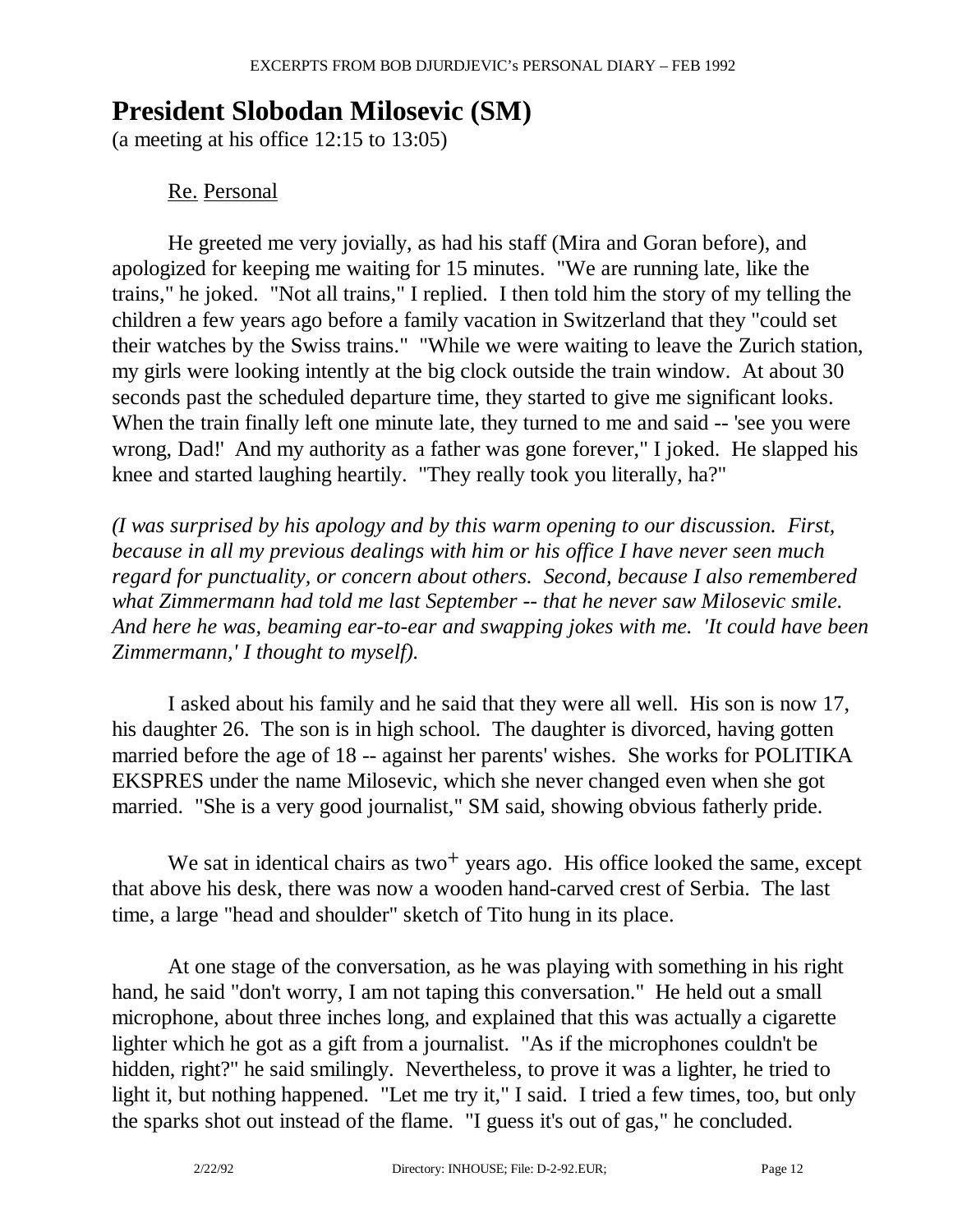#### Re. Democracy in Serbia

 I reminded him of our conversation over two years ago, when he said that he wanted to have "real democracy in Serbian, not like that in Slovenia." I noticed his face tightening up. I asked him to assess his progress to-date regarding that goal, in view of the fact that he is making significant decisions about the future of Serbia while the Parliament is not in session. He replied that any important decisions concerning Vance's plan were approved 100% by the Parliament before it recessed for two months on December 31. "And every time I would attend the Hague Peace Conference (in the Fall 1991), as soon as I came back, I would file all the papers with the Parliament."

 He paused and shifted in his chair. "Besides, we have very weak opposition," he added. "For example, they accuse me of entering into an unauthorized pact with Montenegro, which is not true. That's what the "Belgrade initiative" was all about which the Parliament had approved. We are just carrying it out now." "When was that passed?" I asked. He said he could not remember exactly. "Last summer, autumn..." he replied. He added that just like in the U.S., there is a division of power in Serbia. "I am the executive branch. The Parliament is the legislative branch. I am supposed to make decisions, while the Parliament is supposed to pass legislation." He paused for a moment. "And then, of course, there are the courts. They are quite separate." *He has obviously done his homework with respect to the U.S. Constitution).* 

#### December 1990 Elections, the Opposition

 He proceeded to talk about the December 1990 elections. With great pride, he recited the election results, and his personal victory in the first round of elections. "I got 65% of the vote!" he boasted, as if I did not know what happened 14 months ago. "The second round was not even needed." "And nobody objected to the fairness of the results," he added. "That's true," I said. "But they did object to the objectivity of TV reporting." "Everybody had equal time," he replied. He added that he did not even bother to campaign hard. He explained that after the lottery about the order of TV appearances had been made, it turned out that his slot coincided with a celebration of WW I veterans. "So, I donated my TV time slot to the WW I veterans," he said.

 As for the charges that Belgrade TV gave him too much "free" advertising time, he said that "that's the same as the publicity which President Bush gets as the head of state. Just because elections are going on, doesn't mean that the business of running the country stops. Naturally the head of state would have an advantage over the opposition in this respect."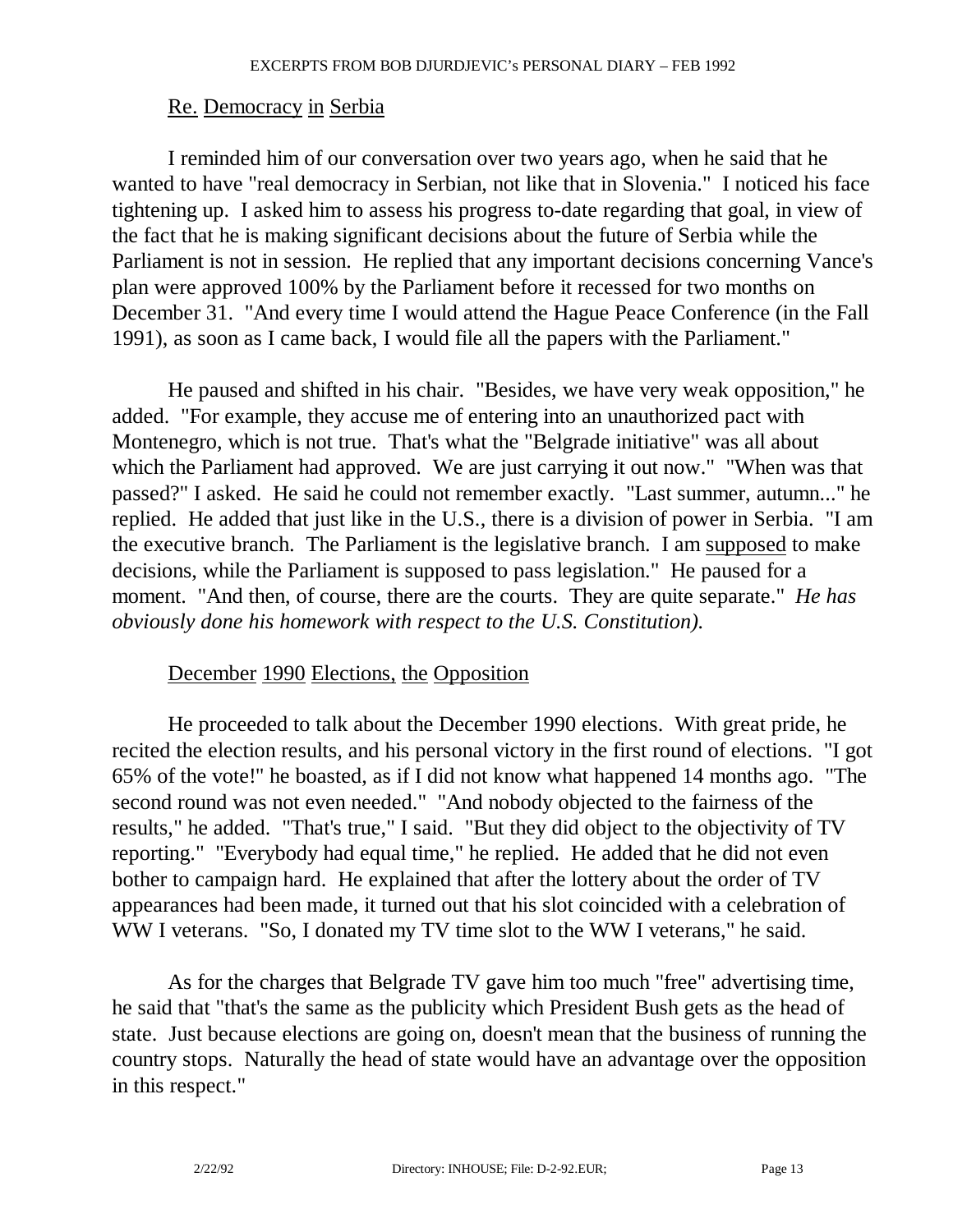#### War in Croatia

 "That was a good beginning for democracy," I said. "So, how did we end up with this mess -- war, bloodshed etc.?" I asked. He said that it was all the fault of "the Croatian fascist government," who were getting ready for another genocide against the Serbs there. Yet, I pointed out that the prevailing view in the West is that the Army and Serbia were the aggressors; that they conducted an expansionary war. "How can one be the aggressor in his own home?" he replied. I pointed out Vukovar, Osijek, Dubrovnik as examples of devastation in Croatian, not Serbian cities. "There is nothing happening in Osijek," he said *(glossing over the fact that the city had been shelled for months)*. "As for Vukovar, the Army garrison there was trapped. The Croatians would not allow them to retreat. And they were slaughtering the Serbian population. So, we had no choice." *("...but to level the city?" I thought)* 

 "OK," I said, "but what about Dubrovnik?" "That had nothing to do with me," he replied. "That's not Serbia, and I don't command the Army." "So who did it?" I asked. "Some wild commander?" He said that the Army never intended to attack Dubrovnik. Only seal it off. They had received information that the Croatians had a large concentration of troops in the city, many of them mercenaries. This was in violation of the UNESCO agreements about the protection of cultural monuments. The Army wanted them out, and made an offer to deliver them to their respective embassies, who would then return them home. But the Croatians refused. And that's when the shooting started. "But, why would the Croatians concentrate these forces in the city?" I asked. "I don't know," he replied. "You should ask them." But, he proceeded to speculate that the Croatians had been making noises that Boka Kotorska was their territory. And were preparing to advance toward Prevlaka, a strip of Croatian territory at the very entrance to Boka. The Army moved first, and cut them off.

 He stopped for a moment as if reflecting on what he had said. "And now, when the "blue helmets" (the U.N. peacekeeping force) arrive, the Serbian people will be safe. Isn't that a good outcome?" *(I was about to say "if it is, why did you not agree to it last September, when most of the territorial gains had been made?")*. But, before I could say it, he continued. "And just think, we've accomplished all that with a loss of only 1,000 lives!" "That's all?" I asked. "That's all!" he replied. "And what about the Croatian losses?" I asked. "They were much heavier. In Vukovar alone, they lost about 4,000 soldiers. But they were mostly the 'black shirt' Hercegovina Croatian -- the most cruel 'ustashi.' I am not exactly sorry for them." He added that the Croatian forces also included all sorts of mercenaries, including even some blacks.

 He also said that Serbia was not at war; that his minister of defense had told him that only 3% of the eligible reservists were mobilized.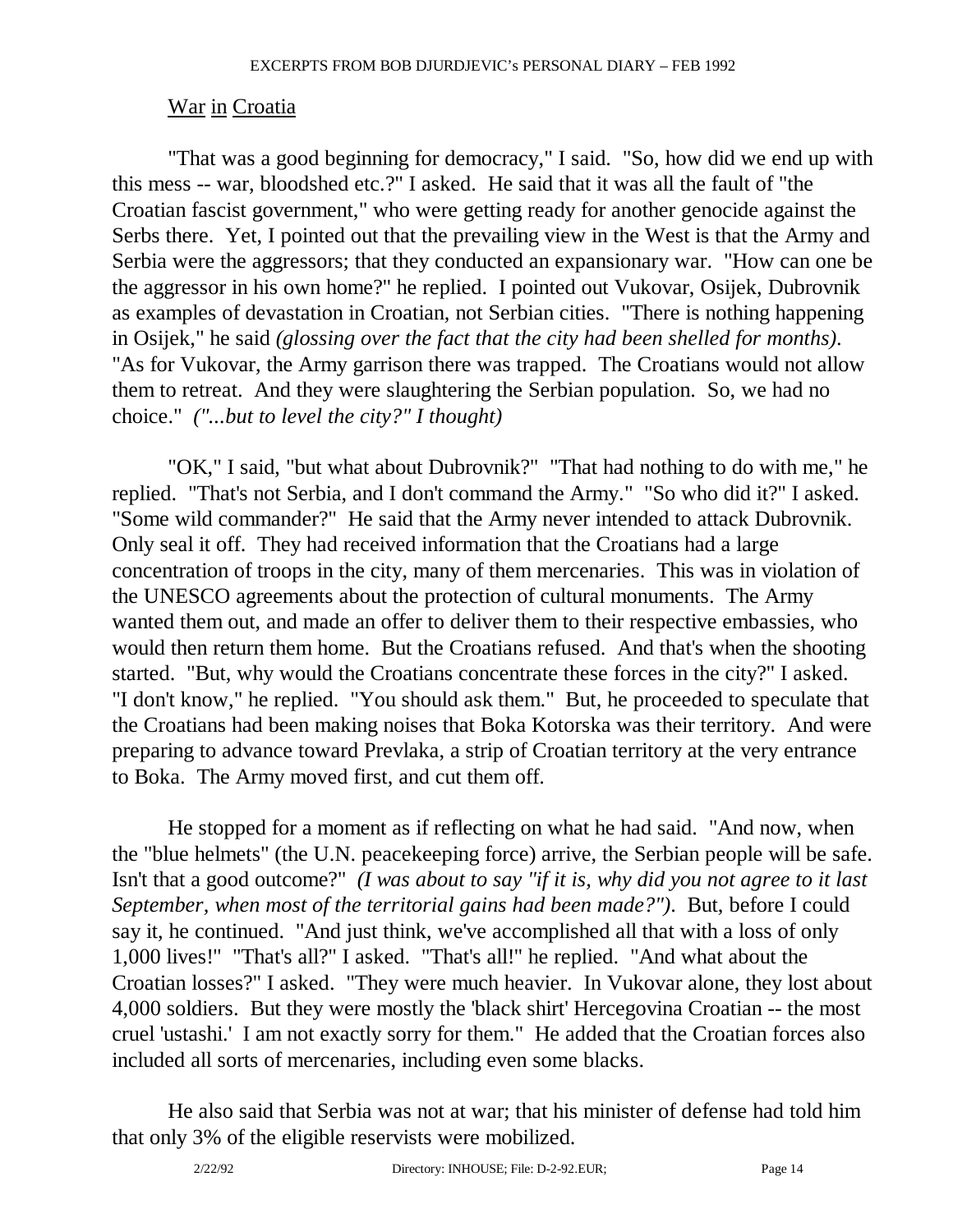## Atrocities, Bad "PR"

 I then brought up the subject of atrocities which the Serbs had committed. I said that they gave Serbia a very bad name. "Serbia has never been an expansionist, and Serbians had never committed atrocities like that," I said. I also pointed out how the Croatians were exploiting that on TV programs all over the U.S. He agreed with the expansionist comment. As for the atrocities, he said that the Serbs had done such things before. I asked him if he were referring to Vojvoda Djuic. "No, not just in Lika," he replied. He explained that in the Cacak vicinity, "the chetniks had slaughtered more Serbs than did the Germans." Then he grinned. "But, the Croatians have never slaughtered other Croatians."

 As for the latest crimes, he said that it was not the Army that did it, but rather some Serbian volunteers. "The Army even arrested some people over that," he said. "That's good," I said. "Because the Serbian national dignity and honor are at stake." "I suggest to you that it would be very good for your personal image if you were to speak out against such atrocities and order that the criminals be prosecuted." He said that he had already done it. "Well, you must have whispered it then," I said. "For, I have not heard it. You should say it again and louder."

 He added that he does not have jurisdiction over the crimes committed outside of Serbia, but that if it were proven that Serbian citizens did it, he would be for such prosecution. He then leaned over and wrote something down on a piece of paper. To me, it looked like a "to do" list.

## Re. Economy, IBM Debt

 I brought up the subject of the debt to IBM in Serbia of \$30 million. He said that that was impossible. I said that this kind of a thing gives Serbia a bad image in the business world. "How could you attract new investments by new Western companies, if you don't even carry out the existing obligations?" I added that it would not surprise me if IBM scaled down its operations in Serbia or pulled out *(Of course, I was exaggerating a little with the last remark to get his attention to the seriousness of the problem)*. "They won't pull out," he said. "Besides, they do business here through a Slovenian agent." I said that that was no longer true, that in October 1991, IBM formed a Serbian-managed subsidiary in Belgrade. *(It looks like IBM has done a poor government relations job here)*.

 He nodded in approval. "OK, but it's impossible that the Serbian government would owe that much," he contended. "I didn't say the 'Serbian government'," I replied.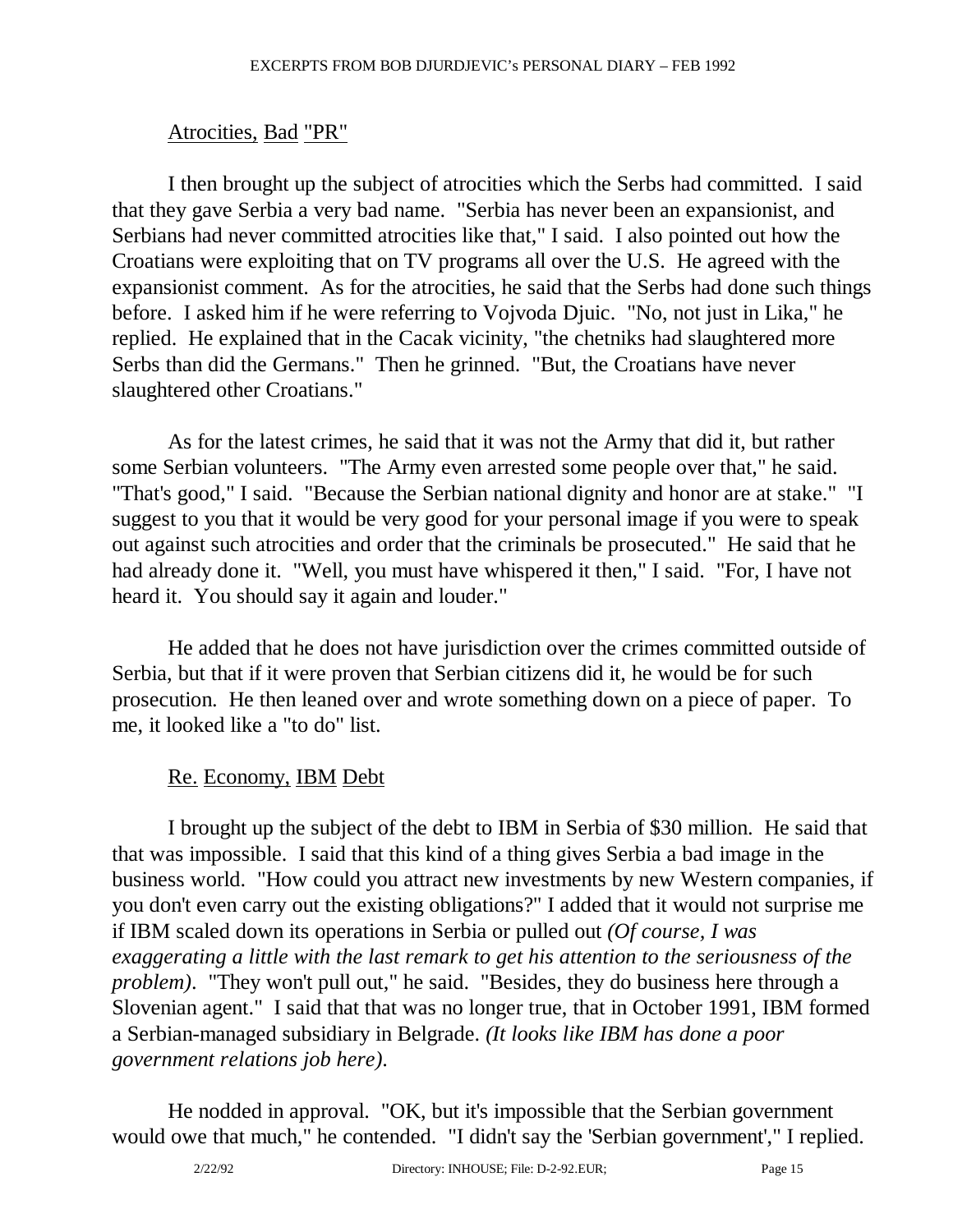I said "in Serbia," which includes the federal government institutions. He smiled and leaned back in his chair. "Oh well, that's a different story. Serbia is responsible for only 25% of the federal budget." He added that, since they have not yet agreed how to divide up the federal debt among the former Yugoslav republics, the whole issue is up in the air. "But, I would consider myself responsible for not just the Serbian government debt, but also that of the Serbian companies." I asked him if he would see to it that at least the money which Serbian institutions owed were paid to IBM. He said that he would, and asked for an accounts receivable list. I explained that I could ask IBM for it, but that they may consider that kind of information confidential. He raised his eyebrows in surprise. "Confidential? Don't they want to get paid? I need to know the names and the amounts." "Yes," I said, "but, I am not an IBM employee." I said I would ask them, however. "If I get the list," I'll call you and let you know." He said that he would also have one of his people check into the situation.

### Re. Serbian Debt

 He said that the total Serbian foreign debt was \$4 billion. "That's just over \$400 per capita. The Hungarian per-capita debt, for example, is four times higher!" *("No wonder the debt is relatively small," I thought to myself but did not say anything. Nobody wants to lend you any money. Later on, one of my Hungarian-Serbian friends (BN) pointed out that the internal Serbian debt would make the figure much greater, due to the Serbian Loan of 1989. Just like Micunovic, he'd also heard that about \$2 billion dollars plundered from the Serbian government-owned enterprises has been stashed away at a Cyprus bank).*

## Re. The Return of Monarchy

 I told him that I had met with Prince Alexander in London earlier in the week, and that the Prince thinks that he should return the monarchy to Serbia. I asked him what his position vis-a-vis the return of monarchy would be. He laughed and said, "the monarchy has no perspective in Serbia at all" ('monarhija nema ama bas nikakvu perspektivu u Srbiji'). "That would be about as likely as having a king in the U.S."

 He added he had no objections to Prince Alexander's visit last October. "He also sent me a FAX informing me of his wife's visit this week," he said. "I said to my people, 'by all means; make sure she is treated well.'" He said that "Prince Alexander seems like a nice person to me ('izgleda mi simpatican'). But, it's a different story when it comes to returning the monarchy." He said, however, that he would not be against a referendum for the Serbian people to decide on whether or not they would want the monarchy back. But his snickering smile as he was saying it revealed that, in his mind anyway, he saw Prince Alexander's obtaining such approval as highly improbable.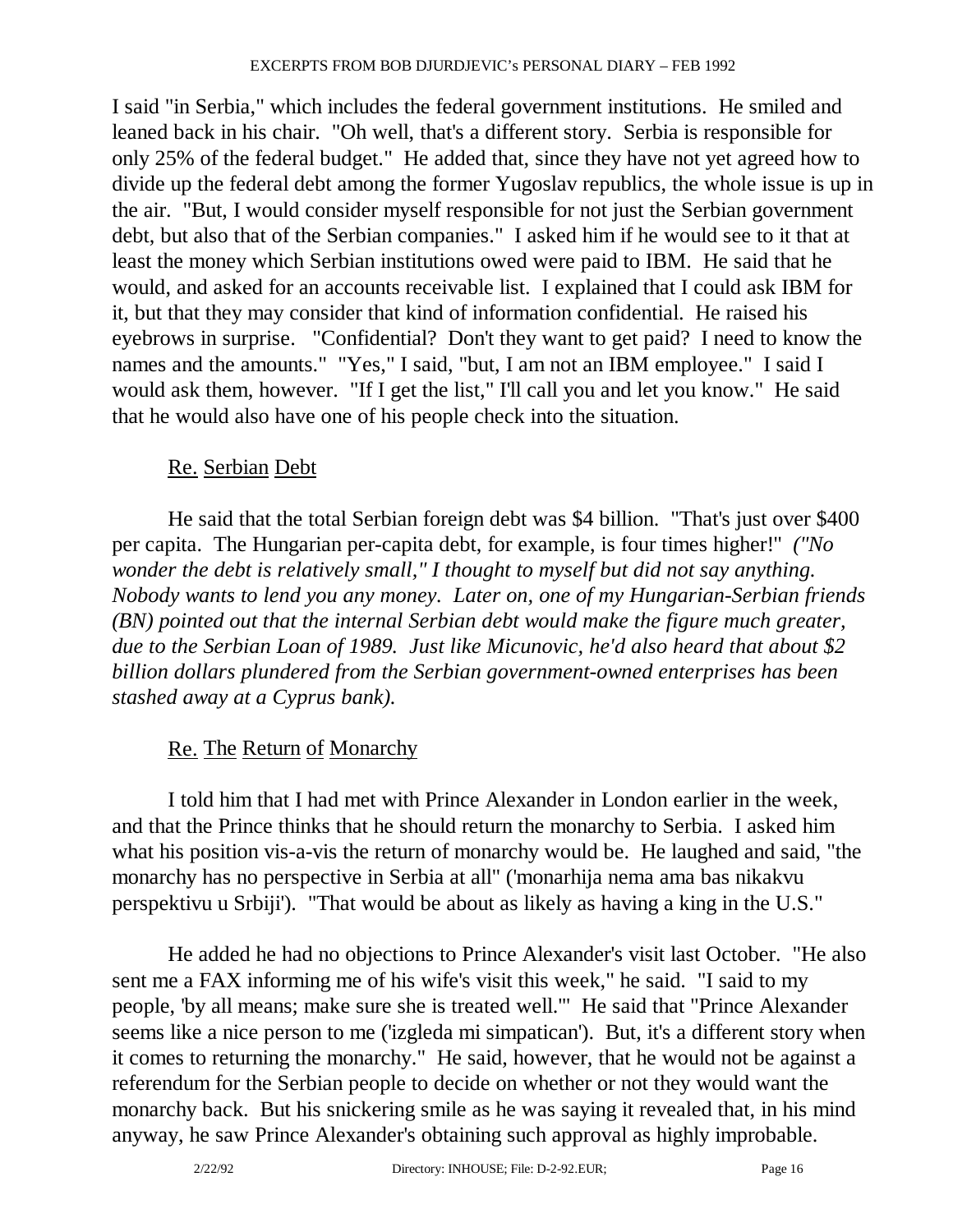Grinning ear-to-ear he asked me if I'd heard of the latest claimant to the Serbian throne, some Romanoff-Dolgoruk. I said I had not. He said that this man currently lives in Spain, and says that he is the rightful heir. As I got up to leave, I added that the Prince has also had some business experiences. "That's good," he said. But, it was evident that he couldn't care less.

*(Later on, I heard that it was Seselj who "broke the news" about this character. Prince Alexander also told me during a subsequent conversation that the guy was an impostor. He cited some Anglo-Saxon name as the person's real name. PA said that this guy has also made claims to other European thrones).* 

#### **Zoran Kojic/INTERCONTINENTAL GM**

(A discussion in the Hotel Intercontinental bar, 13:30 - 13:45)

 Just as I was getting ready to leave, Zoran Kojic, the hotel GM, met me in front of the elevators. He said he had just returned from a business trip to Vienna, and insisted we at least sit down for a brief chat. I praised the design of the new executive floor (the 7th) which they remodeled since my last visit. This was opened less than a month ago.

 I also told him that I had just talked to Milosevic. He was very interested in hearing what we discussed, particularly the parts which related to economic issues. As I described to him Milosevic's positions, it was evident that he was very skeptical.

## February 14, 1992. Budapest. Hungary.

## **Dusan Kovacevic (DK), Bata Nenezic (BN)**

later on, also Vesna Jankovic, Bata's wife, and Anja (Drulovic?), her grown-up daughter, a graduate of drama from a NY college (a dinner at BN's apartment  $-21:00$  to  $00:45$ )

## Re. Vuk Draskovic

 On the way to the city from the airport, DK said that Vuk had asked him to give me his best regards. This evening at about 5 p.m., Vuk had received the annual Jakov Ignjatovic literary award. He said that during his visit to Washington, Vuk had been received by Lawrence Eagleburger as well as by some National Security Council person. Vuk told DK that he had full support of the U.S. Asked to explain why a shift in U.S. foreign policy, DK said that Vuk told him that the U.S. wants to make friends with Serbia to help counterbalance the increased German influence in Europe. I said that to me personally, that would make sense, but that it contradicted what I had heard during the visit to the State Dept. last month. But, I said that Serbia was a small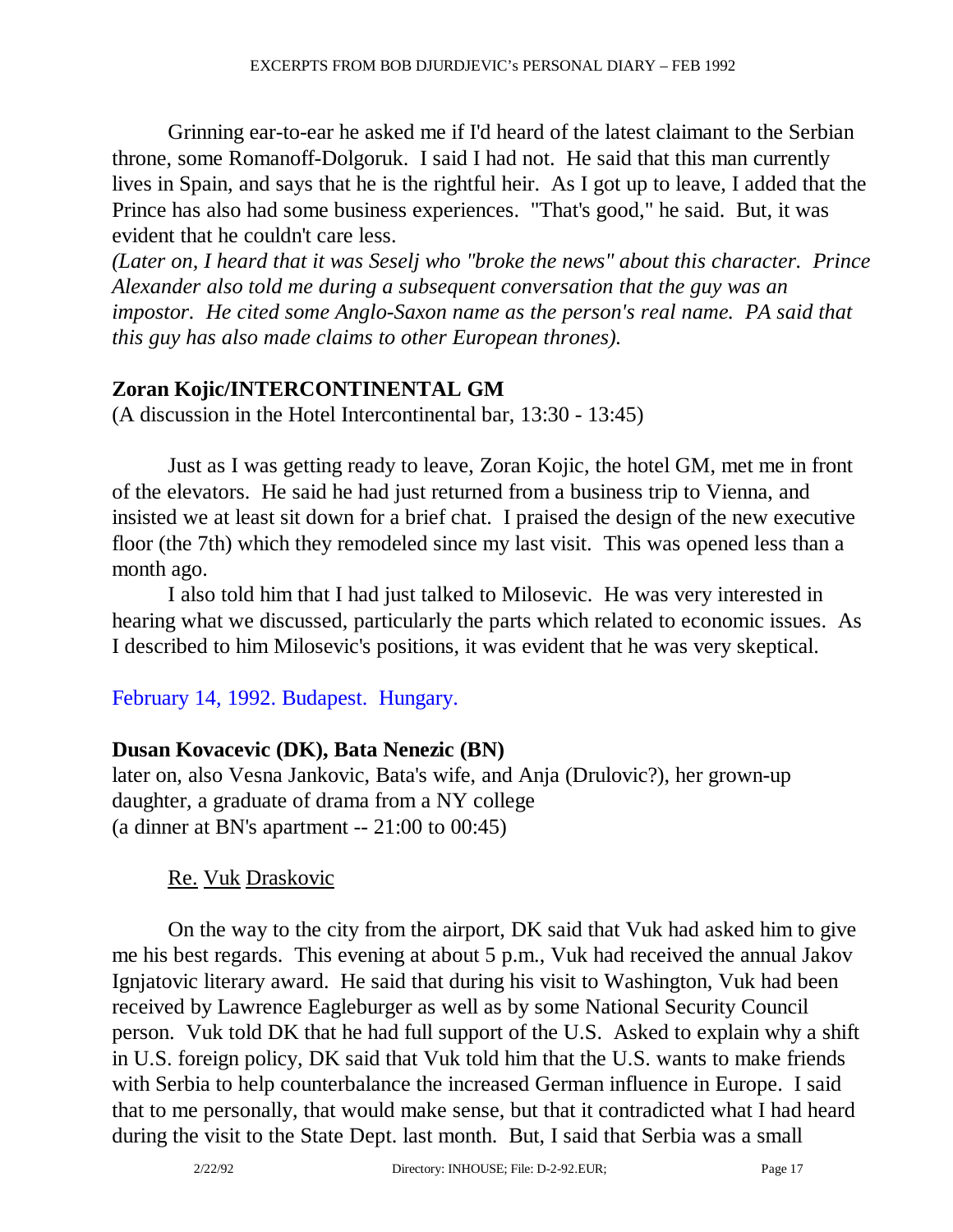country, and that I did not see how Serbia alone could help the U.S. tackle the German problem. "Maybe only in concert with the U.S. courting of Russia," I said, "considering that both are Orthodox Christian countries." In other words, a "pro-Orthodox" U.S. foreign policy would make a lot of sense to me, since it would create a Mediterranean lever as a sphere of influence (i.e., Greece, Bulgaria, Serbia, Russia). DK said that I'd better talk to Vuk about that.

## <u>Re. "March 9"</u>

 DK said that he'd told Vuk, "even if there is 1% chance of violence, you should call off the demonstrations." Vuk apparently agreed. I said that I agreed with that, too. DK and I both agreed that only a peaceful way to democracy and/or monarchy must be followed.

## Re. Milosevic Meeting

 I told them about most of the things I discussed with SM, having first sworn them to secrecy. I said that, in my opinion, based on this and my other conversations, the return of monarchy at this stage would be premature. "Monarchy will not solve Serbia's political problems. In fact, given the volatility of the current situation, it could only make things worse. Serbia must first become a non-Communist, democratic country by peaceful means. Then, the President (Vuk?) should call for new elections for the new Constitutional Assembly. Whether or not to have a monarchy should be a part of the platform for each candidate. Thus, no referendum would be needed. The Parliament would then write a new Constitution, which, depending on the majority of MPs, may or may not include the provision for the return of the monarchy."

## Re. Patriarch Pavle's Speech at Terazije

 I also told them about my conversation with Patriarch Pavle. I asked them who they thought advised him to tell the people at Terazije on March 10 that they should disperse. "The SPS," DK said. "That's well known." "Well," I said, "it may be well known, it isn't true." I explained that Pavle himself had told me that it was Milan Komnenic (SPO) that did it (fearing for Vuk Draskovic who was in jail at the time). "A traitor!" DK said with a lot of emotion.

## Re. Christian Morality

 We also talked about the importance of bringing back the Christian morality, something which has all but disappeared in the last 50 years. DK said that the anarchy, the terrorism and the atrocities which the Serbs have committed are consequences of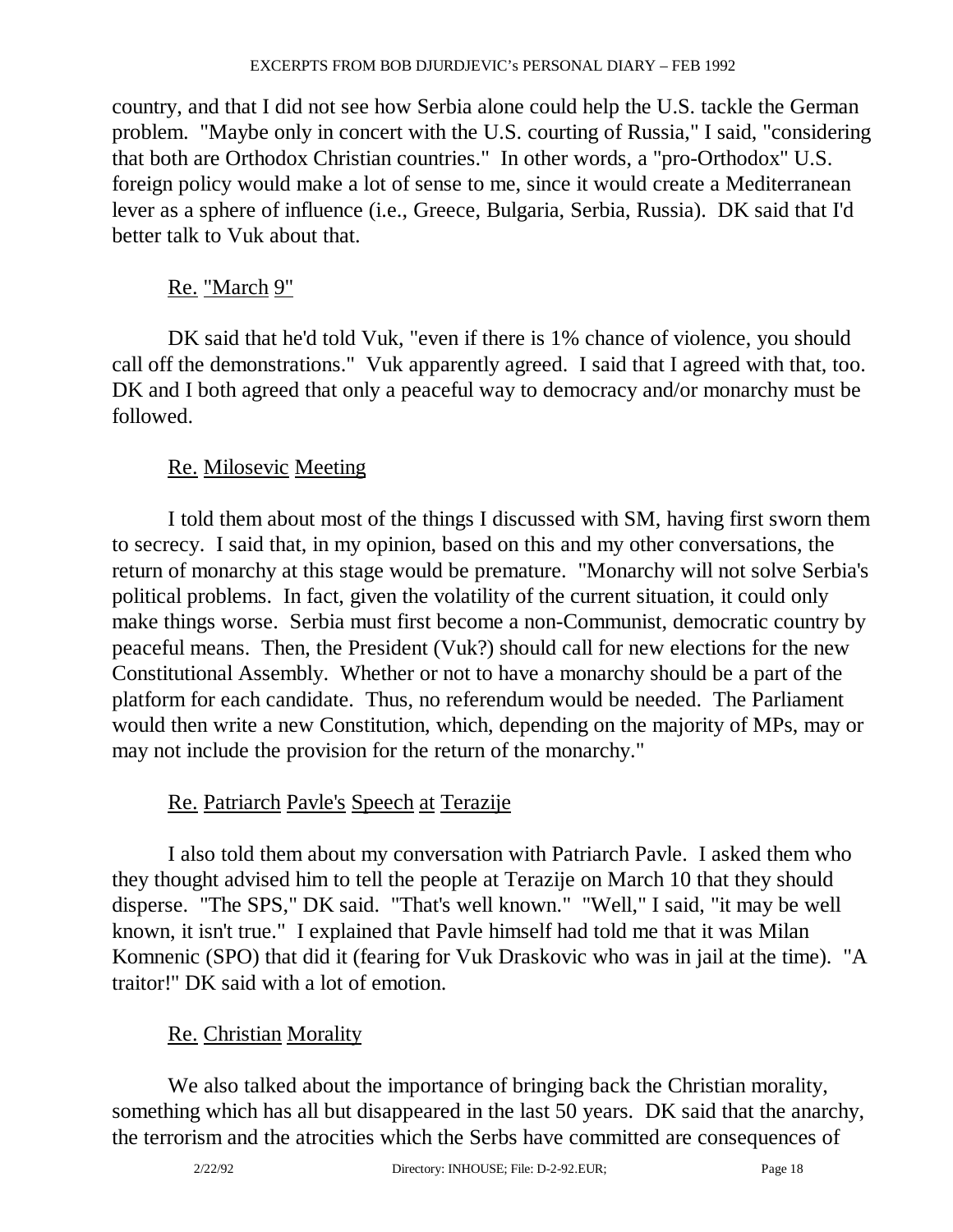"Communist Godlessness," i.e., the people's lack of fear of God's punishment for their Earthly actions.

### Re. Prince Alexander, Political Solutions

 DK said that he told Prince Alexander when he was in London that, "Serbia will not return to normal until the dead have made peace with the dead; the living have made peace with the dead, and finally the living have made peace with the living." He said he'd urged him "to erect a monument to the Serbian middle class eradicated by the Communists (2,500 in Zemun and 8,000 in Belgrade -- "as you've told me"/*actually, the figures are higher -- see Exhibit 1*)); to do the same at Oplenac for the Serbian priests killed by the Communists; and to erect a monument at the Srem Front to the Serbian youth sent to an almost certain death by the Communists." *(I think that all this is something the Church ought to do)*.

 DK and I agreed that there has been enough bloodshed in Serbia; that any change of government must come about by peaceful means. If that meant a cancellation of the planned March 9 demonstrations, so be it. "The ruling party or the Arkan/Seselj hooligans would only used the occasion as a provocation for which they would blame the opposition," I said. I told DK of a news clip I watched on BG TV on last night. The speaker for the Belgrade City Hall was already warning that, "the opposition would bear all responsibility for any violence which may occur." DK interpreted this as a warning to parents not to allow their kids to go to the rally.

 DK said that the way to defeat Milosevic must be "by starving him to death" (politically). I agreed. I said that to me, he is now like a wounded animal. His popularity has sagged tremendously. He is increasingly coming under the pressure from his own "aparachiks," who are also unhappy because they think he lost the war. The Army officers are steaming, too. "A wounded animal is the most dangerous," I said. "For, it has nothing to lose but its life, which is expiring anyway." I added that the opposition should keep up the peaceful pressure on the government by calling for the new elections (for a Constitutional Assembly), so as allow the animal to die in peace. "At the very end, they will be able to topple it by just a push of a finger," I said. DK agreed. He said that that's why the timing is everything. "We must not be a day too late, nor a day too early," he said.

## Re. The YU Army Dissolution

 Someone asked what to do about the Army (officers). "Buy them!" I replied. They looked at me in astonishment. "Pay them handsomely, and then retire them. That way, they won't be tempted to cause trouble, and cause more young people to die."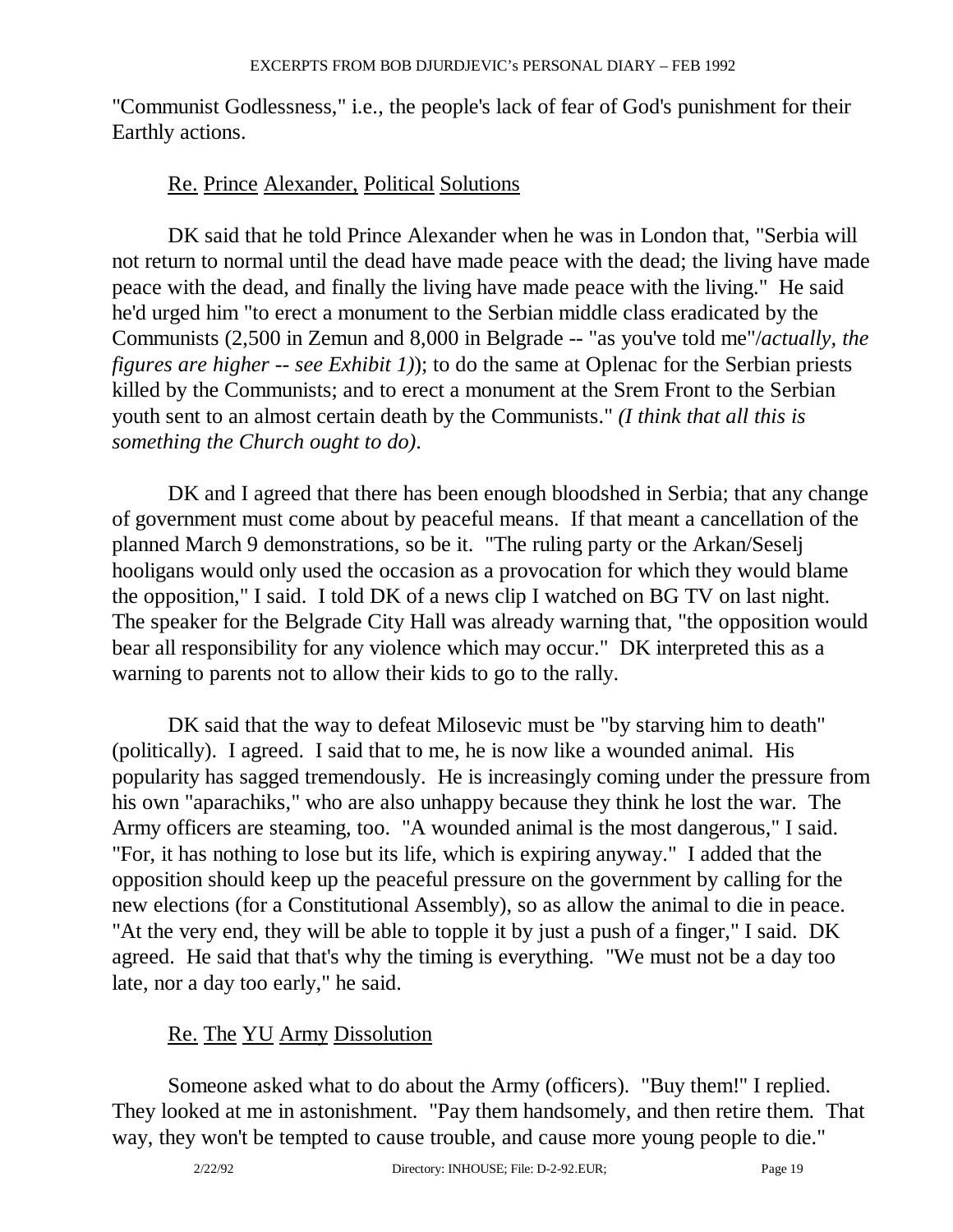Everybody was nodding in agreement. "Afterward," I continued, "Serbia should form its own professional Army." Of course, this would cost money, I explained. So, it will be essential that such a Serbia have rich friends in the world. On the plus side, such an Army should be much smaller than the bulky JNA, with which Serbia is now saddled anyway.

## Re. NIN Interview

 DK told me about a big NIN interview which was just published today. Among other things, he was asked to explain why there is constant in-fighting among the Serbs. His theory is that it was "because the Serbs have never really practiced democracy." Consequently, they don't know how to differ from each other in opinions, yet be friend socially. "If you don't think like me, you are my enemy" (DK meant that in a physical sense, too). He said that that was due to the Serbian tribalism. "Even city people live by the laws of a tribe," he said. "And tribes always need someone to command them. The Serbian are used to taking orders from others, not thinking for themselves."

 I replied that I agreed with his comment about tribalism entirely, since I saw the same thing in America. "Whenever one of 'them' gets ahead, or shows some individualism, other Serbs try to drag him down," I said. "They can't stand someone who stands out from the rest of the tribe, as you put it. This leads me to conclude that this is not just a trait of the Serbian people who have been oppressed by the Turks or the Communists. This must be a genetic defect." DK agreed with that, too.

 "So, what's a solution?" I asked rhetorically. "Who knows. Bring in American or British girls by the planeloads?" I meant it as a joke. Judging by the faces of the group, however, they were seriously contemplating my idea.

February 15, 1992. Budapest. Hungary.

## **Vuk Draskovic**

(a press conference at the Hotel Forum 11:15 - 13:00)

## Re. New Yugoslav Proposal

 Vuk said that his proposal was to give Croatia the Western Hercegovina in return for Serbian Krajina. That's roughly the same amount of territory. He would then attach Krajina to Bosnia. He argued that, contrary to prevailing opinions, the internal borders in Europe had been changed over 50 times by non-violent means. In the early 1960s, for example, the border between Ukraine and Russia was changed by Khrushchev's decree. As for Yugoslavia's external borders, he warned that they are unalterable.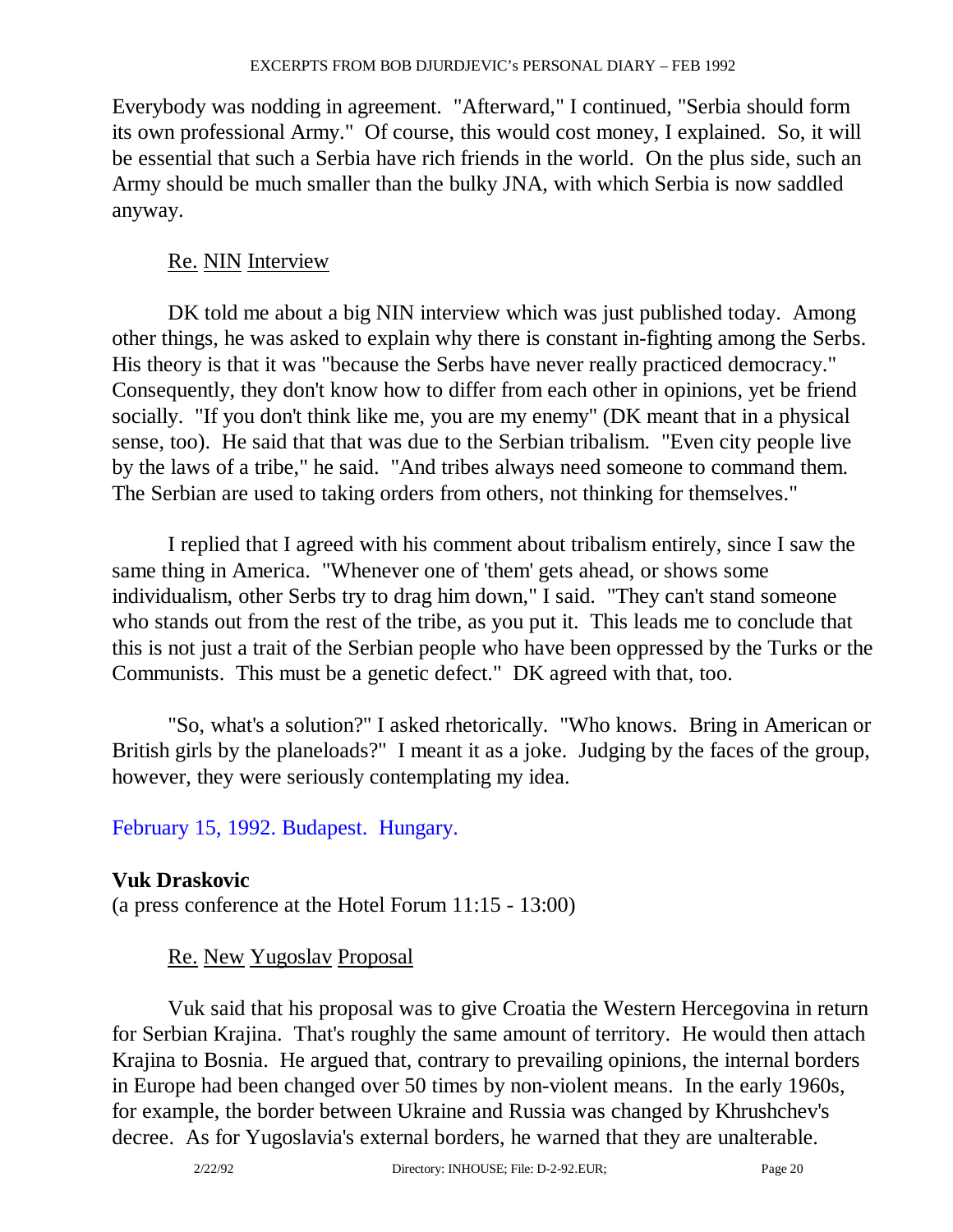Implicit in the proposal to append Krajina to Bosnia is that the Serbs would become the dominant ethnic group in the new Bosnia, replacing the Muslims in that position. Of course, none of the reporters at the press conference seemed aware of that, judging by their questions at least. Vuk said that he had traveled to Sarajevo, and that he and the Muslim leader, Izetbegovic, "agree on most things." But, when asked later on if Izetbegovic agreed to have Krajina join Bosnia, Vuk replied that he did not.

 Vuk's proposal for the entire Yugoslav territory would allow all six former Yugoslav republics to claim independence. After that, their association is based on a "4+2" formula. Croatia and Slovenia, which have already gained partial recognition of their independence claims, are the "2" in this formula. The remaining four republics would form an economic association, similar to the EC common market. He is open on the question on whether each of the republics would have its own army. Slovenia and Croatia would then be invited to join the economic association. Vuk said he was off to Slovenia for a meeting with its president Kucan *(Later on, in a private conversation, he told me that the meeting was arranged on Kucan's initiative)*. After that, he'll be traveling to Prague (March 12) where he'll meet with the German foreign minister, Genscher, as well as some Czech officials. He also has a scheduled trip to Rome for discussions with the Italian government officials. *(I was struck with the similarity of Vuk's new proposal, and the plan for a "Greater Bosnia" which I proposed to Zimmermann in late September 1991 -- see the Diary from that trip -- Exhibit 2)*.

## Re. "Largest Serbian Army"

 Vuk said that "the largest Serbian Army has now occupied the world capitals." He was talking about some 150,000 young people who have left the country to escape being drafted into the YU Army. About 25,000 of them are in Hungary, he said.

## Communist Media Heckling

 A lady reporter, who was later identified to be from TV Novi Sad, asked a rather provocative question. Noting that Vuk was in Budapest to receive the Jakov Ignjatovic literary award, she said she was wondering if he were not "too loud as a writer." In other words, she was implying that he should not mix politics with literature. She also wondering if he may not be exploiting the Serbian political scene for his literary purposes.

 Vuk handled the question very well; so much so that I told him later that he ought to be grateful to that person for having given him the opportunity to demonstrate how he handles himself under fire. He first identified the reporter as working for the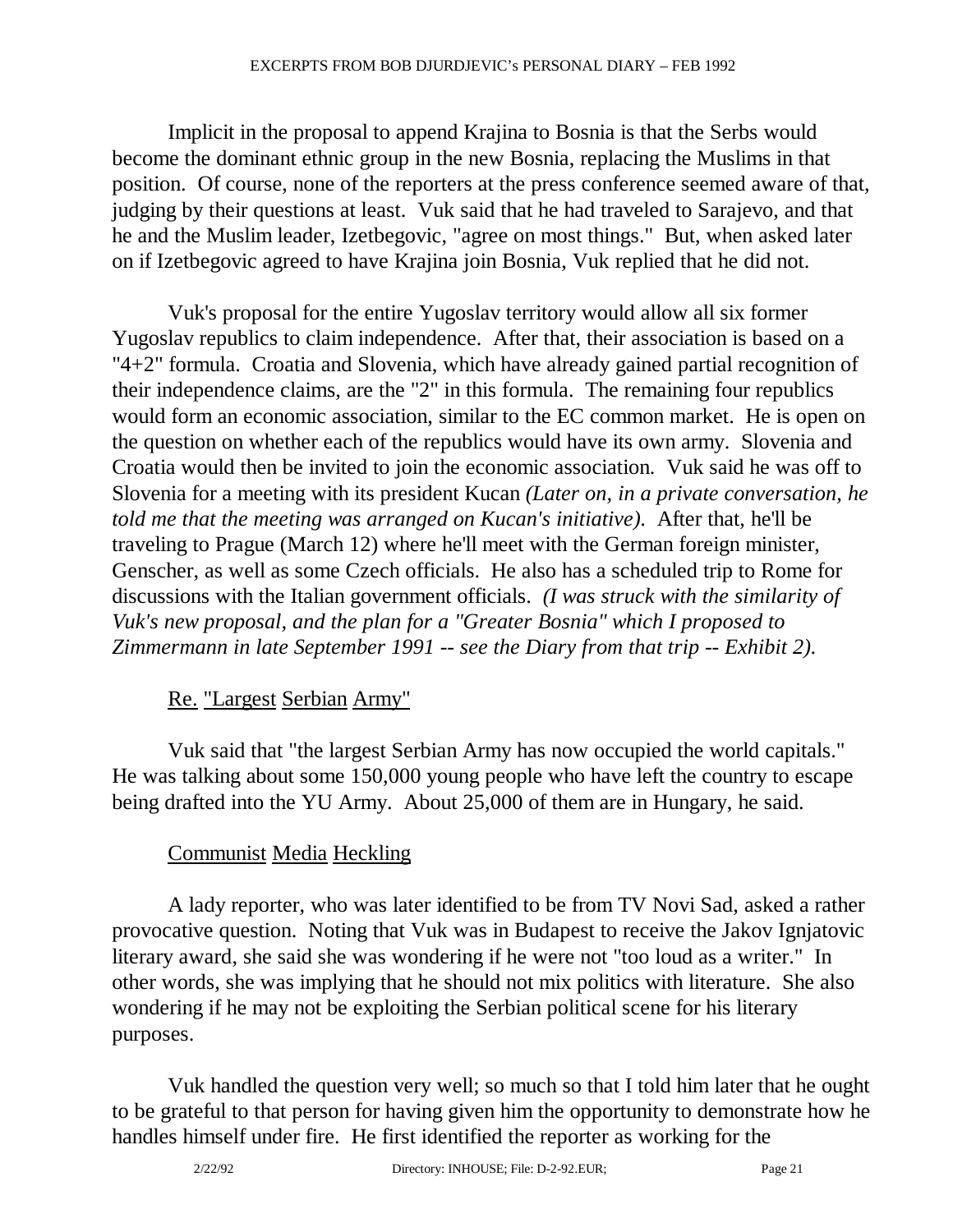"Communist TV." He then said that Tolstoy had also criticized Shakespeare as being "too loud." "But Tolstoy made sure he had become Tolstoy first." As for the second charge, he said that Tolstoy had written about Napoleon's war with Russia. "Was there anything wrong with that?" he wondered out loud. His answers drew the applause from the crowd, the only time this happened during the press conference.

 Meanwhile, the pro-Draskovic Serbian entourage was incensed, calling the TV NS reporter's question "a Communist provocation." I had a hard time convincing them that such a question was quite benign compared to the barrage which President Bush has to face every day from the Washington press. "Once you get into politics, you open yourself up to all sorts of verbal abuses." 'All's fair in love and politics,' goes the old saw. DK and Draskovic's supporters speculated that the TV NS report would be heavily edited to show Vuk in the worst light. "I saw them filming us, too" DK told me later on. "I wouldn't be surprised if they attacked both of us for being there, thus lending Draskovic's appearance more weight." That's because Milorad Vucelic, a strong SPS supporter and a former NIN writer, is now the editor of TV NS. "TV NS is worse than TV BG in their pro-Milosevic propaganda," explained DK.

(A private, plus a group discussion at a Hotel Forum patisserie 14:00 - 14:45)

## Re. Personal

 We met in the hallway right after the press conference. I said, "you did well." Inadvertently, but obviously spontaneously, I used the familiar form of the "you" even though we had only met once before. He responded the same way. And so, we've been on a "per tu" basis ever since.

 Vuk was seated right next to me at the patisserie. As soon as he sat down, he put his arm around my shoulder, and gave me a big hug. Neither of us spoke a word. Only our eyes met. He proceeded to crack a dirty joke after a dirty joke, entertaining the crowd. Being very much aware that he was the center of attention, he occasionally interrupted other people, including myself, with another wisecrack. Later on, I told DK that the sudden fame seems to have gone to his head. DK nodded in agreement. He said that he had noticed the same thing.

(A private conversation at the Hotel Forum, at about 14:45)

## Re. Crown Council, Limos

 As we were waiting for the transportation, Vuk took me under my left arm. We walked over toward a coat rack. Standing there, away from the crowd as well as away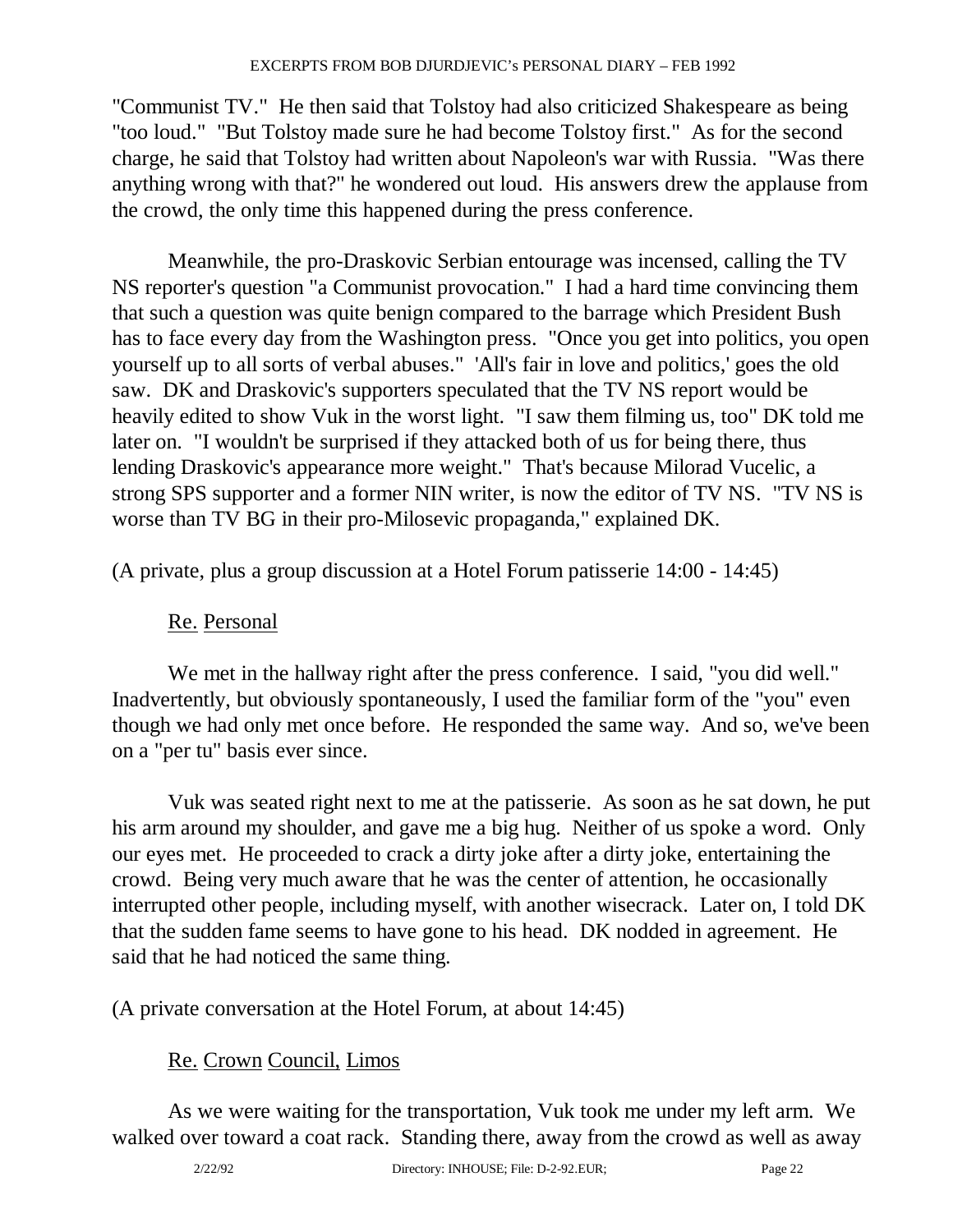from any unwanted microphones, he told me that Prince Alexander had formed a Crown Council which is supposed to be meeting in Athens. When he heard that I met the Prince earlier on this trip, he asked me what I thought of him. I said that I had mixed impressions -- some positive, some negative.

 Vuk said that "the Prince should simply come, and move into the White Palace. Then Serbian peasants would then say 'the King is back,' and that would be that." I shook my head in disbelief, but did not want to debate the point. In the meantime, we had arranged to have a one-on-one talk tomorrow night during the dinner at Stojan's house. I thought I'd save this till then.

## U.S. Trip

 Regarding his recent trip to the U.S., Vuk said that, besides Eagleburger, he was received "by a senior official from the National Security Agency who is very close to Bush." Vuk boasted that he now "has a direct line to Bush." This person will apparently ensure that the President sees personally any urgent messages. "He has a security level 33," he said.

 I asked him how long he'd been working with the U.S. He replied "for quite a while. Probably since last summer. But, it was not publicly known until recently." *(This did not quite jive with other angles. Michael Habib, for example, told me on January 17 that Draskovic was "even more rabid a nationalist" than the Milosevic clique. And he was dumbfounded when I asked him if he had any message for Draskovic, were I to see him soon. Yet, eight days later, Draskovic arrived in the U.S. [unbeknownst to me at the time, of course]. Is it possible that an American government official would intentionally lie and deceive another American?)* I asked him how he established the contact with Eagleburger. He said that Zimmermann did it for him.

 At that moment, the limos arrived, and our conversation was interrupted. Thanks to Stojan Vujicic's excellent connections here, Vuk was being treated on this visit like a head of state. He was given the Hungarian President's (Gentz) own Mercedes limos and top security arrangements. When we walked out of the hotel, there were agents all around us. "It's as if Bush were traveling," said DK. He said that he had to tell Vuk that all this was because of Stojan, not Vuk. "If it were just Vuk, they would have sent a mini-van," he said.

 Looking at all these security men with their trench coats and pistol contours visible underneath them, I had a funny thought. I was trying to imagine the same scene in a 115F-degree Phoenix weather. I felt sorry for these people...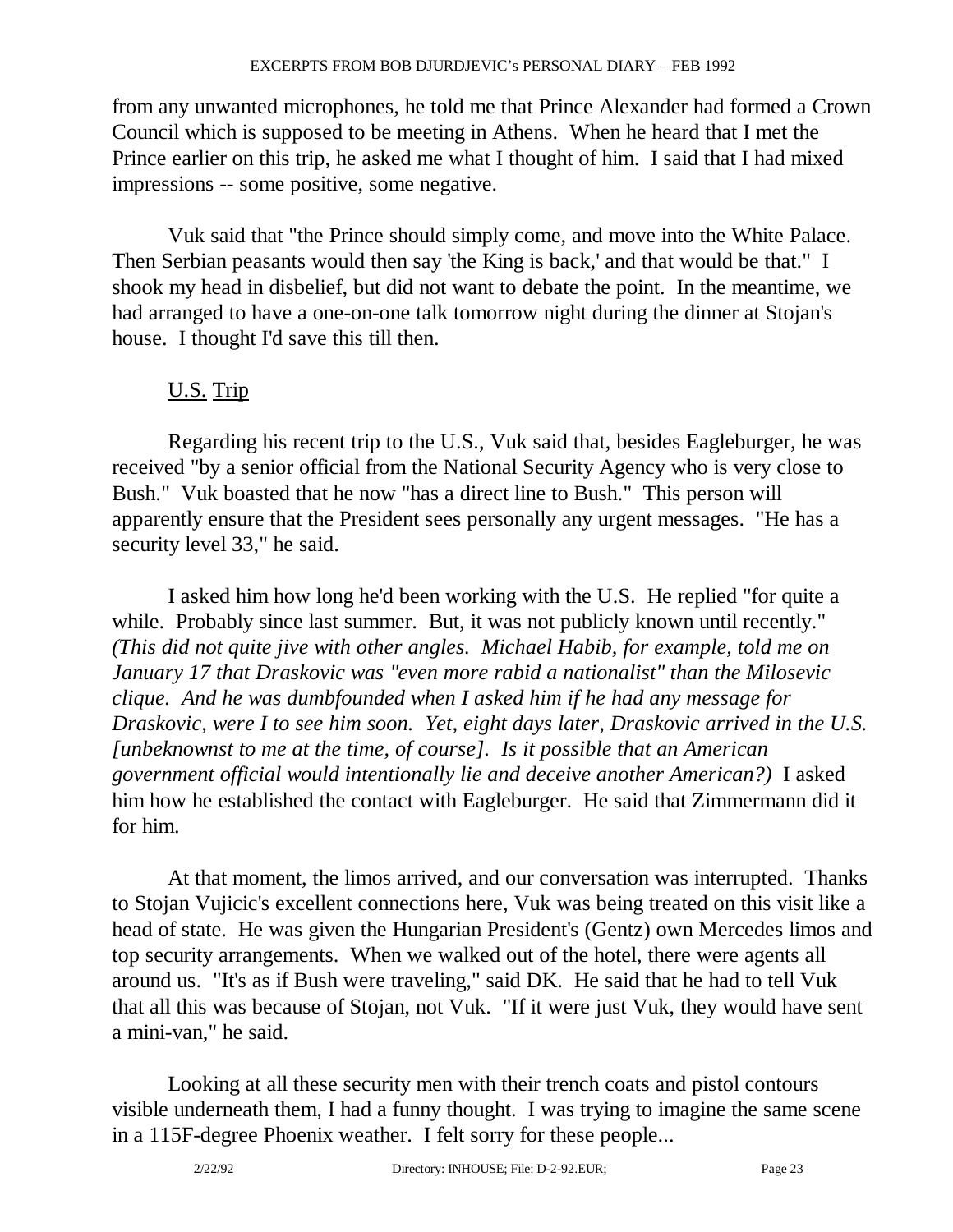## **Sentandrea (St. Andrea). Hungary.**

(A once-Serbian town, about 15 miles North of Budapest -- from about 16:00 to about 22:00)

### Re. Sentandrea Visit

Sentandrea<sup>17</sup> (St. Andrea) is a charming little town on the banks of the river Danube. The place was once a village settled by the Serbs in 1690, during the Carnojevic's migration. The Serbs forced to migrate northward by the Turkish pogroms. Stojan Vujicic, for example, can trace his family roots to Sentandrea 300 years back. At one point, there used to be 15 Serbian churches there. Seven remain, although there are only about 24 Serbs left in Sentandrea. But these 24 seemed more "Serbian" than most people in Belgrade.

 Right next to where DK had parked, there was an original pillar from the palace of Czar Lazar (he was the one who led the Serbs into the Battle of Kosovo in 1389). Because of its size, the pillar had to be cut in two and then reassembled. I was imagining the effort it must have taken to transport the pillar hundreds of miles from Kosovo, probably by a pair of ox-drawn carts. Anybody who does not understand what Kosovo means to the Serbs should come to Sentandrea to see the evidence of its importance over the centuries. There is also a monument to Czar Lazar, just outside one of the Serbian churches.

 At one of the town squares, a young man was standing behind a souvenir stand full of things Russian -- military passports, medals, pins, etc. I bought two Red Army medals which, he said, were given for extreme bravery. I thought my daughters would think that it was a "cool" thing to have them. "This kind of memorabilia is quite popular here," DK explained. "It's what the Russians have left behind."

 As DK and I were strolling down one of the twisty old streets of Sentandrea, Vuk arrived on foot with his entourage of reporters, cameramen and the security detail. He waved to us as he spotted us across a town square. It was amazing to see how efficient the Hungarian police were. While they cleared any other civilian anywhere within 100 feet of Vuk, they never asked DK and I for any IDs as we joined Vuk. Our faces were obviously known to them!

 Vuk laid a wreath at the monument erected outside the home of Jakov Ignjatovic, as an all-male Serbian choir sang some church hymns. As the TV cameras were

 $17$  "Sentandrea" is how the road sign read at the entrance to the little town.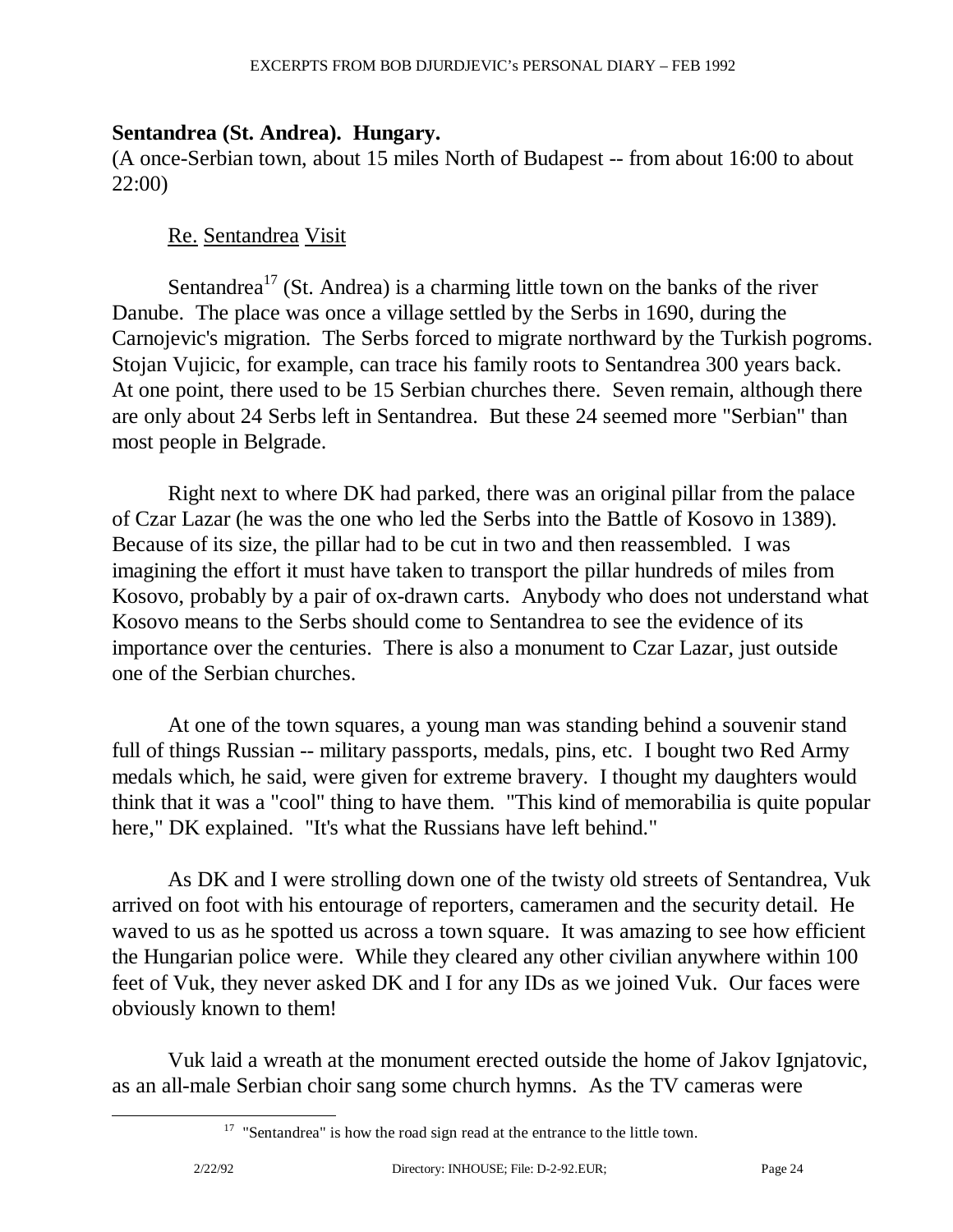whizzing, I tried to stay out of the way. They have the zoom lenses, though, so I realized that my little effort was probably futile.

 From there, we walked to a Serbian church, where Vuk laid another wreath at the monument to Czar Lazar. The sun had just set and a cold wind was blowing. I had only a shirt and a leather jacket on, and was shivering like piece of straw. My feet were also freezing. As Vuk, DK and all others friends were to comfort me, I told them that my blood had thinned out in the desert. "You'll get warmed up when we go inside the church," DK joked. The Serbian churches typically have no heating and are notorious for being cold. He was right. During the service I went to the back of the church, where I found a rug to stand on. That way at least my feet weren't getting the "radiation" from the freezing cold stone floor.

 Since we had left DK's car in the parking lot, after the church service we were driven to by the Hungarian security personnel in one of the Mercedes limos to the Serbian Cultural Center, where dinner was supposed to be served. I marveled again at the efficiency of the Hungarian security, who swept all the streets ahead of us, clearing the way for the entourage to swiftly reach the target.

#### **Vuk Draskovic**

(a dinner conversation, around 18:00)

#### Re. Seating, Security

 DK and I were seated right across the table from Vuk and Stojan Vujicic. Otherwise, there were at least 50 other people at the dinner, seated at three long tables. DK and I had figured that the room had been bugged by the security, but did not know for sure. We were able to confirm it pretty quickly. First, when Bata Nenezic gave a speech in Serbian, in which he appealed to Vuk to cancel the March 9 demonstrations so as to save young Serbian lives, he was shortly afterward complimented by a Hungarian agent who'd heard instant translation through his ear piece. Also, figuring that the secret microphones would have to be planted under the table, I "accidentally" dropped my wallet. As I bent down to get, I saw one of the bugs planted right between Vuk and I, but closer to him. Later on, I thought that I should have taken it as a souvenir. But, I did not think of it at the time. Toward the end of the evening, as the drinking led to group singing of Serbian songs, Bata and some other local Serbs were taking "with Vuk" photos with their "Instamatics." The Hungarian agents, meanwhile, used the opportunity of taking pictures of their own of nearly everybody who attended, including yours truly.

#### Re. Karadjordje v. Obrenovic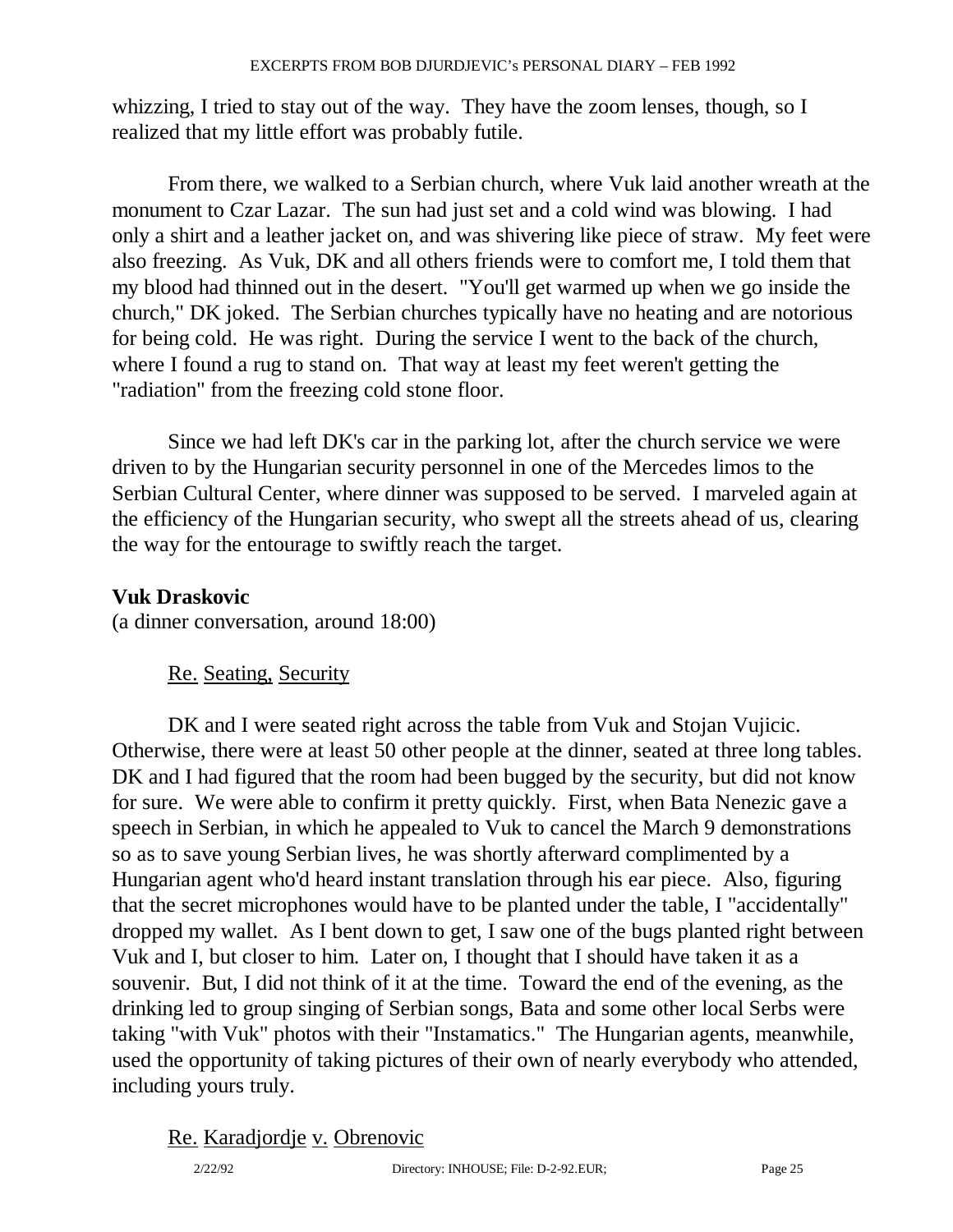Vuk said that this was "not the time for another Karadjordje<sup>18</sup>" (i.e., aggressive politics)," he said. "This is the time for a fox like Milos Obrenovic. I wonder what he would be doing if he were in my shoes." Vuk went on to describe how Obrenovic, after seeing the entire Serbian villages massacred by the Turks, went up to the Turkish leader and offered to kiss his hand as a sign of submission. To his own troops, he said (in 1819?) "this will be on my conscience, not yours." With relative peace finally at hand after so many years of fighting, Obrenovic went about soliciting support from Russia and other world powers for Serbian independence. Eventually, Serbia became an independent kingdom (I don't know in what year, except that it was in the first half of the 19th century).

## Re. U.S. Policy

 Vuk said that he had been received in Washington by Eagleburger, and in New York by Cyrus Vance, during his January 25- February 5 visit to New York, Washington and Chicago. In New York, he stayed at the NY Hilton on Sixth Avenue, and spoke to a gathering of Serbs at the Ukrainian Orthodox church.

 As for his discussion with Eagleburger, he said that Borisav Jovic, a former Yugoslav President, had been also to see him only a few days before Vuk arrived. Eagleburger told Vuk that he thought Jovic was "insane." Indeed, the State Dept. later issued a press release chastising Jovic. By contrast, Vuk said that when he finished his discussion with Eagleburger, the State Dept. made a statement to the effect that the U.S. was throwing its support behind him and the SPO.

 Eagleburger also said to Vuk that among all different Yugoslav nationalities, he wanted to support the Serbs the most. I meant to ask him why the Serbs, but decided to leave that discussion until tomorrow night.

## Re. "March 9"

 After Bata's impassioned plea to Vuk not to risk the lives of the Serbian youth, Ilija Radulovic, a lawyer and a vice president of Vuk's party (SPO), got up to speak. To me, he seemed quite drunk. The gist of his remarks was that, "the Communists were ready to fall like the rotten fruit, and all we need to do on March 9 is shake the tree." More than just the words, the way he said it sounded like a battle cry. I thought it was pure madness. I looked at DK. He was shaking his head. "There will be at least 1,000 dead on March 9," he said. He was quite upset. "Just as we managed to make some

 $18$ <sup>18</sup>their claim to the throne. Prince Alexander is their descendent.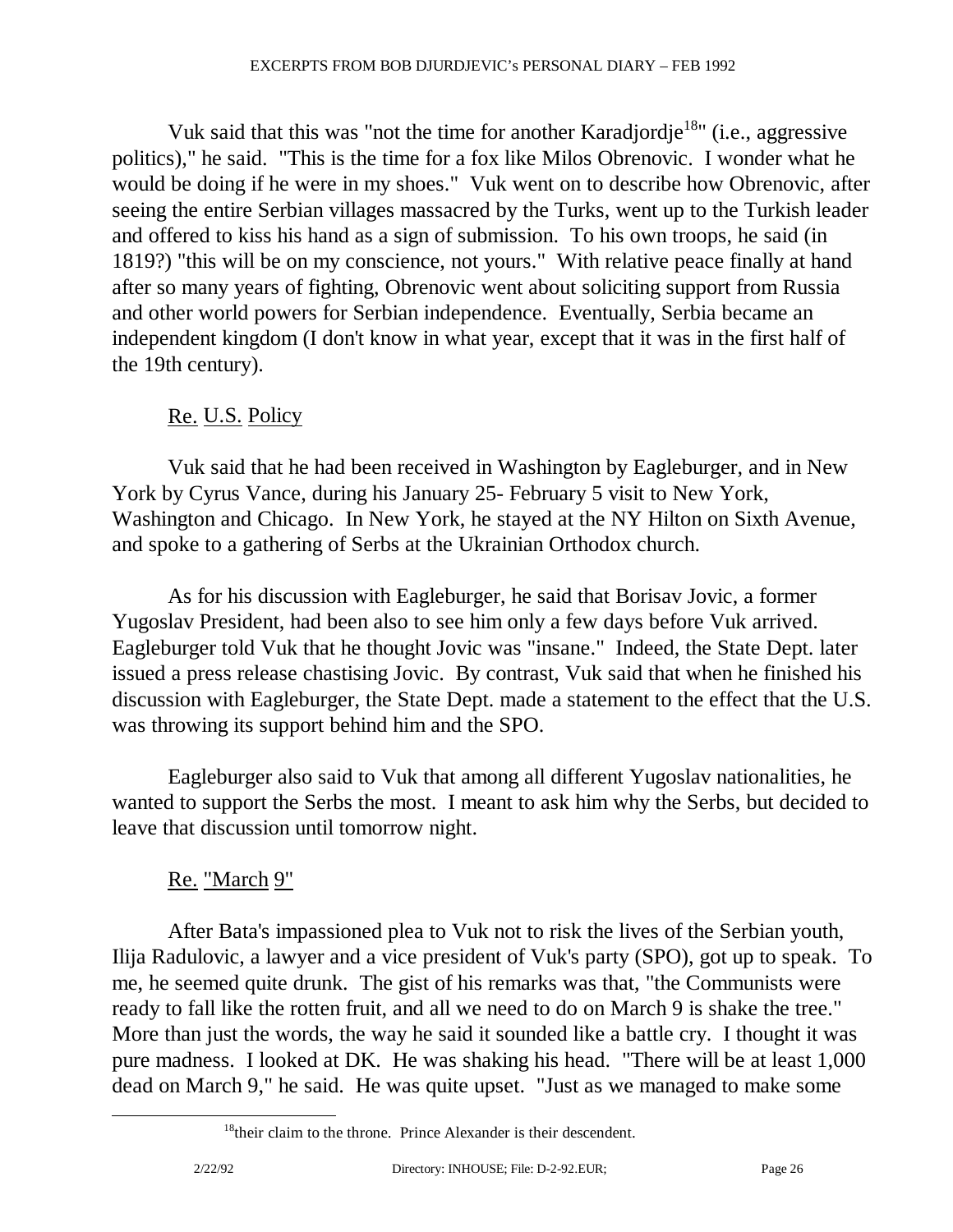headway trying to cool Draskovic down, he hears a speech like that," DK lamented. Fortunately, Vuk rose up, and tried to calm his man down himself. "The guy is obviously drunk," I said to DK. "I wouldn't attach that much importance to what he had said."

## Re. YU Embassy People Crashing the Party

 Two people from the Yugoslav Embassy, the ambassador and an attache (DK called them the "Communist policemen"), crashed the party. They quietly snuck into the place and joined the group. As Ilija started to speak, he talked of some bible stories. At that moment, the YU attache was talking to another SPO man from Vuk's entourage (Milenko). Ilija stopped talking and gave the man an icy cold glare. When the attache realized he was talking over a speech, Ilija snapped that "it was no wonder that the Godless Communist diplomats behave that way when the Bible is being quoted." Milenko jumped to the defense of the man, saying it was all his fault. But, the incident had already flared up. A Hungarian-Serb, who said that he was a common peasant, defended the attache. He said that the YU embassy had never paid any attention to them. But that in the last two years, this person was coming to visit with them in the villages and show concern for their problems. The air was getting quite electric. The peasant would not shut up. He'd sit down, and get up again to fire another salvo at Ilija. Finally, other Hungarian Serbs told him to sit down and stay down.

 When Stojan asked the attache why he came uninvited, the man said nothing at all. But he remained, as did the ambassador, who was seated along with the Hungarian security people next to the washroom. After dinner, the ambassador asked if he could talk to Vuk. Vuk agreed. "DK and friends" thought that he was trying to kiss up to Draskovic, whom he bitterly attacked just a little while ago. They figured that now he was starting to realize he may need his job if Vuk were to become President of Serbia. "Typical Communist pigs," said DK. "They have no shame. It's impossible to insult them. Just like you can't insult a pig."

 Meanwhile, Ilija and the attache were making up. They toasted each other, and kissed leaning across the table. "What a farce!" I thought to myself. "Why don't we go home," I said to DK.

#### Re. Vesna Jankovic-Personal, "Bajaga"

 She said that her father was a Serbian surgeon. Her mother was Jewish. She feels that she has inherited more genes from her mother than from her father. Her grandfather was a wealthy industrialist before the WW II. The Communists took nearly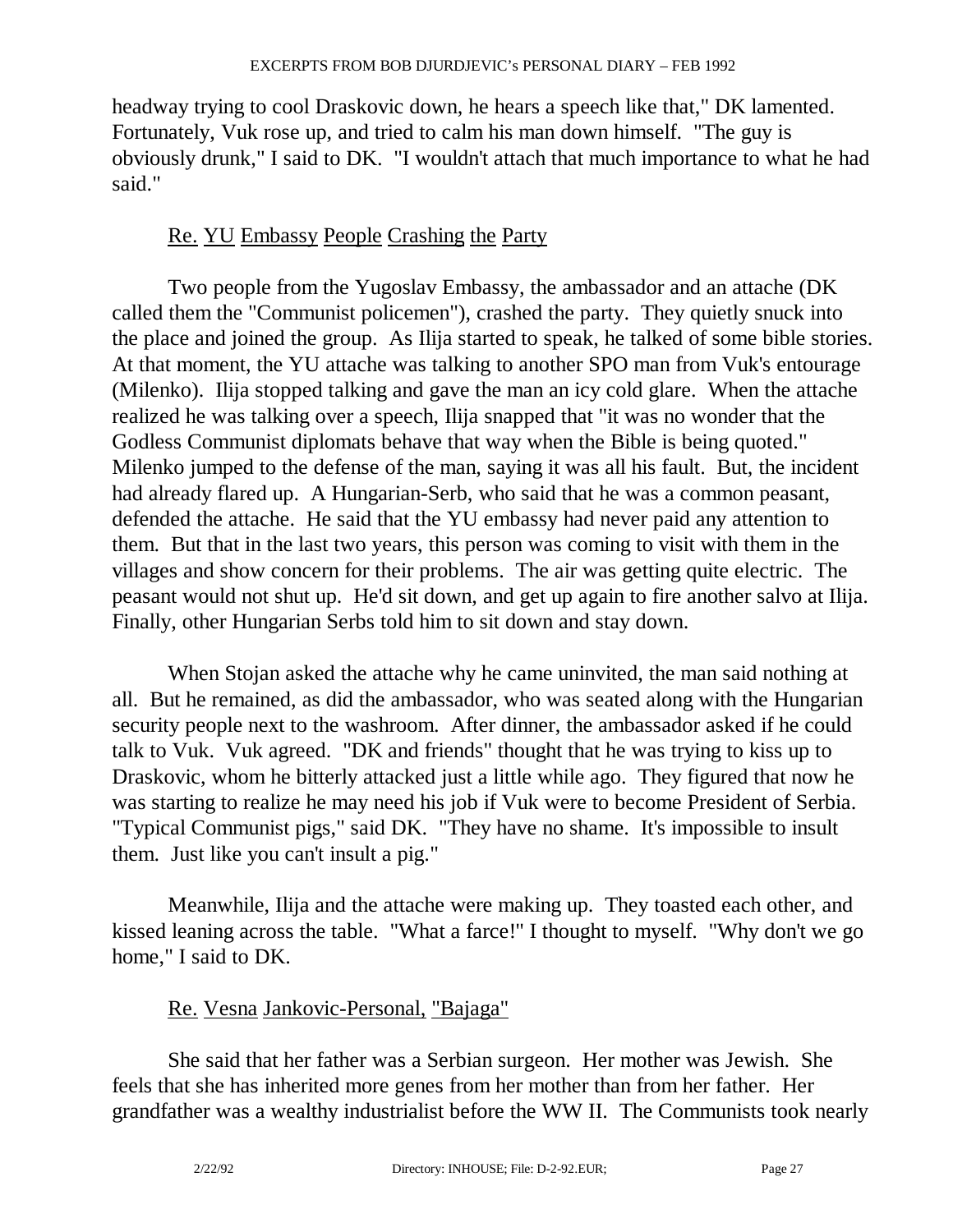everything they had. She was married to a guy by the name of Drulovic. She thinks he lives now in Belgrade.

 Soon after this conversation (which is also on Hungarian agents' tape), we did leave, but not for home. DK, Bata, Vesna, Anja and I went to a little bar within the walls of the Budim fortress, which overlooks the Danube. We stayed there till about 00:30. DK said that this was Budapest's "red light" district. Along the way, Anja played a tape by "Bajaga," a Belgrade pop star, who sounds more like Yves Montagne. The song has become so popular in Belgrade since its release about three months ago, that DK said "that's the anthem of the Serbian youth."

#### Re. Prince Alexander

 When DK was in London, he said he had discussed with Prince Alexander his idea of building a new Serbian Royal Center for the Arts in Belgrade. He said that the Prince was receptive to the idea. But now, the whole thing hinged on whether or not he was worth supporting. "You must see him again," he said when I asked for his opinion about whether or not to take Prince Alexander up on his offer to come and meet me at my hotel tomorrow on Monday.

## Re. Beckovic, Jelisaveta

 DK told me, and others seconded the fact, that Matija Beckovic "was knocking Princess Jelisaveta." DK said that, "Matija must have done it at least 45 times." "How do you know?" I asked. He said that the Hotel Moscow porters have told him that. "Besides," he added, "the whole Belgrade knows about it." "Is he married?" I asked. "Yes, he is," DK replied. Then showing a satirical sense of humor which has made him famous as a playwright, he added, "so he cries about it. But keeps on knocking her. Poor Matija."

#### February 16, 1992. Budapest. Hungary.

 In the morning, I went down to the pool and did a few laps. I also worked out with weights in the tiny hotel gym. Meanwhile, the sauna was full of naked women; good looking ones, too. No big deal in Europe; I knew that from past experience. But I thought of my friends at the Biltmore Club. Their eyes would probably have been as big as saucers.

 Afterward, I went back to my room, made some calls, and worked on my diary until DK arrived.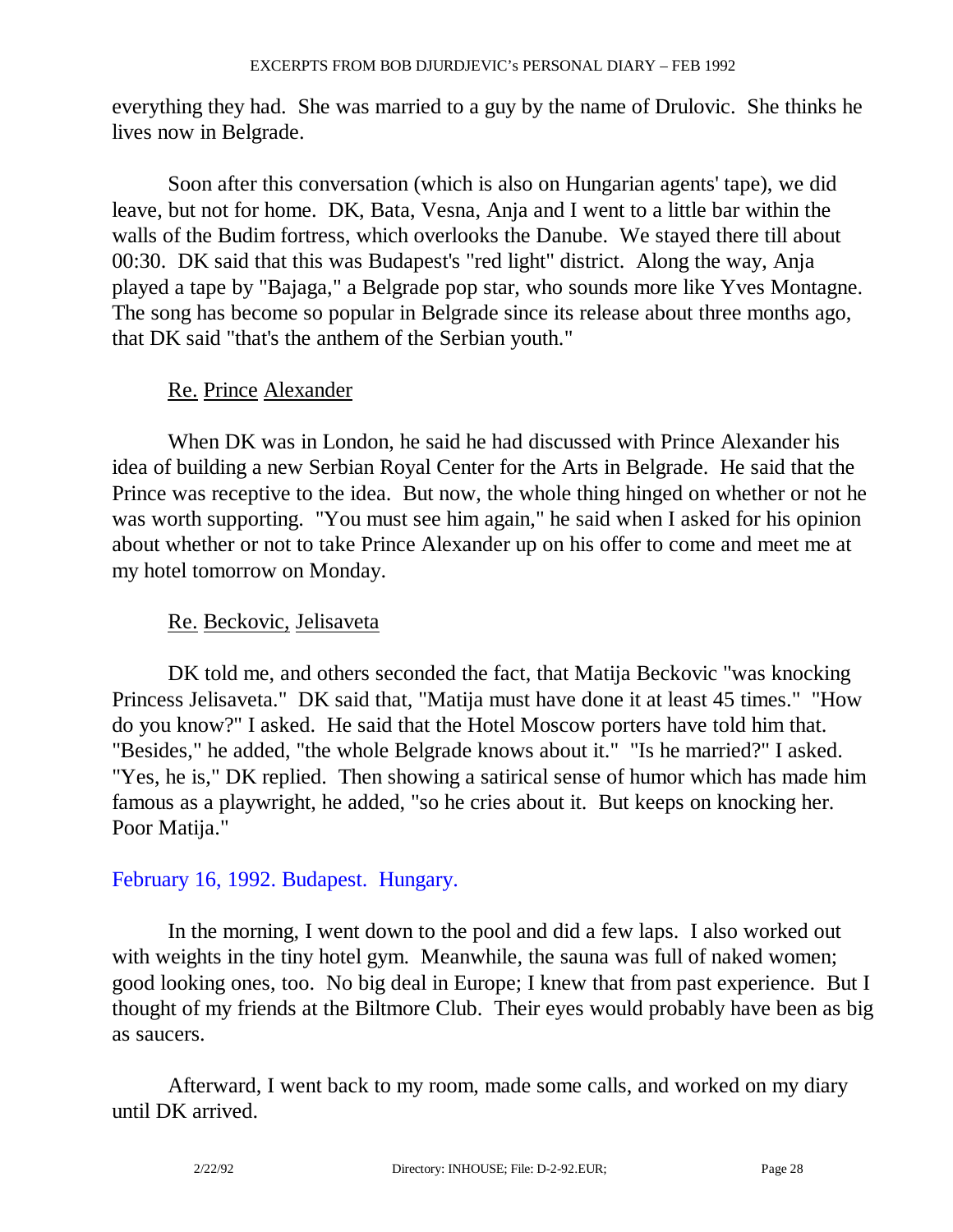#### **Prince Alexander**

(a phone call to his home at about 11:00)

 I made the appointment to see him at my Heathrow hotel, at 18:00 on Monday evening. I told him that I had a dinner engagement, and only had an hour. He said that was fine; he had to meet his wife anyway, who was returning from Belgrade at about 21:00 the same evening.

 He then also told me that he had just returned from Athens, where he met on Saturday "with a group of Serbian intellectuals." He said the meeting went very well.

#### **Warren Zimmermann**

(a phone call to his home at about 11:15)

 I apologized for calling him at home on a Sunday, but I said that I'd be traveling tomorrow. I asked him if this were a "clean" line to talk. He answered that it was not. "My phone is being tapped," he said. I explained that I had met with Milosevic and Draskovic and wanted to give him some feedback which he may find useful. I asked him if there were another line or another way to do that. "I'm afraid not," he replied. "That's the way things are around here." "OK," I said. "This is important, but not terribly urgent. I'll send you a letter in the diplomatic pouch."

 I told him that I was off to London next, where I would see Prince Alexander again. He said that later today, he was supposed to go to Princess Katherine's cocktail party.

#### **Dusan Kovacevic**

(a discussion at my hotel, plus a Hungarian seafood restaurant from 15:00 to 19:15)

## Re. Personal Plans, Movies, Plays

 DK said that if his plans regarding Prince Alexander do not pan out, he would probably come to live in the U.S. for about a year. His friend, Djordje Marjanovic, has been trying to get him to come and make a movie in Hollywood. But, DK does not like the idea of living with his family in L.A. So, he has asked me to scout out some real estate for him in Phoenix. He may come to the U.S. in April, but the family would not make a move until the kids are out of school (in June). If March 9 demonstrations do take place in Belgrade, he would have Nada bring the kids to Budapest for a while.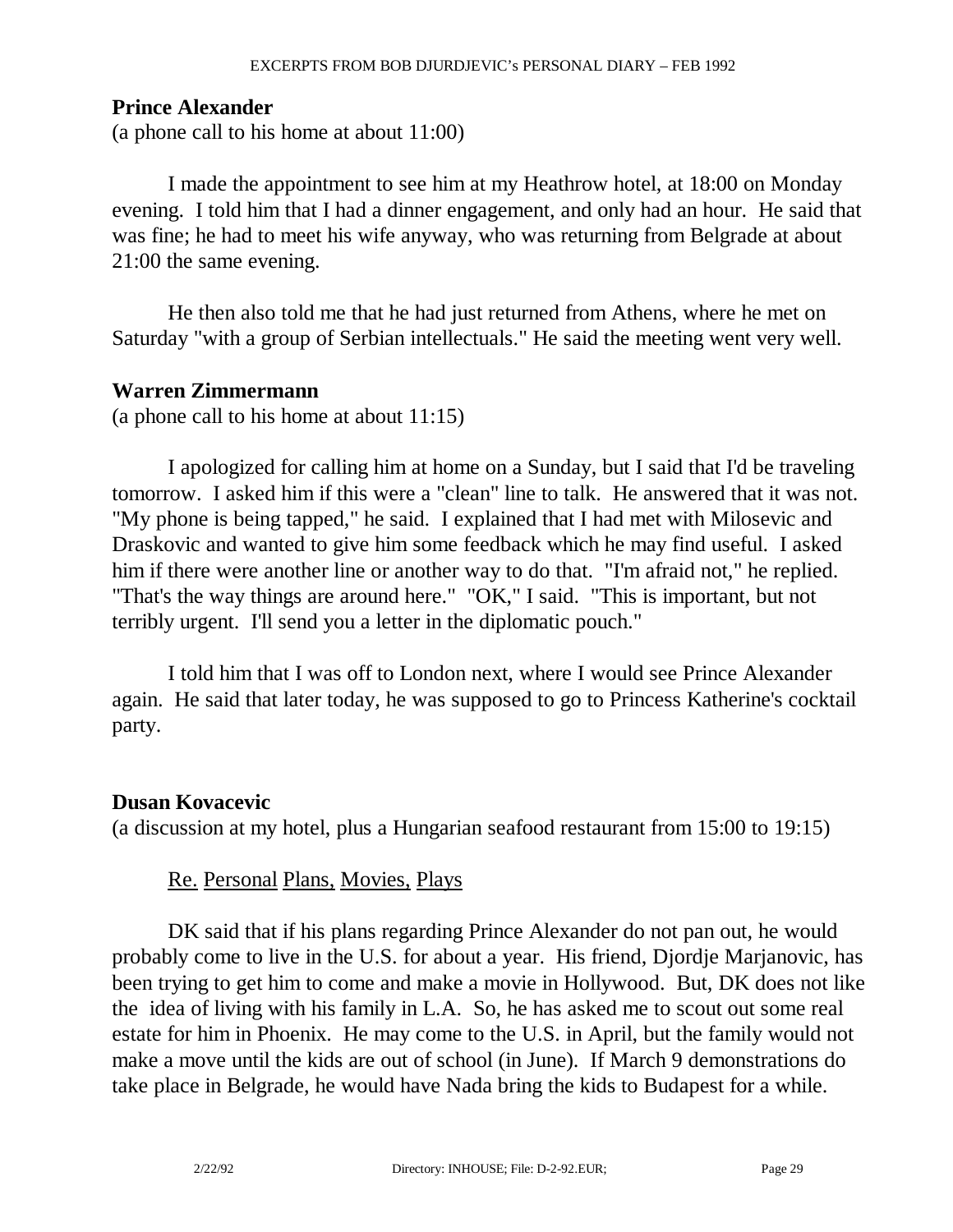We also discussed a possibility of co-producing a movie. He said, "I can see that you and I have similar talents, and that you're interested in such things. I'd organize all the funding, and you and I would work together as producers. There would not be any risk for you; only the upside if the movie made money. You and I would make the film just for the fun of it."

 I then told him of my idea of having Princess Katherine raise the funds for the full production of THE PROFESSIONAL in San Francisco. "In return, we would show her and her husband as sponsors of the play." DK thought that it was an excellent idea; that we could also bring the same performance to Serbia, where he is considered "the king of theater." "To promote the tour, I'd organize a performance at the 'Sava Center' for about 6,000 people. We could then take it to Novi Sad and other cities.

 We also talked about how we write respectively. He says he can "see" the scenes while writing the script. He has found that he came up with some of his best lines when he was as tired as a dog. There is an element of absurdity that happens in such state of mind, he figures. He still writes everything by hand; then types it from his notes. We agreed that it was time to upgrade to a computer. I also promised to send him some information about ICC's Money Market accounts. He has some \$100,000 which he is currently keeping in a bank account in Chicago.

## Fish Restaurant (at about 16:00)

 DK took me to a late lunch to the allegedly oldest restaurant in Budapest (it was on Budim side, toward Sentandrea). Their specialty is the famous Hungarian fish soup (like the French bouillabaisse, only spicy). The meal was indeed outstanding.

## Sudden Fame for PA, VD

 On the way back, I told DK that perhaps the reason that both Vuk and Prince Alexander were acting so erratically was that the fame had come suddenly to them, and in large quantity. "So it's gone to their heads," I said. By contrast, I pointed out how both he and I have had time to gradually adjust to notoriety over the years, as we became more successful. "You're right," he said. "I remember the first time NIN wrote an article about me, it was on page 17. Then it was page 15. And so on... Now it is the cover story."

*(The latest issue of NIN carried an extensive interview with DK in which he was very critical of the Serbian regime. The central theme of the article was, "why did Dusan Kovacevic run away from BG?." DK bristles at the "run away" phrase. He calls his stay in Budapest "voluntary exile.")*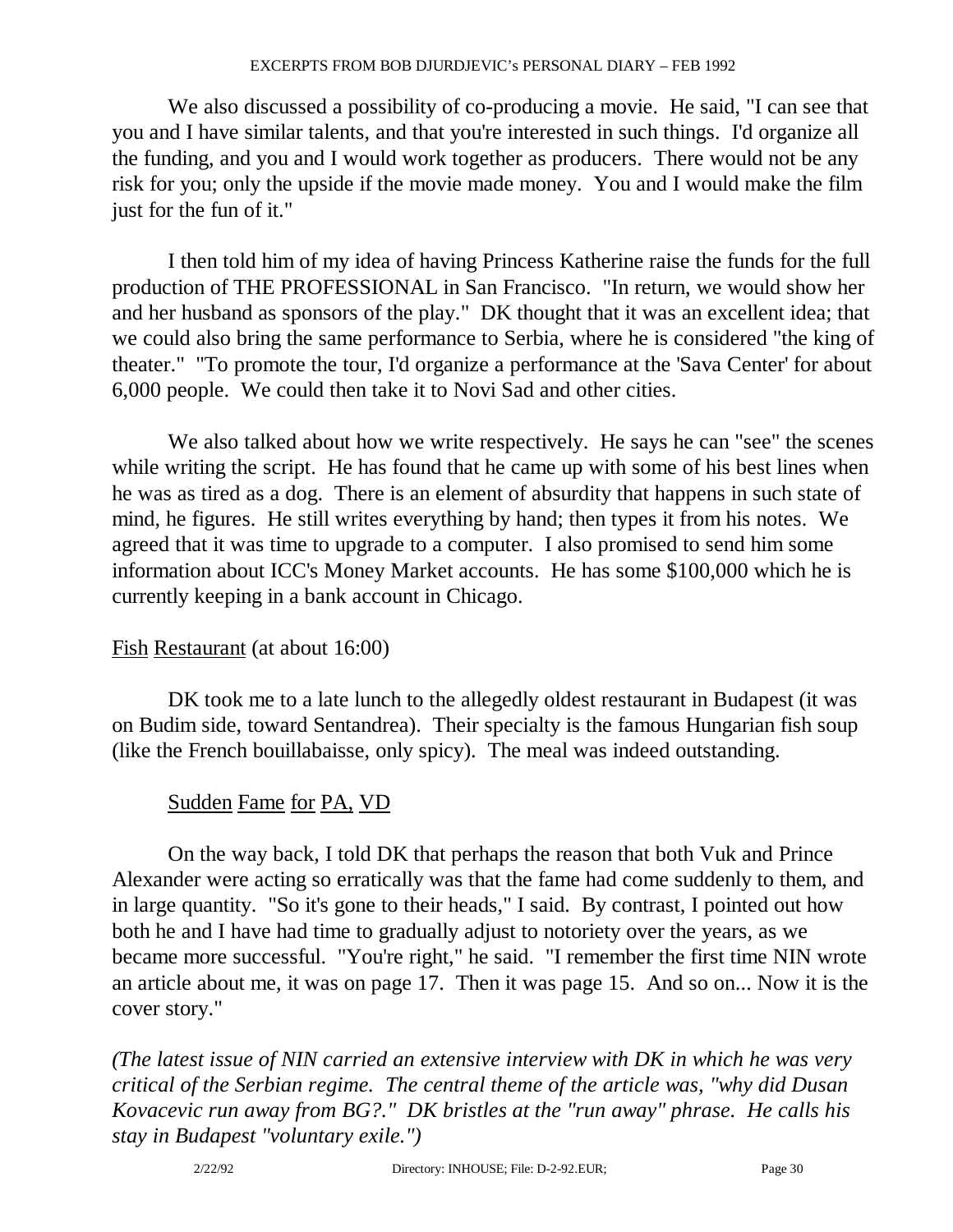### Re. Prince Alexander -- My Plan

 Back at the hotel, I outlined my plan to DK. If I determined in my Monday's meeting with Prince Alexander that he is worthy of my support, I would ask him to give me a letter in which he would commit to three things should he become King of Serbia:

¶ That under no circumstances would he resort to force in resolving any contentious issues;

¶ That he would never get involved in political processes in Serbia, except as provided in its democratically written new Constitution.

 I said that I would also want a (verbal) promise from him that he would not come to Serbia prematurely, and stir up political trouble as a result. *(Later on, I decided to also ask the Prince for a list of paying sponsors. Otherwise, how would we know who it is that we may be associating with?)* 

 "If he agrees to all of the above, I would then propose to form a Crown Council for North America, and run its first meeting in Phoenix in March," I said. I added that I would recommend that he (DK) similarly become the Chairman of the European Crown Council. Of course, the whole thing would also hinge on what the Prince's intent was with regard to the Crown Council members he had already appointed. If Beckovic is indeed one of them, for example, and/or if I hear of some other Milosevic ass-kissers like that, this would void my whole plan, I explained.

 "So, what do you say?" I asked DK. "I think it is an excellent plan, an excellent plan," he replied. "I am 100% in agreement. My own plan was along the same lines, except that I had not thought it through in as much detail as you did," he replied. He added that if it were true that the Prince intends to cooperate with the Milosevic regime, that he (DK) could just as strongly denounce him, as he supported him when he came for a visit last October *(DK was the first to welcome the Prince at the airport during a ceremony broadcast nationally by TV Belgrade)*.

 DK and I also agreed that I would give him a coded message after my tomorrow's meeting with the Prince. A mark of "1" would mean a totally unsatisfactory rating. A mark of "5" would signal an "excellent" evaluation. If it were indeed the Prince's intent to collaborate with Milosevic and his surrogates, this would contribute to a lower rating.

#### Re. Our Families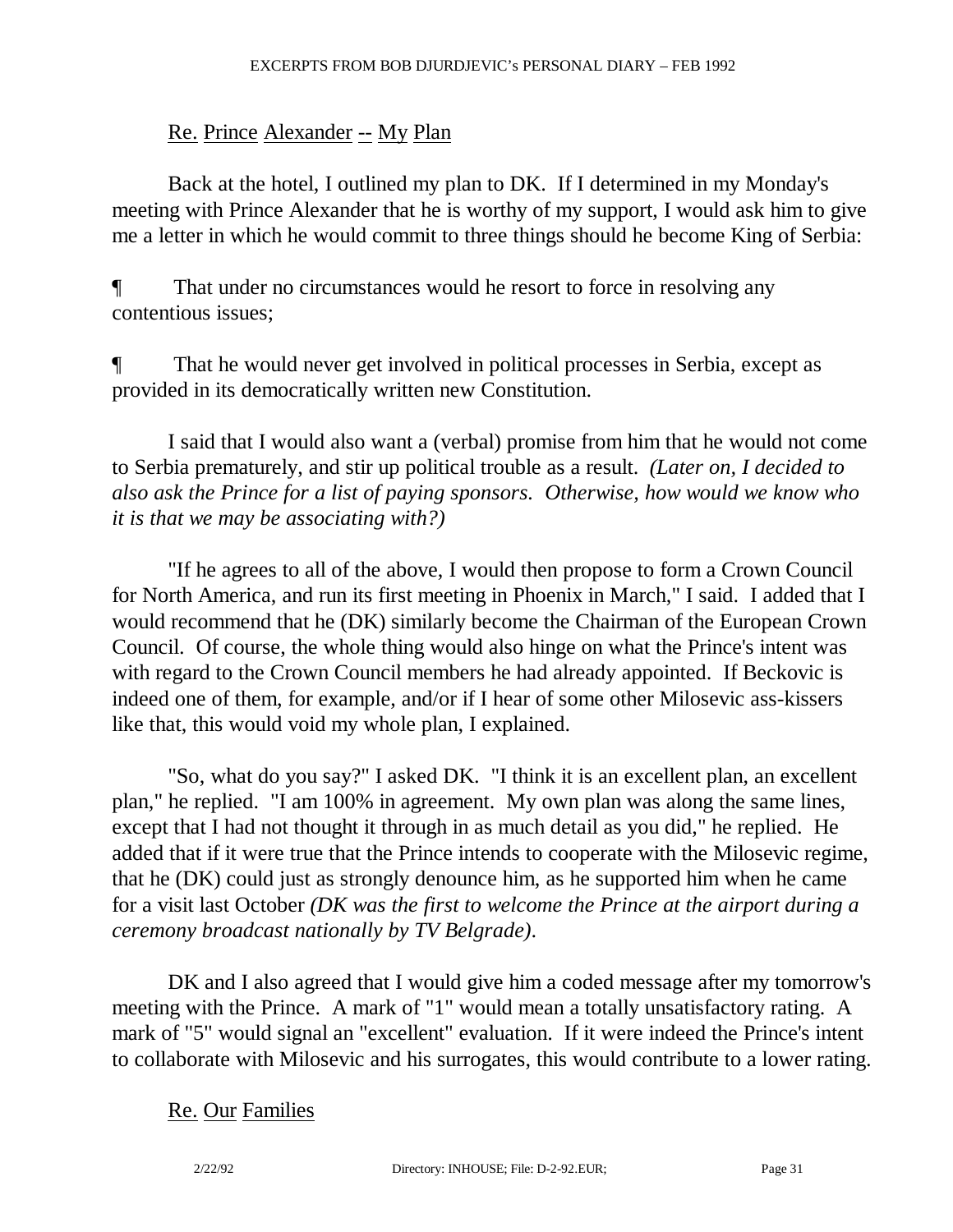We talked about our families, and what the kids liked to do. He told me that his 16-year old boy had just gotten into his first fight at school. DK was also shaken up over that. I told him about our girls swimming; that Anne does about 50 km per week, and that Emily had quit because of an injury ("but mostly to have more time to fool around with such things as MTV," I said. "And she had more talent than Anne!" I added that, in BJ's opinion, talent is 5% of success, hard work 95%. "I happen to disagree with that," I said. "I think that the talent is much more important. But, hard work is also necessary." DK said he agreed entirely. He thought that the talent and hard work were 50/50 prerequisites of success. "One could do 150 km per week and one still would not make the Olympics unless one had talent."

#### **Stojan Vujicic's Dinner Party**

(at his home, from 19:30 to 00:10)

### Getting There

DK and I got out of the cab about 50 yards or so sooner than we should have. As we were walking toward Stojan's home, Vuk Draskovic's entourage arrived. Two uniformed policemen were guarding the sidewalk. "Damn it," said DK. "I don't know if I have my passport with me." He thought that the policemen would figure we were just some passers-by, and would not let us through. At that very moment, he sneezed loudly. One of the policemen smiled and said "Gesundheit." Later on, DK was again marveling about how well we must be known to the Budapest police, that even traffic cops recognized us, and did not challenge us even though we were within a few yards of Vuk.

 "Damn it," said Vuk when he saw us. "I've got a flu. I am running a 38.6C fever." He said he started to shiver last night, and was quite sick by the morning. Yet, he had to go through a full schedule today, including a visit to a village (Kovin?), outside Budapest.

## **Vuk Draskovic**

(a private conversation, from about 20:00 to 20:30)

## Re. Personal

 I first asked him if he knew what I did for a living. He said that he'd heard that I was a rich businessman. I said "I am not rich, but I am influential." I then explained what I do in a few sentences. I also pointed out that in some respects he and I are playing similar roles. He is trying to topple Milosevic, the things that I have said and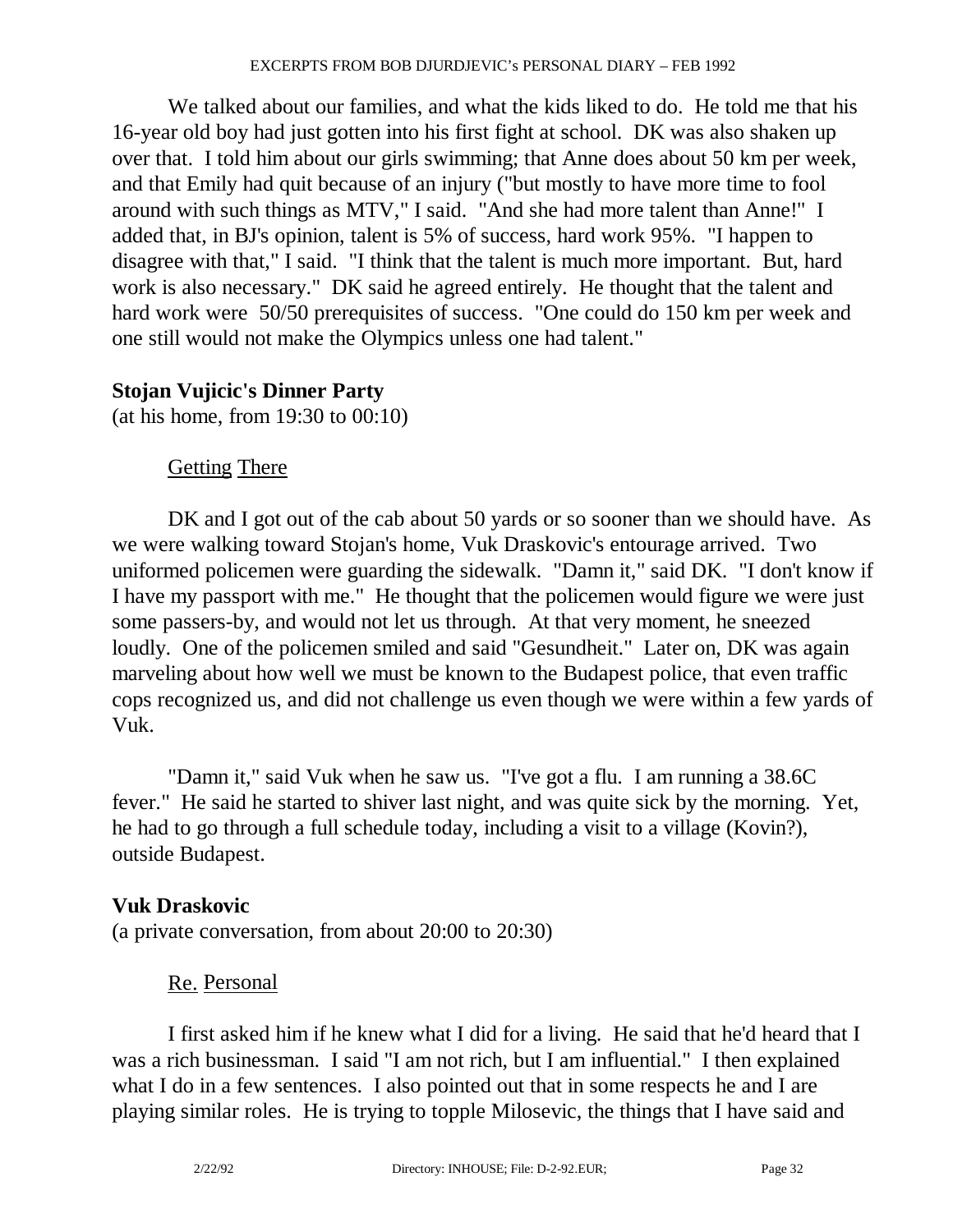done have shaken John Akers' chair, too. And like he, I am not at all interested in Akers' job, only a positive change for IBM shareholders and employees.

#### Re. State Department

 Continuing our discussions from yesterday, I asked him to explain why Eagleburger decided to give his the U.S. support. Vuk said that it was because of the fear of the German dominance. "And that's what Eagleburger said?" I pressed him to be precise, as this would have contradicted what Michael Habib had told me on January 17. "Not exactly," said Vuk. He explained that he told Eagleburger that, if the German discipline and engineering skills ever got together with the Russian creativity and spiritual strength, "the U.S. would soon become a third rate country." "Eagleburger's eyes were as wide as saucers at this point," Vuk said.

 There was another person in the room, taking the notes fast and furiously. "Several times, he asked if I could repeat what I had said to make sure he got it accurately," Vuk explained. Meanwhile, Vuk's theory was very similar to what I have been thinking -- that the post "cold war" U.S. foreign policy must align itself with the Orthodox Christians (i.e., the Serbs, the Bulgarians, the Greeks, the Russians). The only difference was that Vuk also included Romania into the lot, a country which is not on the "most wanted" list of U.S. partners. "I see you point," said Vuk when I explained why Bulgaria instead of Romania. "I just meant it as a broad brush."

 At the end of the meeting, Vuk said that Eagleburger slapped his knee and told his staffer, "Right! Issue a statement that we are throwing our support to Mr. Draskovic." Vuk then repeated the earlier story about a negative opinion which Eagleburger had formed about Jovic. He said that after the State Dept. meetings, he also made calls on a number of Senators. All this was being arranged by the SPO-paid lobbyist, David Vuich.

*(It is obvious from the above that the statements which DK and Vuk had ascribed to the State Dept. were, in fact, Vuk's theories presented to Eagleburger. It seems that Vuk concluded that Eagleburger agreed with everything because he'd issued a statement supporting Draskovic)*.

## Re. Return of the Monarchy

 I said that he should not rush trying to bring the monarchy back. Bring the Prince back suddenly , and "taking the White Palace by force, would only complicate matters further." He said that he did not mean to do it by force, and that the issue was not the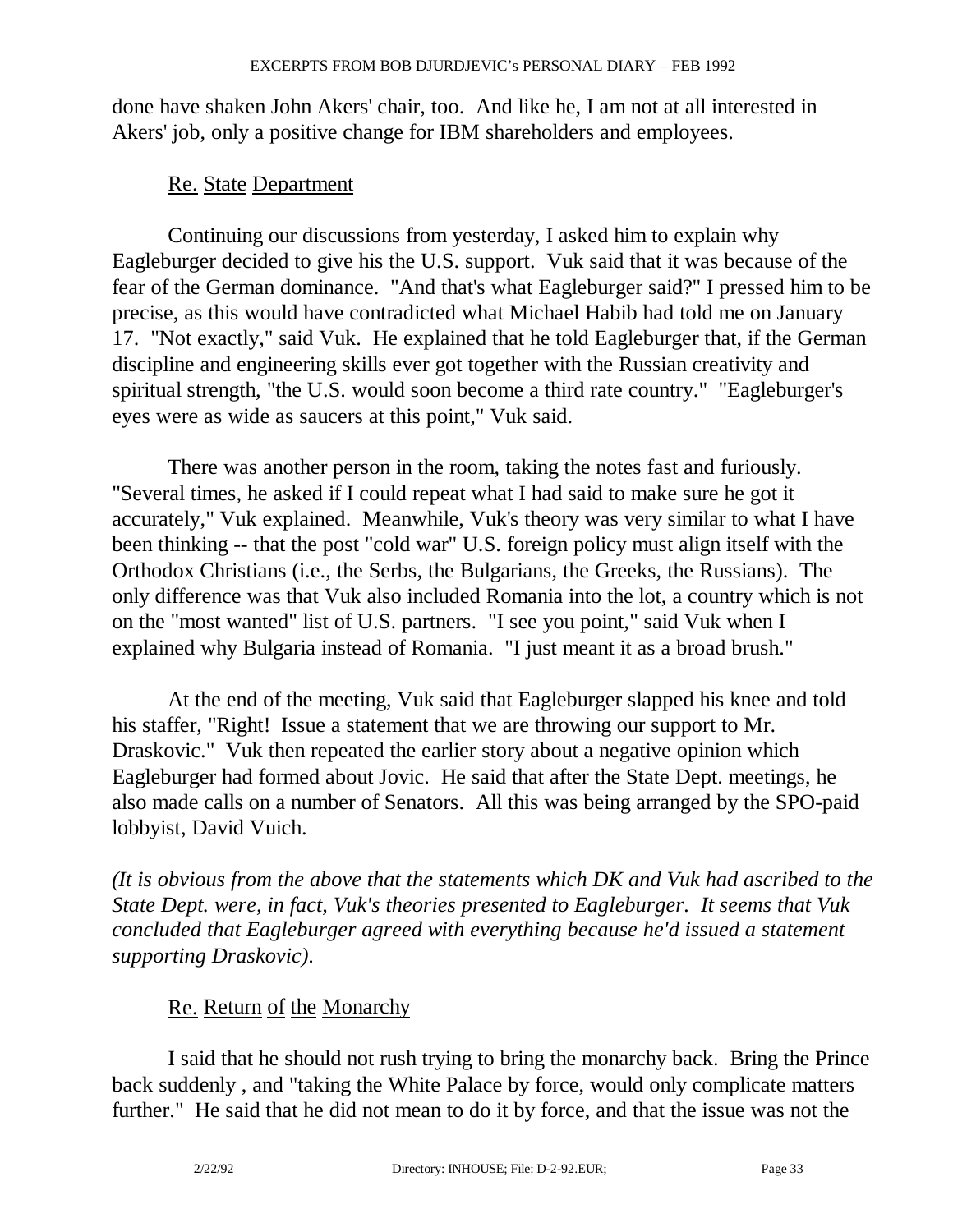return of monarchy, but rather a return of the Karadjordjevic's property to them. He said that he'd been asking the Parliament to pass such a law.

 I told him that I had also spoken with Micunovic who also thinks that this is "premature." "He is against monarchy," said DK. "That's not what he told me," I replied. "He only said that the people have not been prepared for it. Which is an opinion shared by most people I have spoken to."

 I then told him about my meeting with Milosevic and what he had said about the monarchy. I suggested to Draskovic that the way to bring the Prince back democratically would be to insist on elections for a new Constitutional Assembly. "The issue of monarchy would thus be a part of each candidate's political platform," I said. I suggested that this could be a legal and democratic way of achieving both of his goals - toppling the Communist government, and reestablishing monarchy.

### Re. Crown Council

 He said that this was Prince Alexander's idea; that the group which met this weekend in Athens consisted of seven people. Two of the seven were "my people," he said -- the professors from the University of Belgrade Law School. Then, there was Branko Pesic, the architect of St. Sava Hram, along with another architect whose name Vuk could not remember *(maybe the one whom Prince Alexander called 'his friend,' who went to Patriarch Pavle to try to convince him to change his mind last September about Alexander's visit to BG?)*; Matija Beckovic, Milorad Pavic, the writer, and Prince Tomislav. Vuk said that the Prince wanted ultimately to have about 25 people on the Council, and that Vuk's people were going to nominate a few more potential Council members, including DK.

## Re. "March 9"

 I urged him to cancel the March 9 demonstrations, as that may give the Serbian authorities or the hooligans a pretext for bloodshed. I said that a single event like that may unduly raise the peoples' expectations. "You know well that changes don't happen overnight. As a politician, you want to make promises you can fulfill. If you raise that bar too high in advance of the event, people will be disappointed if you don't make it." He was listening intently and nodding his head. Then he straightened himself up. "Why don't you go to London via Belgrade, and give Milosevic a message: 'if you let Prince Alexander return to the White Palace, the March 9 is off.'" I shook my head in disapproval. "You should cancel it unconditionally. There is nothing magical about March 9. If the government does not fall then, there will be September 9, or January 9 of next year. But that day will come. We all know who is on the decline, and who is on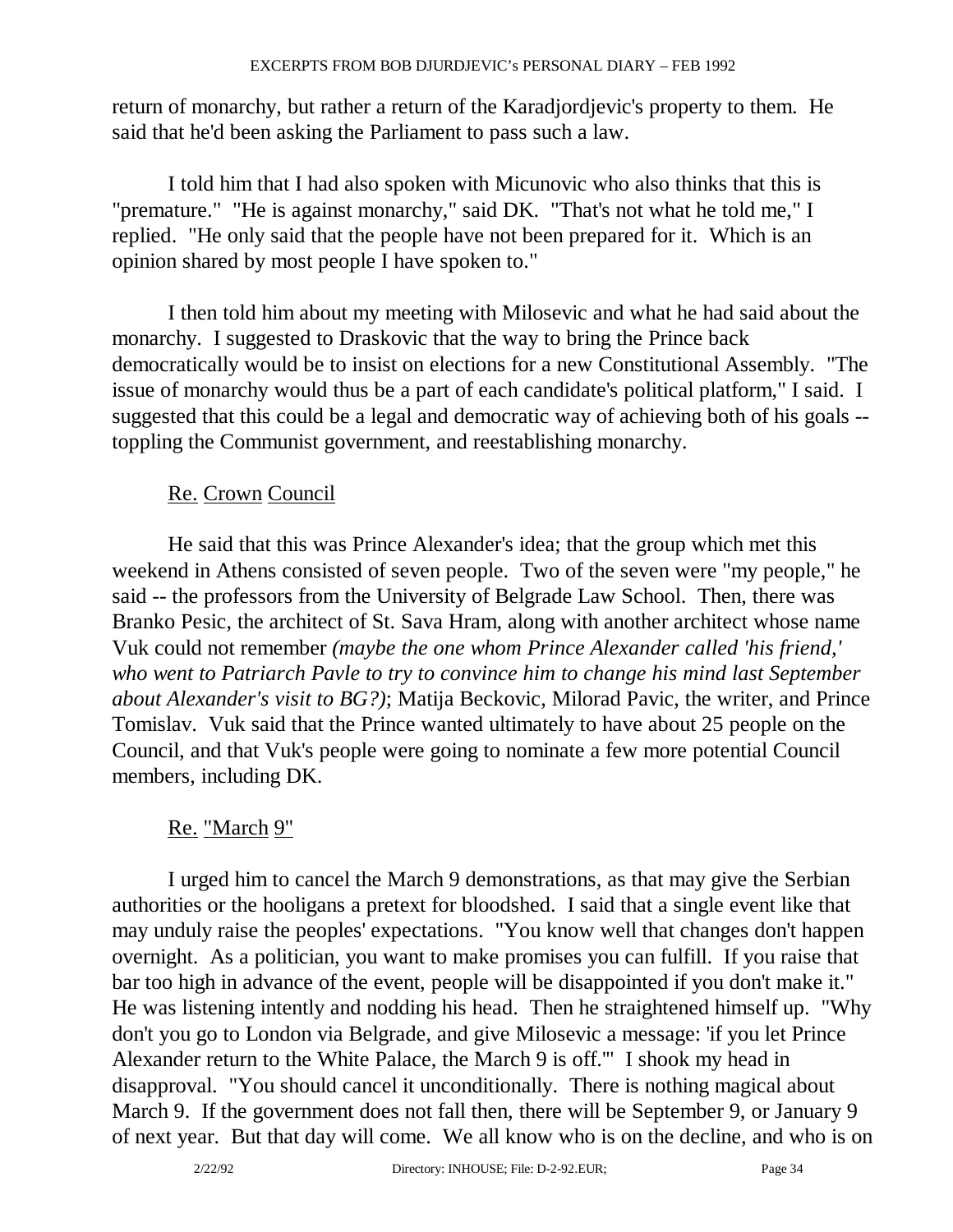the rise. So, why risk sacrificing more Serbian lives. Haven't enough Serbian kids died already? As DK said, 'why do we always have to die for Serbia; why can't we live for Serbia?'"

 I could tell that the message was sinking in. "I know what you're saying," he said. "And I agree. We'll probably cancel it. But, there is no rush. Let their knees tremble in fear a while longer."

Re. Final Goodbye (around 22:30)

 As Vuk was getting ready to leave, he shook my hand and we kissed three times on the cheek. I told him, "Take care of the kids!" ('Cuvaj decu!'), giving each word special emphasis. His eyes widened, and he raised his eyebrows. I could tell that my emotion was passing over to him. He nodded silently. Then he walked out of the room.

## **Djerdj(?) Konrad**

 He is the world president of the exclusive writers' club -- the PEN CLUB. We had an animated discussion in English. His wife was also there. They have two small boys, ages 3 and 5.

## **Stojan Vujicic, His Wife Marieta, Bata Nenezic, Vesna Jankovic and Anja, Dusan Kovacevic**

(a group discussion 22:30 to 00:10)

## Re. Prince Alexander

 After all the guests had left, we continued our discussion on various topics. Stojan, whose house this was and whose family has kept there written genealogical records going back 300 years, gave me a key chain with the Serbian Royal Crest and the crown as a gift. Bata and I made a \$10 bet. I said I would fiddle with it tomorrow in my meeting with Prince Alexander, and bet that he would not notice what it was. Bata thought the opposite. I am to let him know tomorrow that happened.

## Stojan Vujicic re. Prince Alexander

 Just as we were ready to leave, Stojan took me aside for a private conversation. He said that he was getting worried about supporting Prince Alexander after hearing what I had to say in our group discussion (i.e., that the Prince was ready to do anything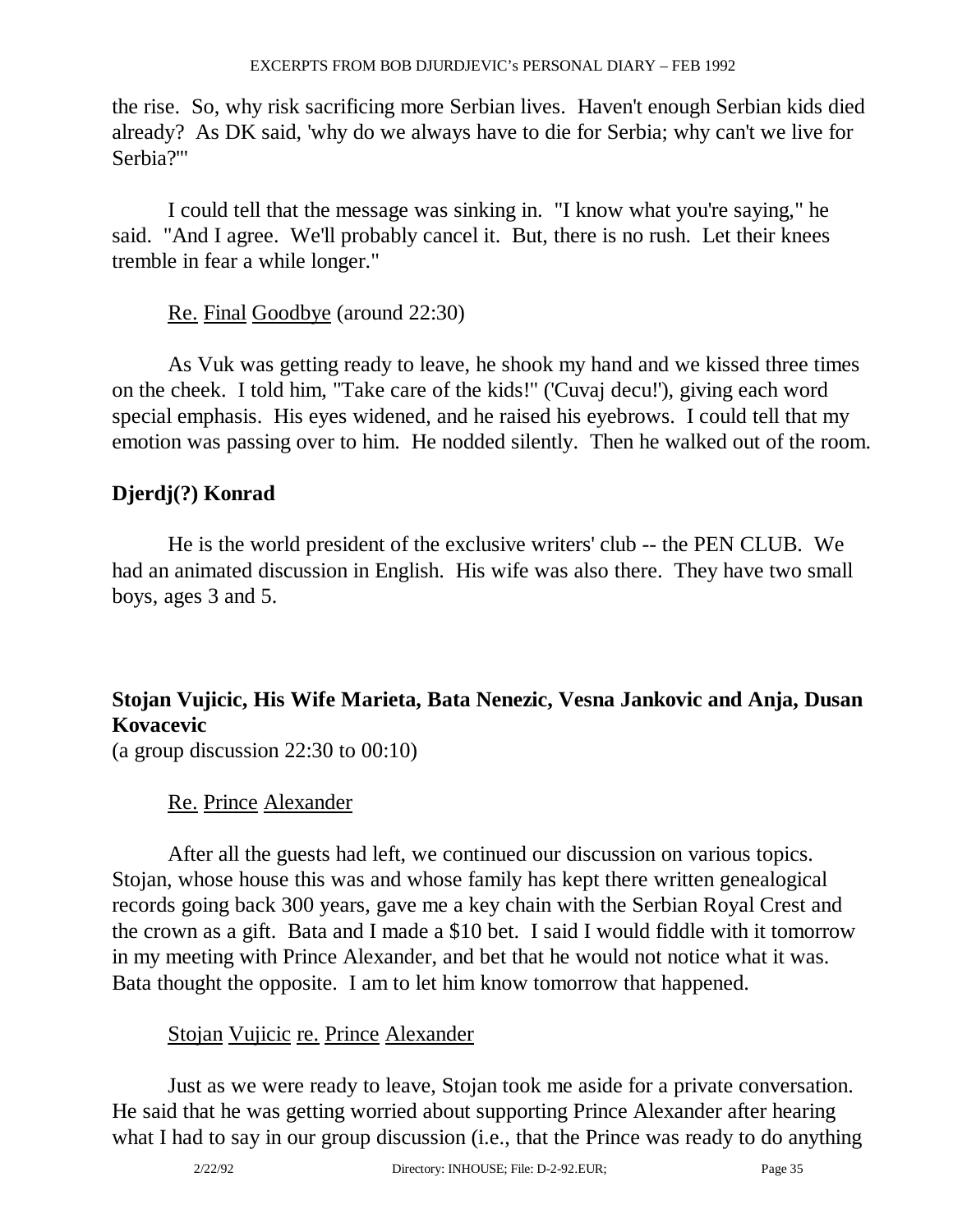to get to power, including collaborating with Milosevic). He than showed me a letter he received from Prince Alexander. It was dated December 21, 1991, and was written in cyrillic. Prince Alexander thanked Stojan for his invitation to visit Hungary and for his offer to help the Prince through with contacts with the Hungarian President (Gentz, who is a writer; they know each other quite well as Stojan is editor of some influential Hungarian-language papers). But, he said that he could not accept the invitation at the present time, and hinted that perhaps that may be possible "next year" (i.e., 1992).

 I told Stojan that DK and I have already agreed that I would give him my feedback following my tomorrow's meeting with the Prince. "I'll tell DK to share that information with you," I said. I got up, thanked him for his hospitality, and we left.

February 17, 1992. Budapest. Hungary.

Bata Nenezic (a meeting at his office 10:15 to 11:00)

 Bata went to the U.S. in 1987, after working for JUGOMETAL. He joined Krupp's New York office, where he traded metals for them. He formed METTALEX AG in Zurich with the \$50,000 starting capital he had saved up. He moved to Budapest to save on the expenses. For the first six months, he had not closed any business. His savings went down to \$8,000. Just as he thought he'd have to throw in the towel and return to New York, a few small deals came his way. "It was mostly scrap iron," he said. "But it was a beginning." He finished 1991 with a turnover of \$8 million, and a gross profit of \$300,000. This year, he expects to grow to \$12 million.

February 17, 1992. London, England.

#### **Prince Alexander**

(a meeting at Sheraton Heathrow Hotel 18:15 to 19:15)

## Re. "Talking Turkey"

 We sat down in a corner of the hotel lobby. I said to him that until now, we've been getting to know each other socially. "Now, the time has come to 'talk turkey,'" I said. "As a businessman, I hope you understand what that means." He was laughing heartily. I asked him if the British also used this expression. He answered that they did not, but that he got the point.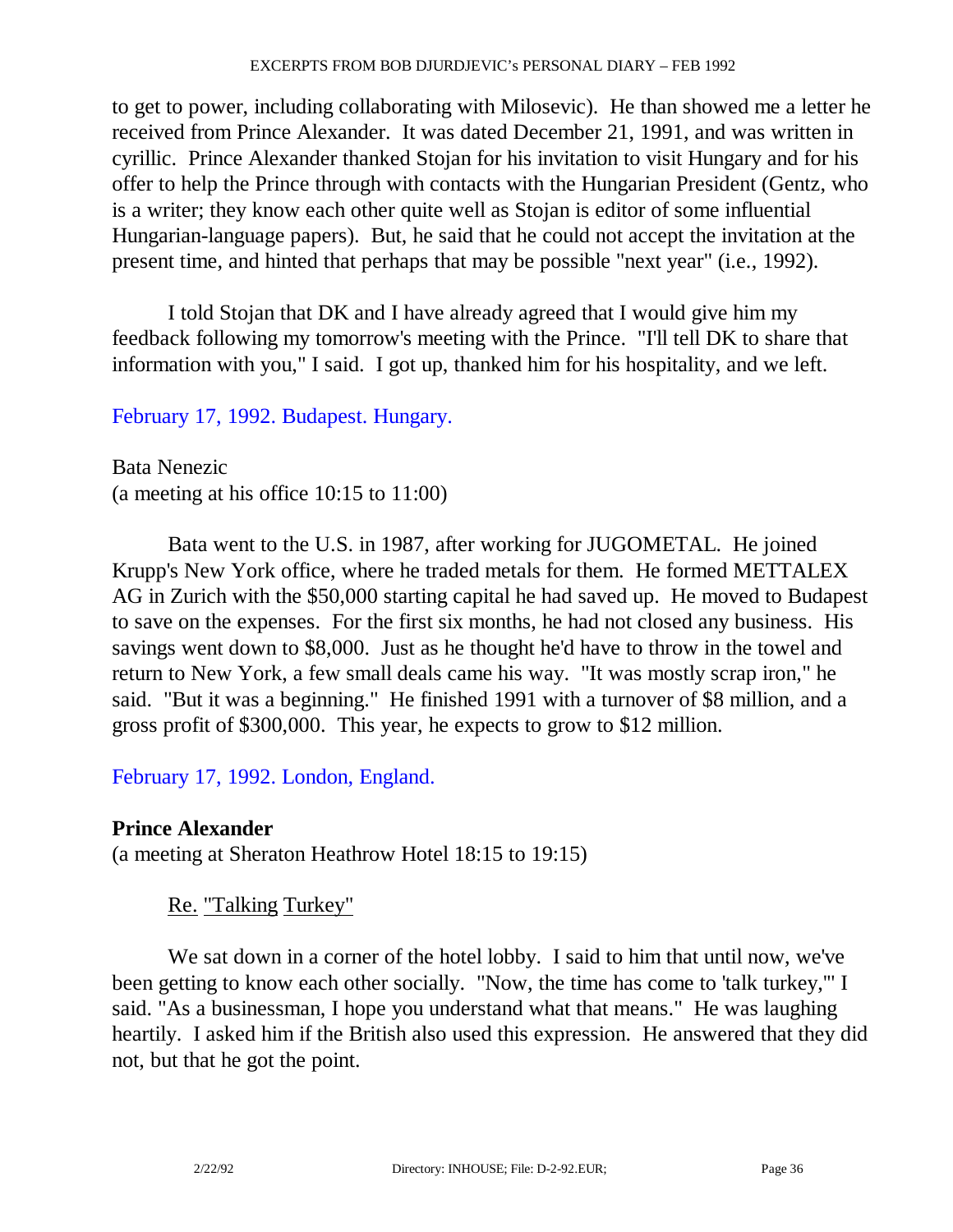I proceeded to explain that DK, Stojan and their Budapest friends have asked me to let them know what I thought of the Prince after this evening's discussion. "I thought you should know this up-front," I said.

### Re. Crown Council

 I then asked him why he had not told me anything about the Crown Council when we met last week, and what this was all about. He never answered the first part of my question *(thereby answering it -- i.e., that I did not rate as one of his confidants)*. As for its purpose, he said that he intended it "as a think-tank of Serbian intellectuals." He added that this was quite common with some other constitutional monarchies.

 I asked him who the Crown Council members were. He said that nine of them attended the Athens meeting. He only mentioned "Matja Beckovic" by name, but promised to FAX me a complete list. He said that he intended the Council to have 25 members; that four of them would be from the U.S. They would be current or retired university professors -- Moscarevic (?), Dragnich, Srdja Trifkovic, and Tomasevic (? - from Buffalo). He said that he had asked the Patriarch to name two members, too.

 Separately, he intends to organize another Council which would consist of representatives of various Serbian political parties. If I understood him correctly, the representation would be something like one Council member for each 10,000 registered party members.

## Re. Collaborating with the Belgrade Regime

 I said to him that if he were to work with the Belgrade regime, or even its surrogates, like Beckovic, he would lose support of many valuable people from the opposition, like DK, for example. The Prince replied that he appreciated all that DK had done for him, but that "we must stop the in-fighting among the Serbs and have a general reconciliation." He added that he wanted "to see a democracy in Serbia. And if that meant I would lose DK, so be it." "Wait a minute," I replied. "First of all, there is no one more for democracy than DK. He's been fighting for it all his life. Secondly, peaceful political fights are the very nature of a democratic system." The Prince then said that "all these people are Communists. Draskovic was a Communist. So was Micunovic. Consequently, I must work with all of them, including Milosevic." "That's not true," I said. "DK, for example, was never a Communist." "That's true," he acknowledged.

## Re. Draskovic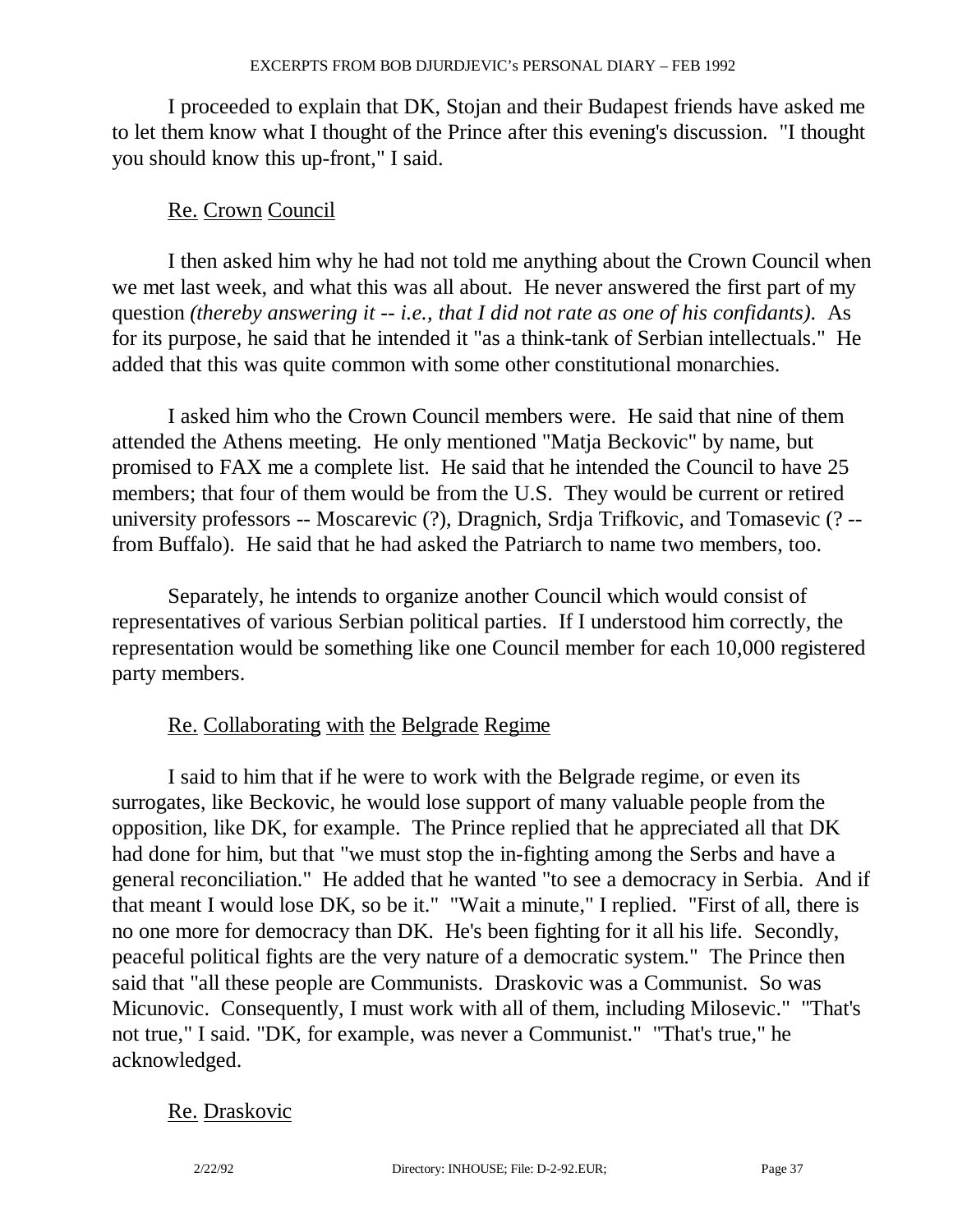As for Draskovic, the Prince seemed irritated as he said that "Draskovic keeps talking that he is going to bring the King back. He is sticking to me like 'velcro,' he said. He pointed out that this is how the New York Times put it, too, in a recent article (Feb 9).

## Re. Milosevic

 I asked him if he were interested about what Milosevic had to say about the chances of monarchy returning to Serbia. He said, "very much." I then described my conversation with Milosevic. At a point when Milosevic said that he did not have anything against monarchy, the Prince replied, "Smart!" beaming from ear-to-ear in admiration of Milosevic. He added that Milosevic was "much smarter than any of them" (the Serbian opposition leaders). "And I think that Serbia needs all smart people." *("What a fool!" I thought to myself, but did not say anything. He obviously does not realize that Milosevic is also much smarter than he, and that he would eat him for breakfast any time he chose to)*.

### Re. Premature Return

 I then asked him if he wanted to know what my "bottom line" assessment was after talking to all these people in Belgrade and Budapest. He said he would. I told him that, in my opinion, his return any time soon would be premature. I explained a process by which he could return legally, i.e., after a newly-elected Constitutional Assembly votes him back. "But, such a day is a long way away," I said. "Almost all people with whom I spoke thought that your return at this point would be premature." He did not say anything, but I could see by his body language that my words had no effect on him.

## Re. Alleged Army Support, JNA Spies

 He then told me again how he had good support in the Army. "When I was in Belgrade, a JNA colonel was crying," he said. "He said that he was ready to serve the King, and that there were many other like him in the JNA." *("Oh my God," I thought to myself. "What a bloody fool this Prince is! So, those 'colonels' who were allegedly behind him [per our Feb 11 dinner conversation] was, in fact only one emotional person?")*.

 He proceeded to tell me that "Serbia must have a well-trained professional army." He added that a certain percentage of the JNA officers had been trained by the U.S. and the U.K. Apparently, this goes all the way back to Tito's days. "What was in it for Tito?" I wondered. "Why would we want to train the Communists?" He replied that Tito wanted his people to be up-to-date technologically; and that the West wanted the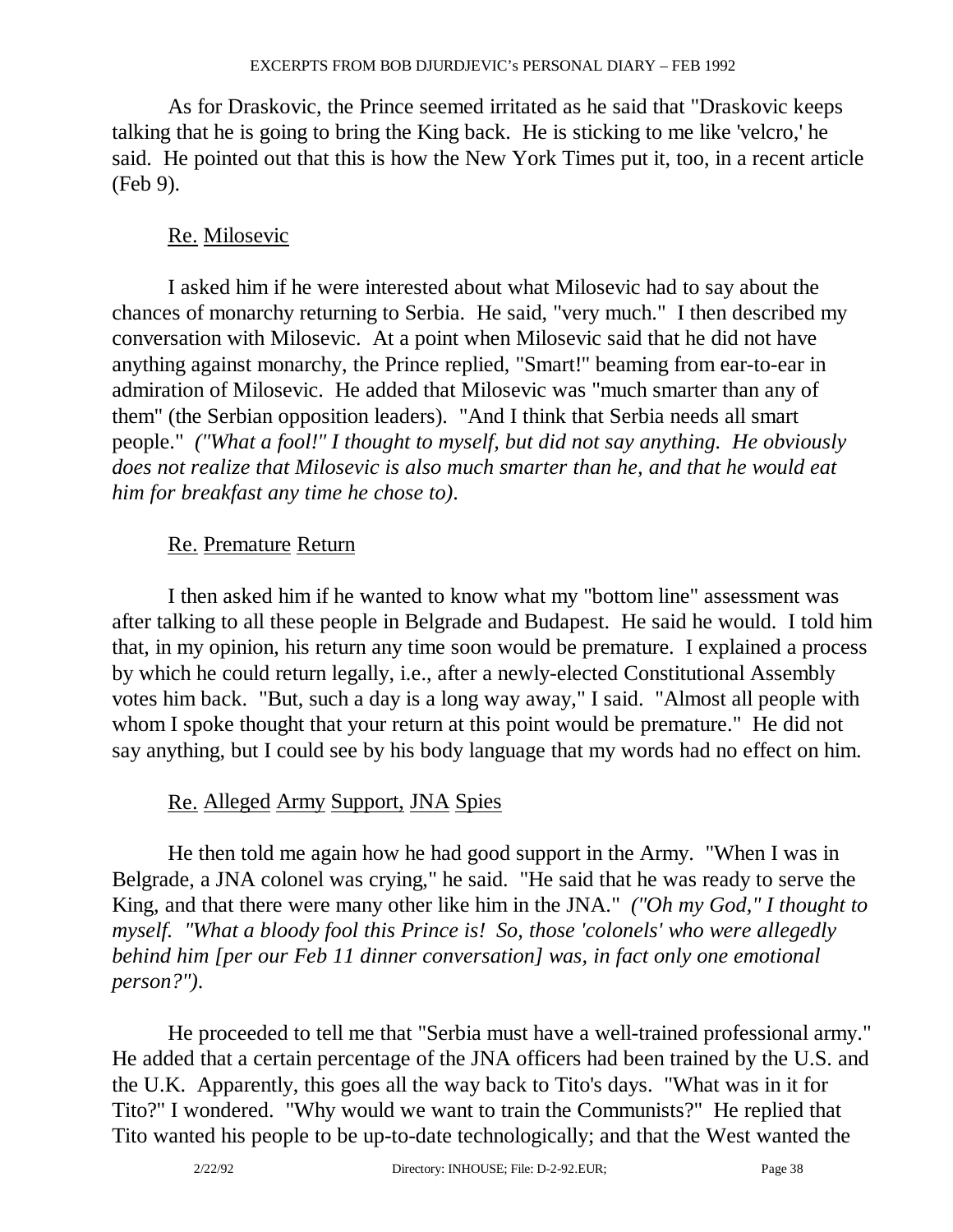information about the readiness of Tito's army. "I get it," I said. "They actually went to spy schools." "In that case," I added, "how did we allow our spies to bungle things up so badly in the latest war with Croatia?"

#### Re. Dubrovnik

 I then told him what Milosevic had said about the reasons the JNA attacked Dubrovnik. He said that his sources have told him that over 500 shells had hit the city center. "There is not reason for the destruction of the outlying areas, either," he said. I agreed. He added that most of the famous hotels had been hit, too.

 He said that JNA had been trying to send their Croatian and Slovenian officers back, but that the two secessionist republics' governments refused to accept them as Communists. I told him that on this trip, I noticed for the first time, that the red stars were gone from the caps of the JNA soldiers in Belgrade. Instead, there is a blue-whitered round badge with a black "YU" printed in the middle. But, he said that many soldiers in the field still wear the "red stars," as the new insignia are in short supply.

### Re. Lord Carrington

 He said that Lord Carrington considered Milosevic "the toughest guy to deal with." I asked him if that did not contradict what he had told me last week. The Prince did a fast "tap dance" trying to explain himself. He said that by "the toughest" remark, Carrington meant the best negotiator. He added that "Carrington may quit the whole thing, as he is getting very frustrated." I smiled at the comment. "I guess he is finding the Balkans a little more complicated than Rhodesia," I noted wryly *(Lord Carrington is credited with having arranged the agreement which led to the transformation of the former Rhodesia, to today's Zimbabwe)*.

#### Re. Tudjman/LONDON TIMES

 I asked him if he had seen today's story in the LONDON TIMES, in which Tudjman was said to have promised to prosecute the Croatians who have committed atrocities against the Serbs. He said he had. I then told him what I had suggested to Milosevic last Friday (i.e., to speak out against the same on the Serbia side, and prosecute the culprits). "Now it's already too late," I said. "He'll be now perceived as responding to Tudjman, rather than leading in the positive direction."

 I speculated that the turnaround in Tudjman's position was probably a result of the pressure which Germany was putting on him. "Now that we've admitted you into 'the club,' you have to abide by the rules," I imagined the Germans telling him. "You're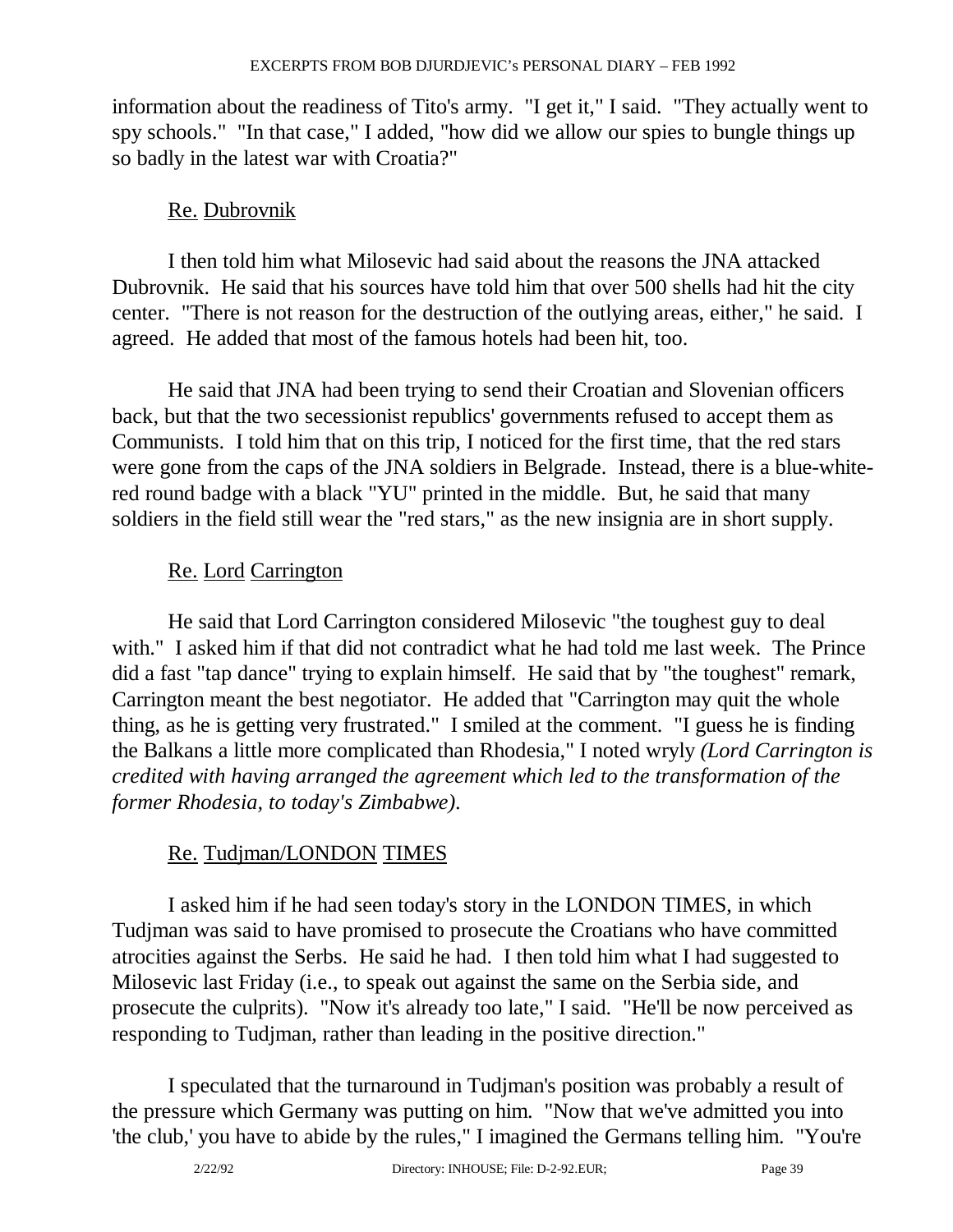right," Prince Alexander said. "There have been many phone calls from Genscher to Tudjman lately."

#### Re. Princess Katherine and THE PROFESSIONAL

 He said that he had spoken to Princess Katherine today after she landed in Zurich, and that her visit to Belgrade went very well. She has been to six hospitals, attended the Saturday church service which Patriarch Pavle and Metropolitan Irinej had held, and another one in Novi Sad which Bishop Irinej (of Backa) had given. He also said that she met with Warren Zimmermann last night at a reception. "She was trailed everywhere by the TV BG cameras," he said.

 I explained to him my idea of the Crown's sponsoring the North American production of THE PROFESSIONAL. He thought that it was a great idea, and that his wife would love to be involved in raising the funds. He said that he would talk to her about it. As we parted, I wished him "good luck!"

*(Later on, when I summarized by thoughts and concluded that he is not worth supporting, I also realized how pointless THE PROFESSIONAL-part of the conversation was)*. February 17, 1992. London. England.

FAXes to DK, BJ (around 23:00)

 As soon as I returned to the hotel room, I sent the following FAX to DK in Budapest about my conclusions regarding Prince Alexander (see the enclosures):

 *FAX COVER SHEET* 

 *From: Sheraton Heathrow Hotel, London, England* 

 *Date: February 17, 1992 Time: 4:46 pm (MST)* 

*===================================================* 

*===================================================* 

 *TO: Dusan Kovacevic c/o Batric Nenezic-CONFIDENTIAL METALLEX AG, BUDAPEST, HUNGARY* 

 *FROM: Bob Djurdjevic, President ANNEX RESEARCH, PHOENIX, ARIZONA, U.S.A.*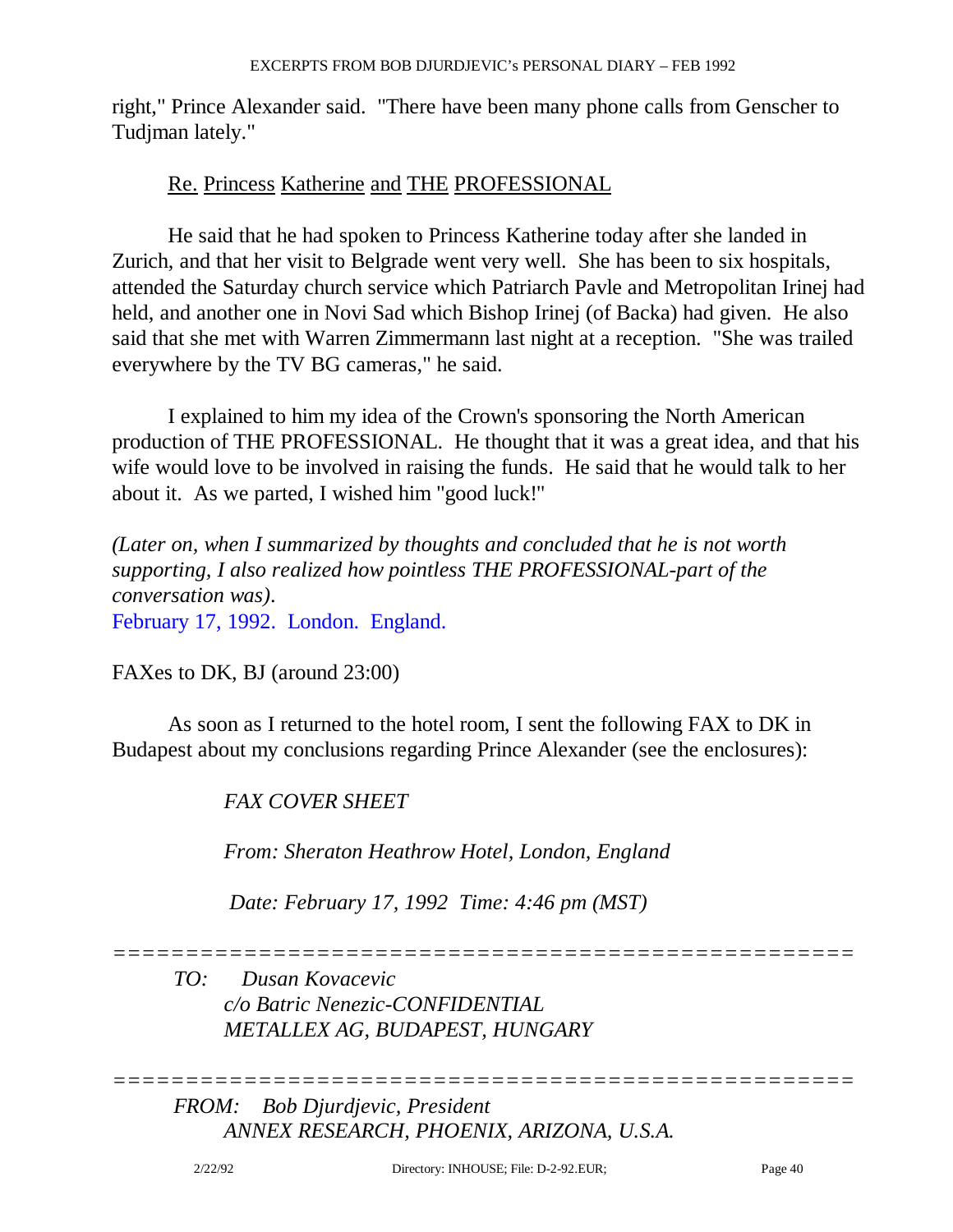*===================================================* 

*===================================================* 

 *FAX: 602/952-2058 (for personal/confidential FAXes)* 

 *TOTAL NUMBER OF PAGES INCLUDING THIS ONE: 1* 

 *Dear Dusan:* 

 *1. Bato, Vesna i Anja: Mnogo vam hvala na svemu, a pogotovo na vasem prijateljstvu. Zaista mi je bilo lepo. Takodje se jos jednom u moje ime zahvalite Stojanu na njegovom gostoprimstvu.* 

 *2. Bato: Dugujes mi \$10 (ali ne zuri da isplacujes, jer nisam ponosan tom "pobedom"). Ja sam mu onaj privezak pred nosom drzao jedno 10 minuta, a on ni da trepne.* 

 *3. Dusko: Onaj nas student nazalost nije polozio ispit, iako se mnogo trudio i bio vrlo ljubazan. Po mome, zasluzio je "1" (jedinicu). Za tebe kaze da je zahvalan na pomoci, ali ima precih poslova (ovo zadnje je moja interpretacija). Ocigledno misli da sve moze sam; svi su ostali losi; cak odlepljuje od sebe i onoga koji mu je omogucio da uopste izadje na ispit. Kaze da mu je "saradnja sa svima vazna," ukljucujuci onog rektora koji ga je oborio na ispitu. Takodje kaze da ce da dodje u Madjarsku "iduceg meseca." Navodno je to sve sam uredio, ocigledno mimo Stojana.* 

 *4. Dusko: Ja sam mu sve kazao onako kako mislim. Besplatno. Sto je otprilike vrednost takvog saveta takvom coveku. Rekao sam mu i da ce takvim stavom da izgubi dosta vrednih prijatelja. Ali on nesumnjivo ima drukciju skalu vrednosti.* 

 *5. Dusko: Moje licno misljenje je da ja treba svom poslu da se posvetim 100%. Ti prosudjuj sam za sebe. Ako hoces da razgovaramo, pozovi me po dogovoru. Inace, postoji interes u principu za finansiranja produkcije PROFESIONALCA u Americi i u BG/NS itd. Ali s obzirom na Ad 3., to verovatno vise nije aktuelno.* 

 2/22/92 Directory: INHOUSE; File: D-2-92.EUR; Page 41  *5. Dusko: Veceras sam imao poslovnu veceru u toku koje sam zakljucio jedan dobar posao a da to nisam ni pokusavao. Prosto mi je ovaj covek dao ugovor "iz cista mira." Nisam to ni*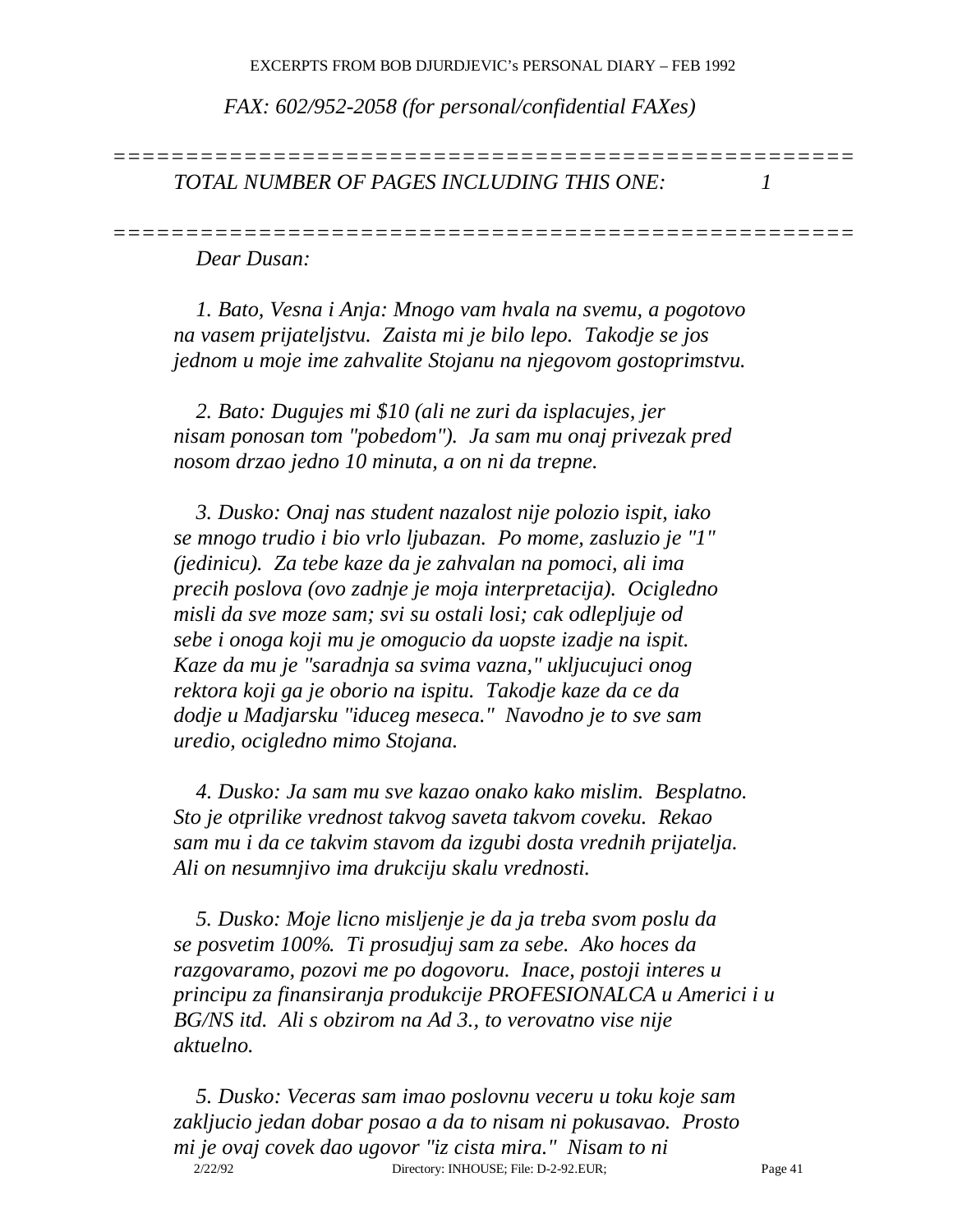*trazio, ni ocekivao. Izgleda da je Bog jedva cekao da potvrdi ispravnost moje odluke iz Ad. 5.* 

 *Sa srdacnim pozdravom i tebi i Nadi.* 

 *Bob Djurdjevic President* 

 *RSD/ar* 

 *P.S. This FAX is being sent to you directly from my IBM laptop without a prior hardcopy printout.* 

February 18, 1992. London, England.

Before I left for the airport, I also sent a similar FAX to BJ in Belgrade.

 Figuring that both of the above FAXes would be read by the Hungarian and Serbian intelligence services respectively, I thought that it was important for them to know what the real score was. Otherwise, they may have gotten a wrong impression that, since I have been meeting with Prince Alexander, I am one of his backers, too.

February 18, 1992. Washington, DC.

#### **BN's and DK's Replies**

(a FAX received via Phoenix; a partial translation from Serbian)

#### BN's Reply:

*"...I am enclosing DK's FAX. With a great disappointment I will 'pay of my US\$10 debt,' which I lost fairly and squarely. The problem is that entire Serbia which is worth something will also be disappointed."* 

 *"As for the this bad student who got a "1," I think that this time he will pass the grade despite of it. But, sooner or later he will be ejected from the school -- forever!."* 

#### DK's Reply:

#### *A Black-and-Black Film*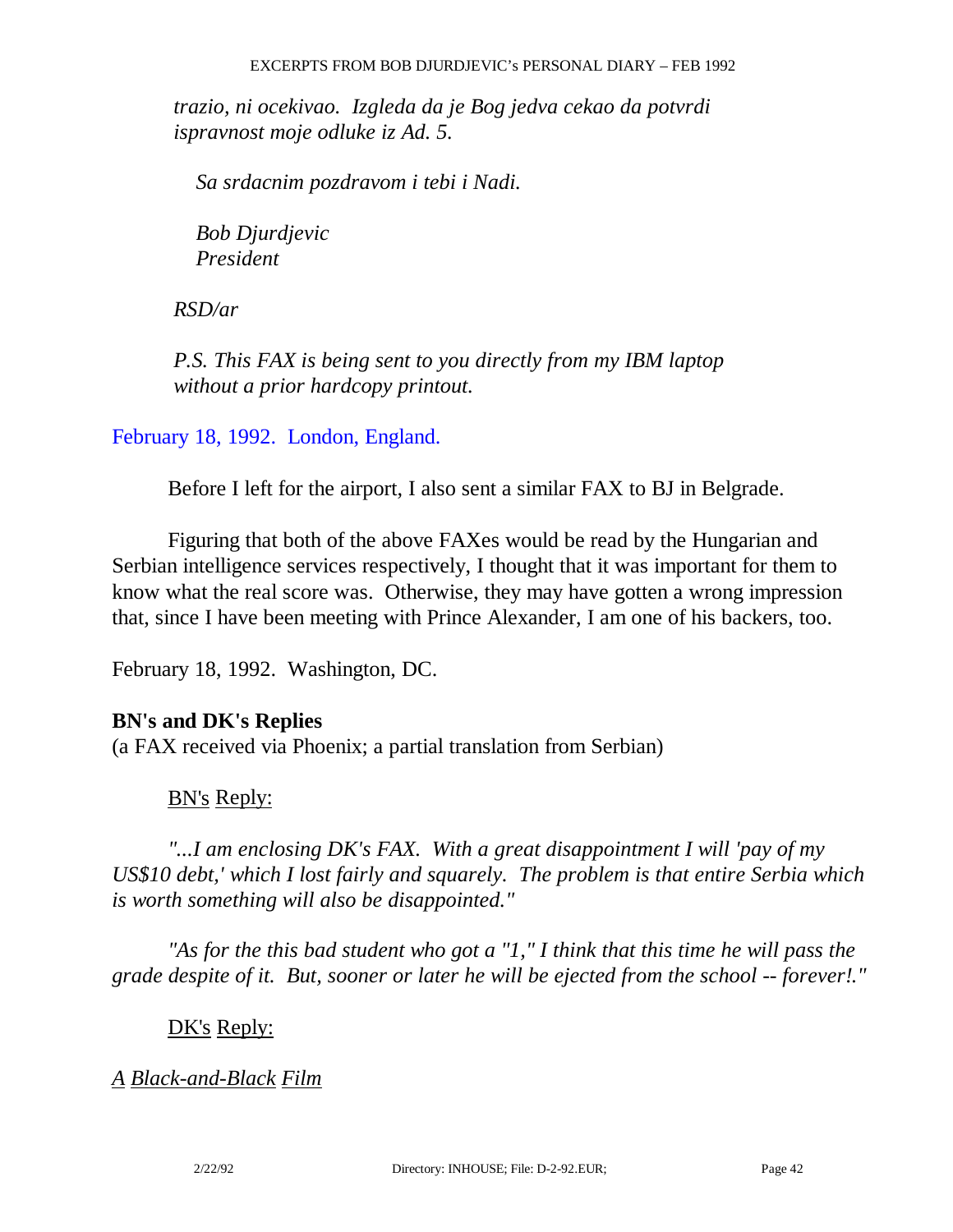*"...I have just read your FAX, and I am deeply disappointed. We've talked a lot together; we've known everything; but we were hoping that we were wrong (which would make things a lot easier!)..."* 

 *"...This whole 'story' has brought the two of us closer together. If nothing else, that friendship is for me very significant..."* 

 *"...Let God give them (the Serbian Royalty) wisdom to come to their senses - there is still time -- to understand what they are doing and what the consequences would be. So that they don't end up inheriting only the worst of the Karadjordjevic family's character traits..." (greed, dictatorial style).* 

 *"...Of course, all of my friends are my wealth which they (the Karadjordjevic) now will not have in Serbia. We have all gathered around an idea from which no one stood to have make personal gains. They (Karadjordjevic's) have chosen (to associate with) those similar to themselves, who are using something of general value to achieve their private interests. All of 'us' already have all that 'private' (wealth), so let them now have even the things we did not wish for ourselves."* 

---- END OF FEBRUARY 18 ---- February 19, 1992. Washington, DC.

#### **Laura Clerici, Deputy Director for Eastern Europe**

STATE DEPARTMENT (a meeting in her office -- 10:30 to 11:05)

Re. Personal

 Right off the bat, she told me that she only had half an hour. I asked her if she knew who I was. She said that she knew that I was an American citizen of Serbian descent. "And that's it?" I asked, wondering if she were lying, or truly ignorant. "That's it," she replied. "You don't know, for example, that about a month ago I met with Michael Habib?" I asked. "Oh, yes. I've heard that. But, I don't know what you've discussed," she said.

*("This is not going to be very productive," I thought to myself. "Maybe I should have refused the meeting, as I had originally instructed my staff, until Eagleburger or Habib were available. I was beginning to get the impression that these people like to do their own thing, right or wrong, and that anyone else's opinions they regard as a nuisance that they have to put up with as public servants. I thought I'd remind her that, as a paying taxpayer, I expect better communications between her and her boss. But, I did*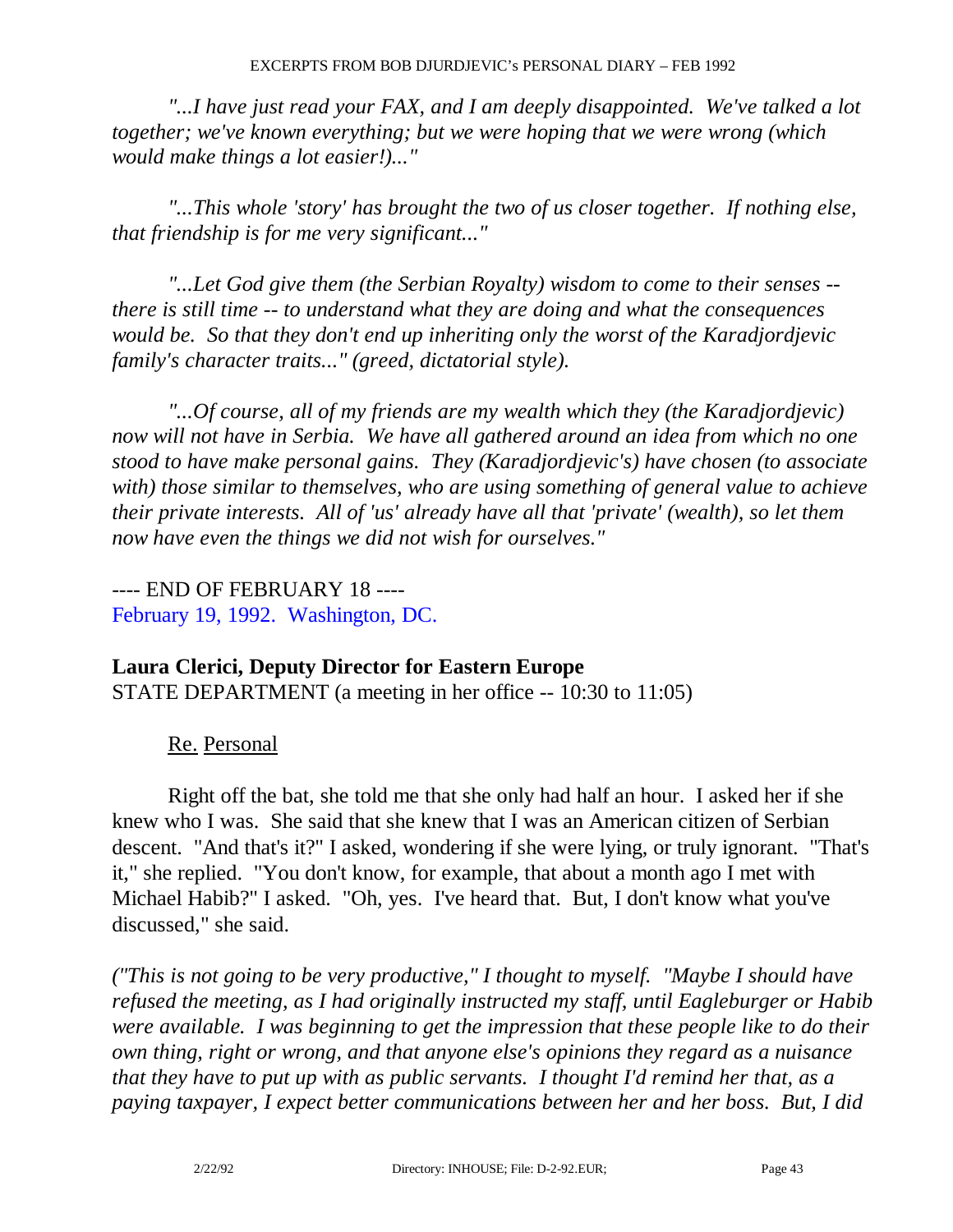*not say anything about that. The meeting had just started, and I thought I'd give her another chance)*.

 I asked if Habib was in Europe, as I had been told. She said not quite yet; that he was getting to leave this afternoon; and that's why he had asked her to meet with me. I asked her where he was traveling. She said to Bonn. *("A director for Eastern Europe traveling to Bonn?" I thought. That can only mean one thing -- to try to keep the Germans in check)*.

 I told her that I wanted to talk to Habib in January "because the information you were receiving from Belgrade was either slanted or incomplete. From my own sources I knew better. And I was concerned, as I am now, that you may end up making wrong decisions again. Which can be costly. For example, you hung on to the old federal Yugoslavia like a drunk hangs on to a fence. And then the fence collapsed. You also backed the wrong horse -- Ante Markovic. Which cost you a lot of points in Belgrade."

### Re. Her Previous Foreign Posting

 Like Habib, she has been in her current post for only six months. Previously, she had served in Honduras and Guatemala. When I asked her how that qualified her for being the deputy director for Eastern Europe, she said that she'd spent the last three years working on Eastern European affairs. "I had also lived there for 10 years," she added.

*(The vagueness of her answers reinforced my intention to check out her diplomatic background, to see if there is any indication of a possible ethnic bias. Her name sounds as if it may be Albanian. That would be par for the course – an Albanian in charge of the Yugoslav affairs!)*.

 I described the trip from which I had just returned, and said that I was here to talk to her about three subjects, the first being en eventual return of monarchy to Serbia. She seemed to perk up a little when she heard that. Maybe she expected to be beat up in a worse way?

#### Re. Prince Alexander's Return

 I outlined the relevant part of my discussions with Prince Alexander and Milosevic. I also told her that I knew that "bringing the King back" was an important part of Draskovic's platform. I asked her what the State Dept.'s position was. She said "you know that we do not take positions on matters like that. That's up to the people of each country to decide." "That's interesting," I said, "because Prince Alexander told me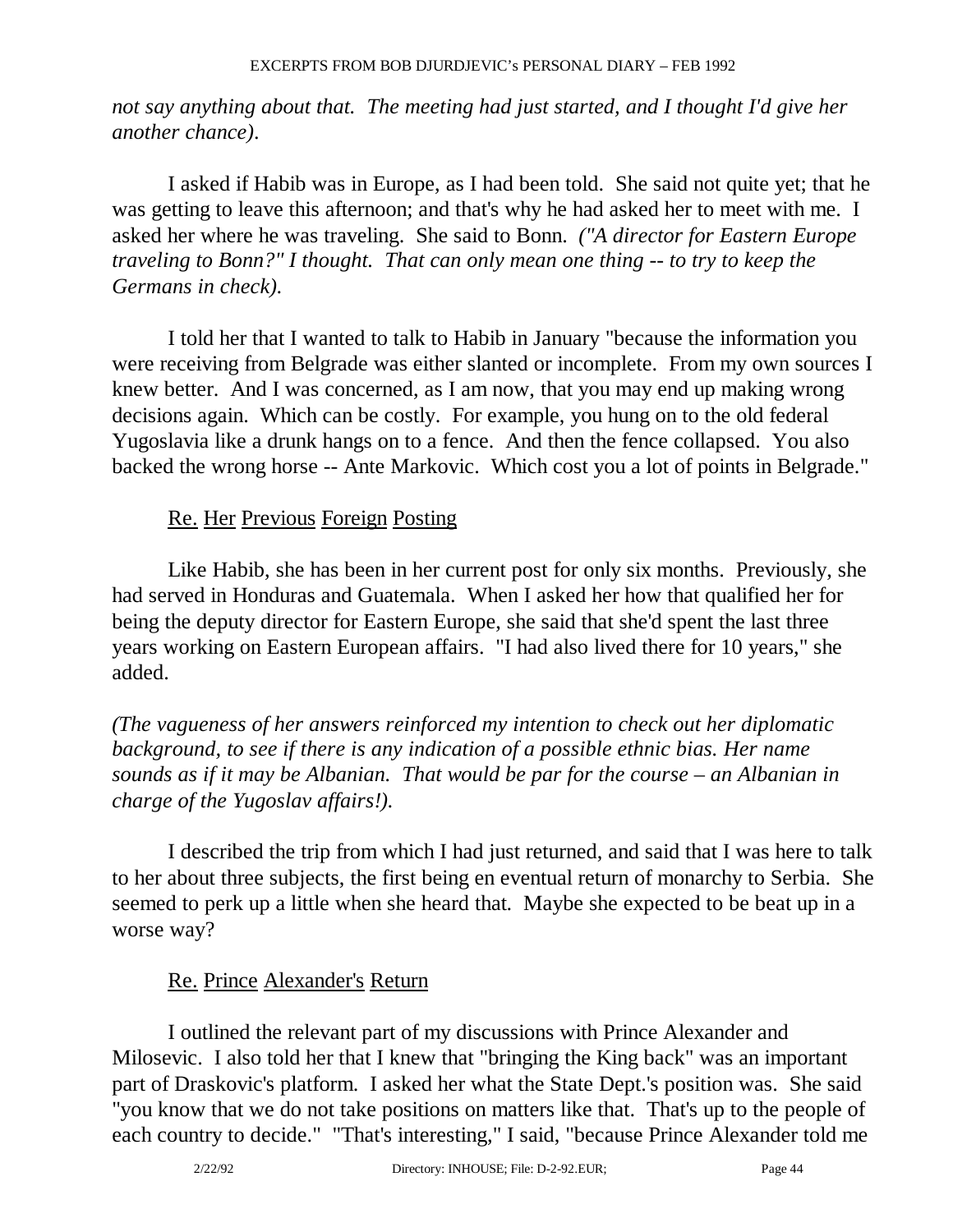that he has the support of the U.S." I also named some of the other countries which he had mentioned as also allegedly backing his return to the throne. She said that she could not imagine how he might have gotten that impression, since it is simply not true. She asked me if I knew who his source was. I said I did not.

 I then talked about my particular concern, that either he or Draskovic may simply decide that it is time for him to come. I told her that that's exactly what Draskovic had told me, and that I had tried, over the weekend, to talk him out of it. I then outlined a legal, democratic way for his eventual return (if the people would have him), i.e., the new elections for the Constitutional Assembly.

 She was listening very intently. Her initial aura of snobbishness and superiority seemed to be vanishing. "Of course, we would be opposed to that," she said. "We are opposed to any non-democratic change, meaning a change which does not adhere to the CECS principles." "In that case," I said, "it would be a good idea for you to let him know your position. The man is obviously mistaken. And he inadvertently could cause problems because of that." She replied that they had no means of doing it. "Would you like me to do it?" I asked. She thought about it for a moment. "That would be good," she said. But, she pointed out that I should make it clear that I was not speaking "on behalf of the State Department." I said that that made sense to me, too.

## Re. Draskovic, German Expansion, March 9

 As my next subject, I told her of my conversations with Draskovic in Budapest, and of his summary of his meeting with Eagleburger. "Draskovic is very attractive to us," she said. "I don't mean that physically," she hastened to add. "His political platform is." Then she started to hedge a little as to how much of a support Vuk has. I said that to the people I talked to in Belgrade anyway, his U.S. support is unequivocal. "And that includes the diplomats, like Peter Hall, for example," I said. "You do know who he is, don't you?" I asked. By her hesitation, I could tell that maybe she did not. "The British ambassador," I added. *(She promised to send me that State Dept. press release)*.

 I told her of Vuk's discussion with Eagleburger, and what he had told him about the U.S. becoming a third-rate power, if the Germans and the Russians ever hooked up. We debated the issue of the U.S. foreign policy in view of the new German expansionism. She disagreed with the pro-Orthodox emphasis as a way of countering the Germans. She felt that Poland and Czechoslovakia are the two countries the most endangered by the new German power (because they share a border with Germany).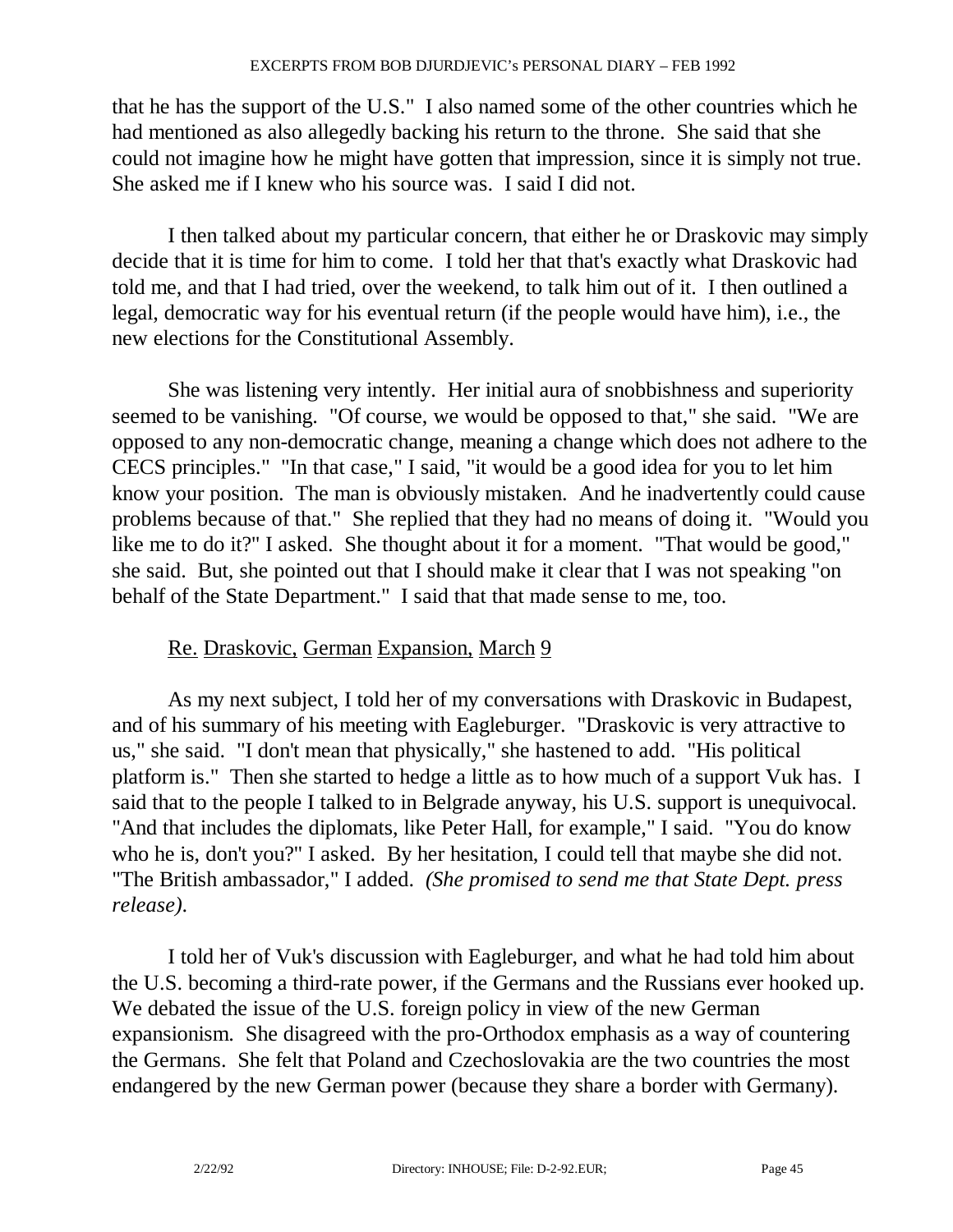Regarding the March 9 demonstrations, I explained to her the reasons why I thought that this opposition rally should be canceled, and that I had told Draskovic the same thing. "Sometimes, one has to take certain political risks," she said. "I think that this decision should be up to Draskovic." *(This suggested that the State Dept. people were encouraging Draskovic to do it. That's what I suspected. Of course, it's no skin off her back, is it? What does it matter to her how many Serbians die, as long as they help get rid of Milosevic? I started to wonder what sort of a name "Clerici" was: Italian? Albanian? That could perhaps explain such a cold-blooded, calculating stance. On the other hand, maybe that's not even relevant. For, this would be a stance which any logical person would take who does not give a damn about the human cost of such a "solution." I made a mental note, though, to check her bio out)*.

 "Of course, it should be up to Draskovic," I replied. "But..." I proceeded to explain other reasons why March 9 would not be good for Vuk politically (such as the "flash in a pan" syndrome, raising the expectations too high, etc.). She was listening intently, and nodding some of the time. "Getting rid of Milosevic won't solve anything unless the new Draskovic government knows how to practice democracy," I said in conclusion. "And you'd want its first step to be provoking bloodshed and violence?" "You're right," is all she said at the end of my "dissertation." I moved on to the next subject...

#### Re. Milosevic, Vukovar, Dubrovnik

 The only time she showed considerable amount of emotion during our conversation was when the subject switched to my discussion with Milosevic. As I was explaining how I intervened with him in January 1990 urging him to receive our ambassador, Warren Zimmermann, and discovered in the process that they each had two different (and inaccurate) reasons for Milosevic's not wanting to do it before, she jumped in: "I am not surprised he (Milosevic) told you something different from what Warren had said. Milosevic is well known for talking out of both sides of his mouth." I said that thought that there was nothing wrong of the TV Belgrade coverage of the Dec/90 elections, that he even donated his allotted time. "Is that right?" she asked sarcastically.

 I said to her that Milosevic also told me that he did well for Serbia; that after the U.N. peacekeeping forces are deployed, the Serbian population in Krajina's would be protected from the Croatian fascist genocide. "Oh yeah?" she remarked sarcastically. I continued, and told her that he said this "feat" cost "only" about 1,000 Serbian lives. "That's not true," she said, "the number is much higher." The tone of her voice indicated that her internal temperature was rising. "That's what he told me nevertheless," I replied. I added that he also said that the JNA garrison in Vukovar was attacked by the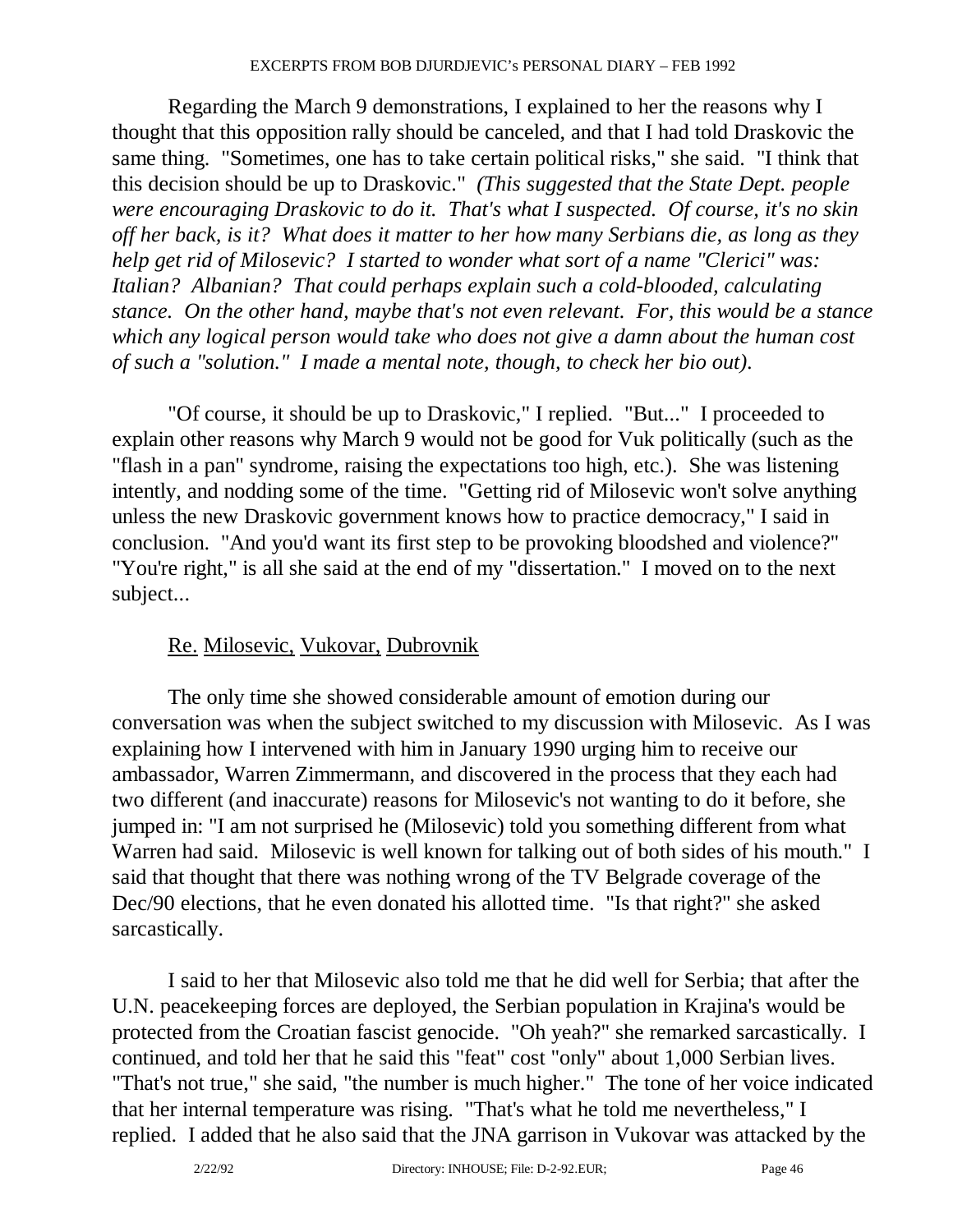Croatians, as well as the Serbian populations inside the city. That's is why the JNA had to attack the city, he explained.

 I could tell that by now she was getting quite hot under the collar. "That's bullshit!" she said, using the language not quite lady-like or diplomatic. "That's absolute bullshit!" she repeated just in case I didn't get it the first time. She said that the JNA soldiers "could have walked out any time they wanted." She asserted that many actually did. *(I did not say anything, but her reply was quite pathetic. It was also proof of the fact that they were not getting a true picture of the situation in YU. Anyone who read my diary from my the September-October visit there, could see how dangerous it was for soldiers to leave their posts, and go home to Serbia, even when they were dressed as civilians, let alone in their uniforms. Finally, last week's Helsinki Watch report on Croatian atrocities finally gave credence to the stories which until now only the Serbs were talking about)*.

 "Are you interested to hear what Milosevic said about Dubrovnik?" I asked. "Not really," she said. "I suppose it would be another lie." She paused for a moment. "What did he say?" I smiled looking at her before continuing. "He said that had nothing to do with him," I replied. "Really?" she said, again with a sarcastic look on her face. "Nothing to do with him? It figures he'd say something like that." She shifted in her chair and propped her foot against the coffee table between us. When she spoke again, her voice erupted with anger. "Did you know that even the Turks spared Dubrovnik? Even the Turks did not destroy it?"

 I continued talking quite calmly, ignoring the emotion in her voice. I wanted to see how high I could raise her temperature. "He also said that there were high concentrations of mercenaries in Dubrovnik; that the JNA offered to evacuate them and turn them over to their embassies, but the Croatians refused," I said. "That's a lie!" she said, still fuming. "That's a damned lie!" "I asked him why would the Croatians put up so many mercenaries in Dubrovnik?" I said. "And what did he say?" she asked. Now, she could no longer wait for the answer which she was not interested in. "He said that it was because Croatians made some territorial claims vis-a-vis Boka Kotorska," I said. She was just shaking her head in disbelief. "That's incredible. Even the Turks had not done it," she repeated like a stuck record. "They are still fighting there," she added. "Did you know that?" "No, I didn't" I said. "They are. The JNA is still shelling the city. That's madness."

## Re. Yugoslav Army=Serbian Army

 I changed the subject to the JNA. Allowing the perpetuation of the myth that the Yugoslav Army was the Serbian Army was one of the biggest mistakes which our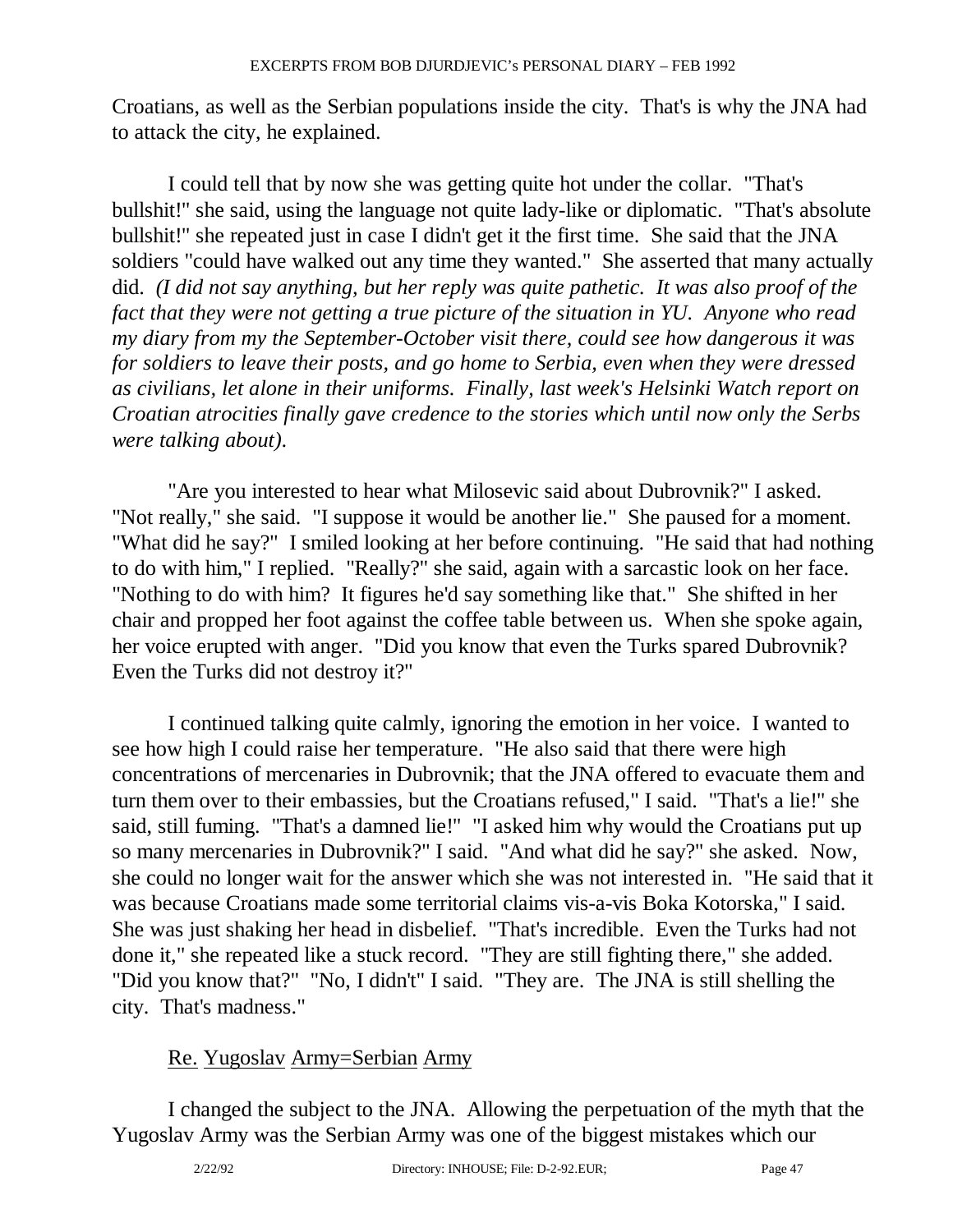embassy staff in Belgrade made. I said that a Serbian Army not only would have performed such nonsensical operations as those in Vukovar or Dubrovnik, but would have combed the living daylights out of the Croatian "command and control" facilities in Zagreb. "I hear that the JNA claims to be the fifth largest air force in Europe," I said. "That's true," she replied. "Well then," I said. "Leveling a city like Vukovar, while sparing Zagreb would be like General Schwartzkopf's devastating Kuwait City while leaving Baghdad intact!"

 I also told her what Prince Alexander had told me Monday night (2/17), that the JNA was supposedly trying to send the Croatian and Slovenian officers back, but they won't have them back because they were Communists. She defended the State Dept. position (JNA=Serbian), however, by saying that the Army was commanded by the Serbs. *(Realizing that I was barking up the wrong tree, I got up to leave)*.

 As we were walking out, she repeated that I should not communicate to Prince Alexander "on behalf of the U.S. government," but on my own initiative. "Of course," I said. "It was my own initiative."

Prince Alexander (a FAX message sent from my Washington, DC hotel, at about 21:00)

## *FAX COVER SHEET*

 *From: Park Hyatt Hotel, Room 807, Washington, DC* 

 *Date: February 19, 1992 Time: 7:17 pm (MST)* 

*===================================================* 

 *TO: HRH Crown Prince Alexander Karadjordjevic PERSONAL* 

*===================================================* 

*===================================================* 

*===================================================* 

 *FROM: Bob Djurdjevic, President ANNEX RESEARCH, PHOENIX, ARIZONA, U.S.A. FAX: 602/952-2058 (for personal/confidential FAXes)* 

 *TOTAL NUMBER OF PAGES INCLUDING THIS ONE: 1*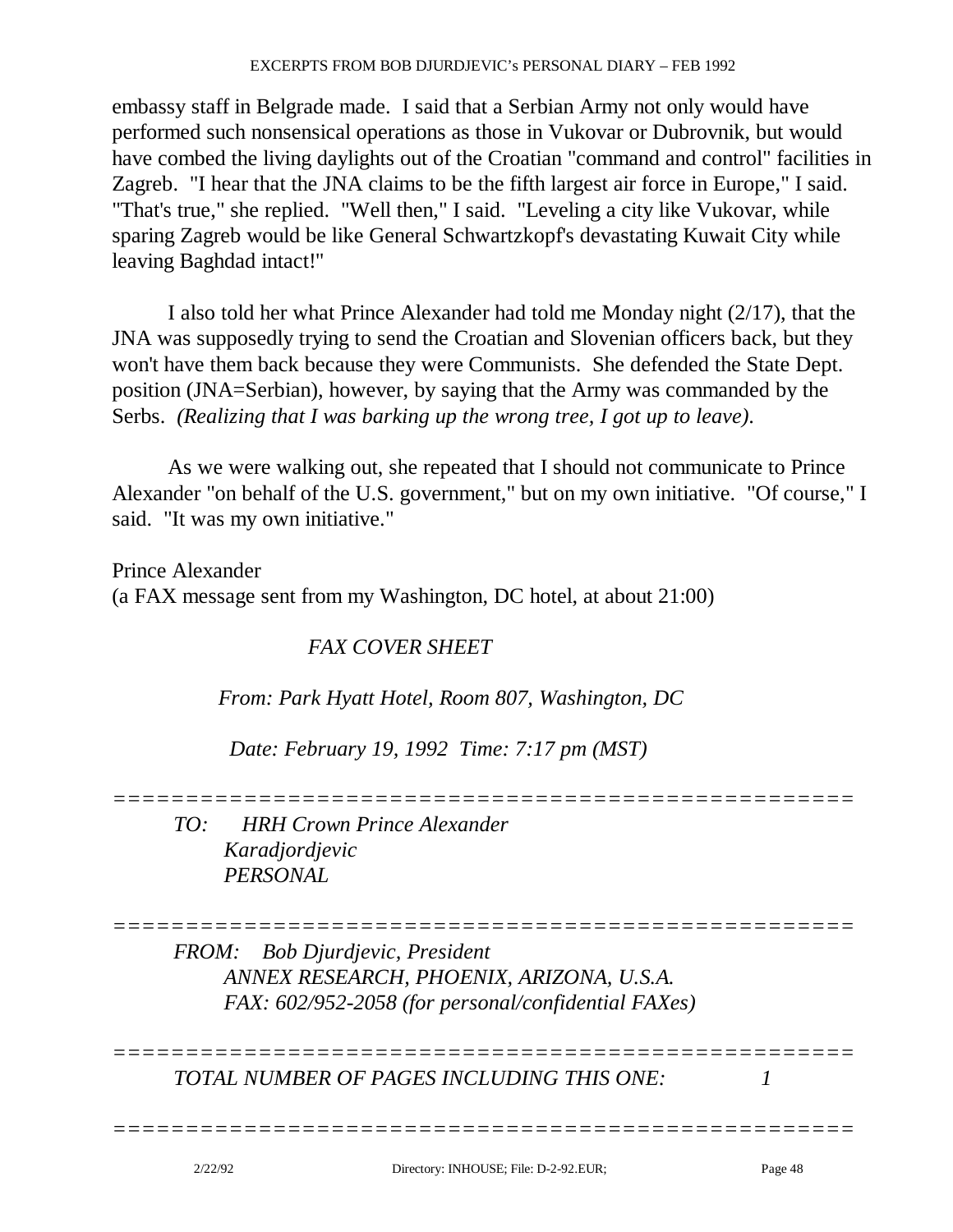*Dear Prince Alexander:* 

 *I am writing to you instead of calling as it is too late to call now, and I leave Washington early in the morning.* 

 *This morning I had a meeting with a senior U.S. government official at the State Department. Among other things, we discussed your claim that you have the support of the U.S. government (you said that during our dinner conversation in London on Feb 11). You don't! The U.S. position is that that's up to the people of each country. The U.S. is opposed, however, to any forced changes without a due democratic process. As you know, that's how I also felt in our meeting in London on Feb 17.* 

 *I hope, therefore, that you will take to heart my well intentioned suggestion -- not to rush anything. Returning to Belgrade without being democratically invited by the people of Serbia could only complicate further an explosive political situation as it is.* 

 *I should point out that I am sending you this message as a private American citizen who is concerned about the welfare of the Serbian people, not as a representative or agent of the U.S. government. But, the State Dept. official with whom I met did not discourage me when I asked if they would want me to pass this message to you.* 

 *Sincerely,* 

 *Bob Djurdjevic President* 

 *RSD/ar* 

 *P.S. This FAX is being sent to you directly from my IBM laptop without a prior hardcopy printout.* 

 I sent copies of this message (also by FAX) to DK in Budapest, and to Vuk Draskovic in Belgrade.

-------- THE END ---------